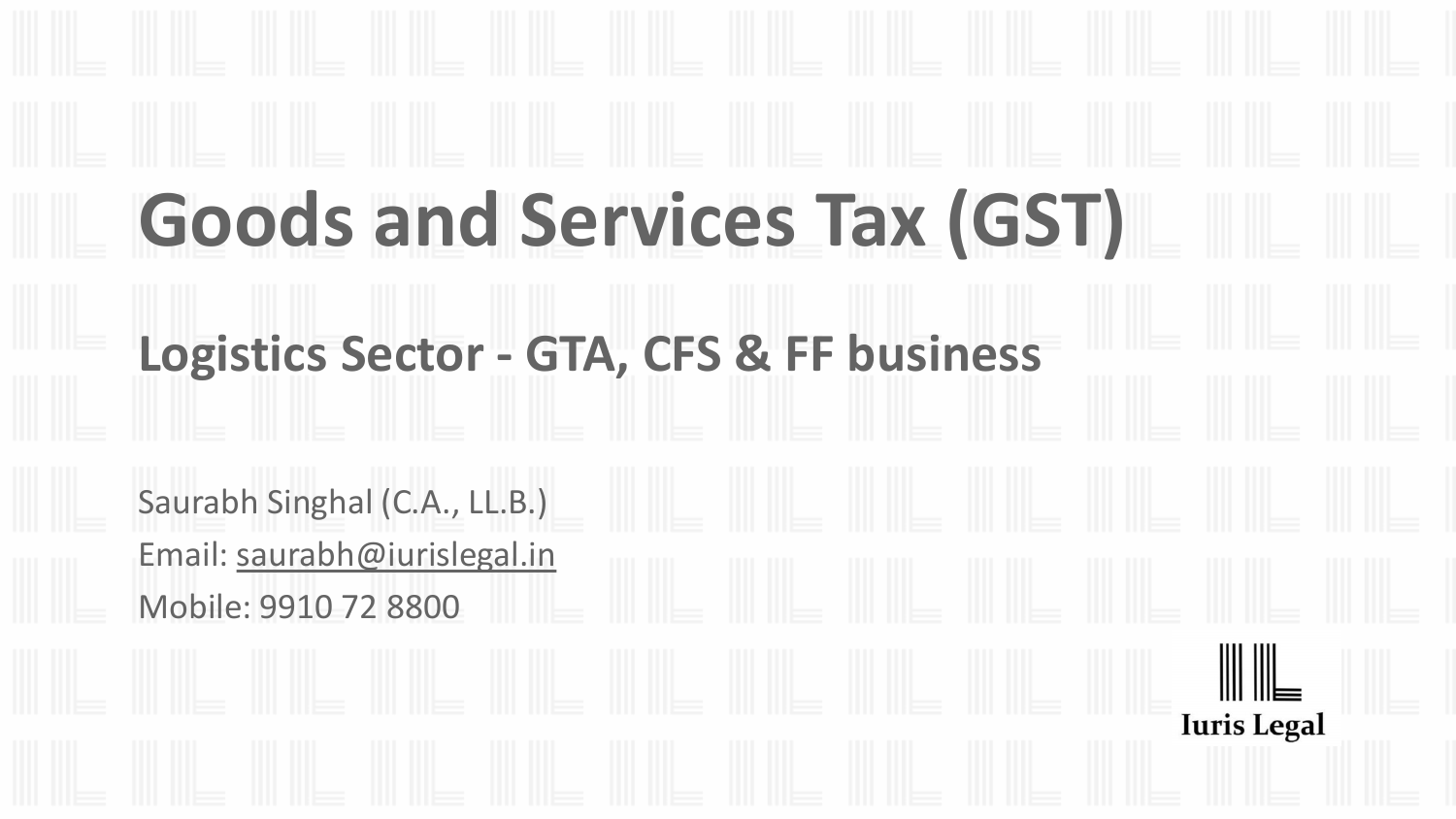# **Scope of Logistics Sector**

- **Transportation of goods** 
	- Air Transport Services
	- Ocean Transport Services
	- Road Transport Services
	- Rail Transport Services
	- Courier Services
- **Warehousing of goods**
	- Storage & warehousing solutions including Cold Storage
	- In-transit warehousing
	- Pure renting of space for warehousing

| <b>Custom House Agent services</b> |                    |
|------------------------------------|--------------------|
| • Terminal Handling                |                    |
| • Loading/Unloading                |                    |
| • Documentation charges            |                    |
| • Weighment charges                |                    |
| • Ground rent                      |                    |
| • Haulage charges                  |                    |
| • Stuffing charges                 |                    |
| • Lift on/ Lift off charges        |                    |
| • Terminal access charges          |                    |
| Etc.                               |                    |
|                                    | <b>Iuris Legal</b> |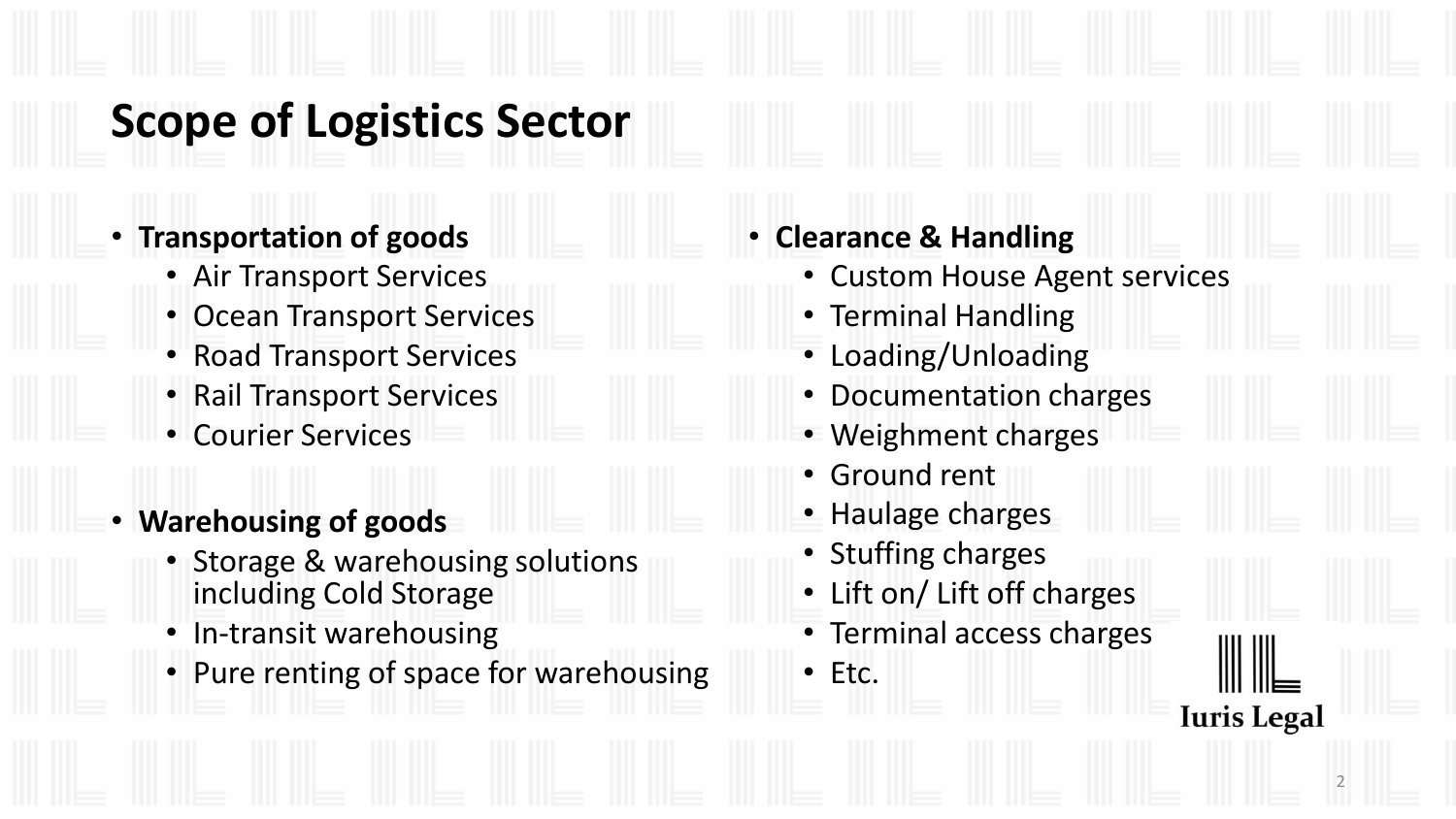## **Flow of Discussion**

- **Legal Provisions**
	- Rate Notifications
	- Exemptions Notifications
	- Reverse Charge Notifications
	- Place of Supply (POS) Provisions
	- Composite vs. Mixed supplies
- **Goods Transportation Sector**
	- GTA whether Consignment Note is mandatory
	- Ocean Transport RCM on inbound ocean freight

#### • **CFS Business**

• Ground Rent – whether Intra-state or Inter-state supply

#### • **FF Business**

- Supply of services to Nepal & Bhutan – whether export or exempt
- Handling services to foreign customers – Export or taxable
- **SEIS**
	- Foreign Trade benefit on terminal handling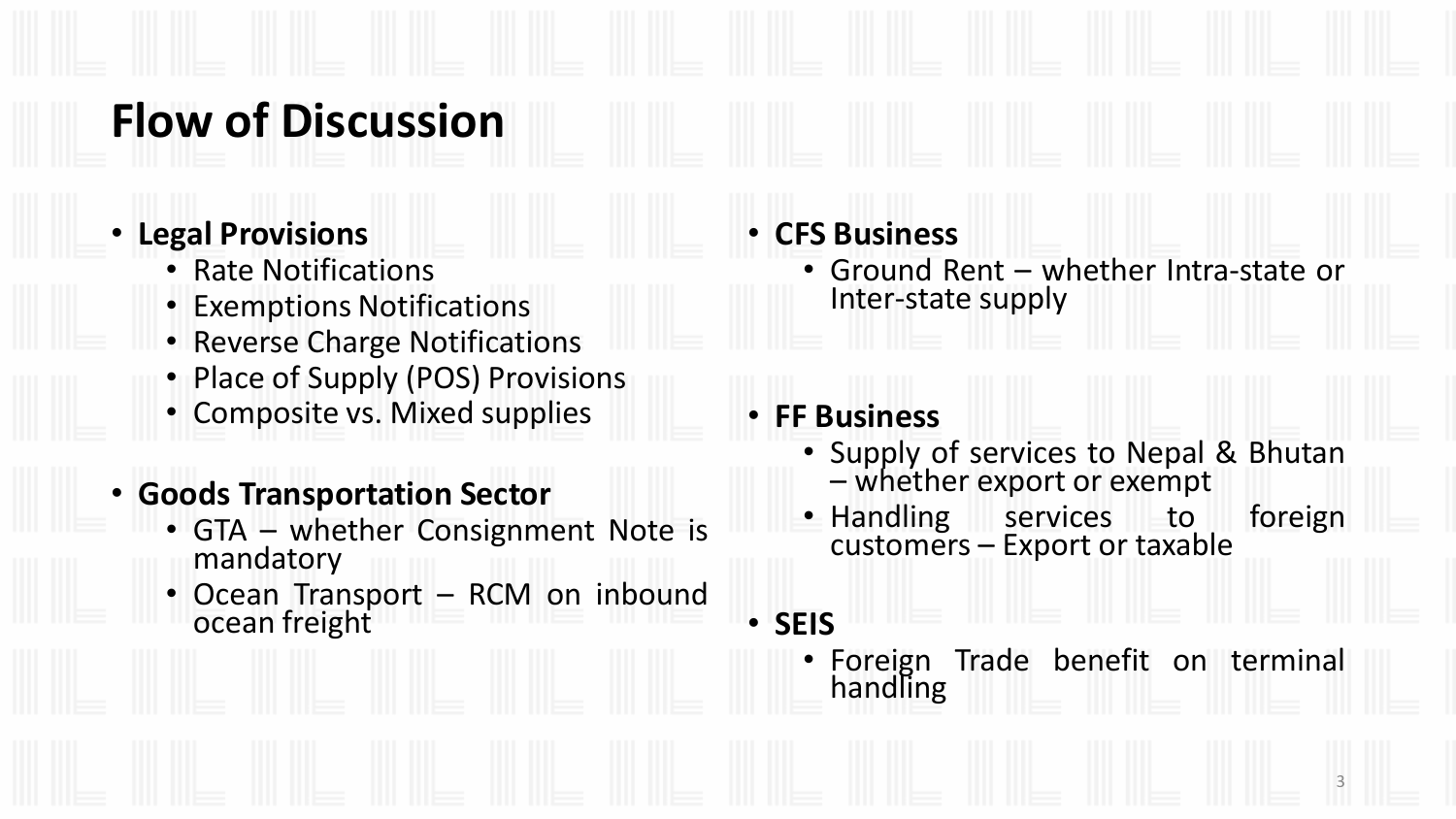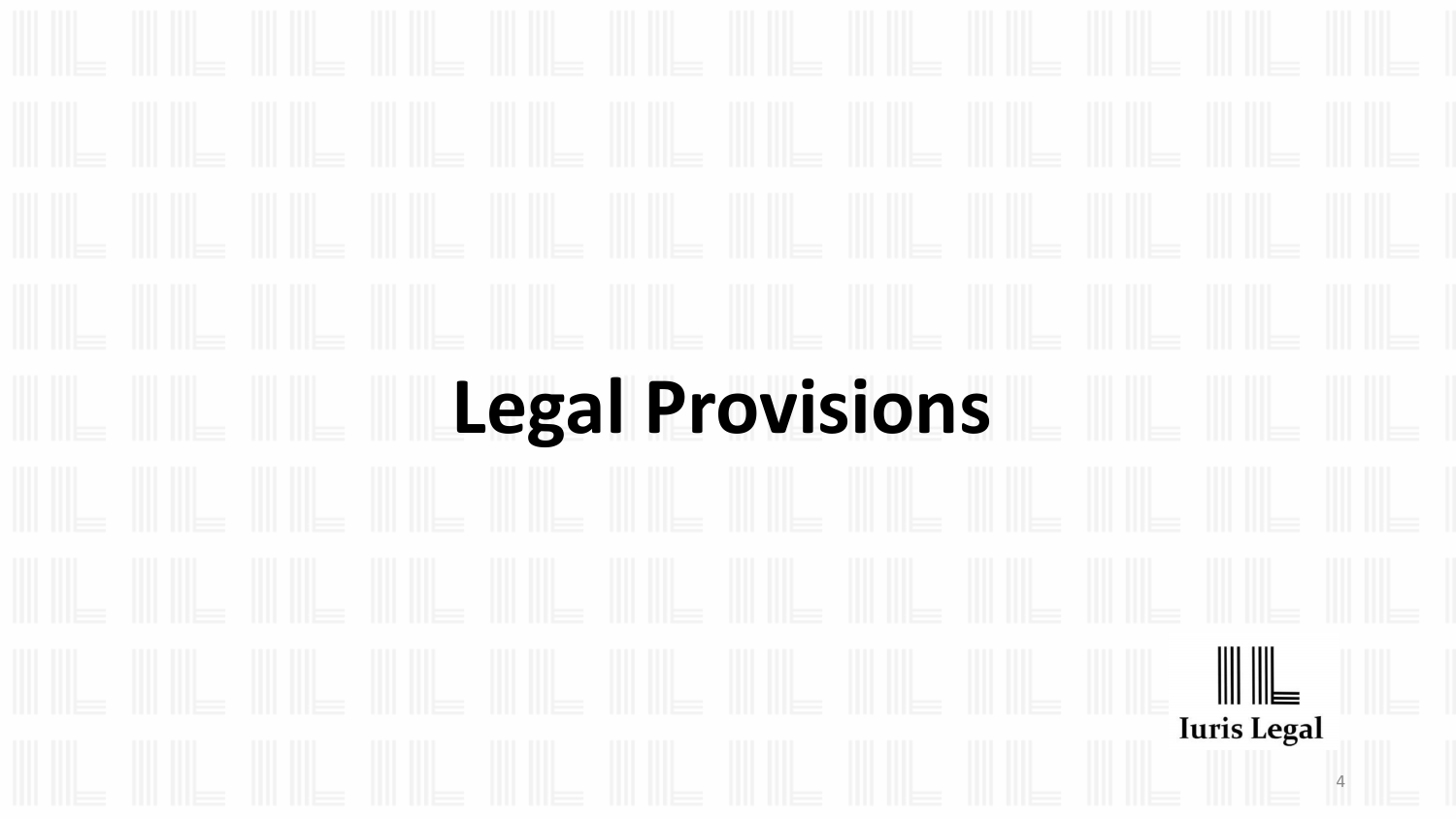# **Rate Notification**

| <b>HSN</b>             | <b>Description</b>                                                | Rate | <b>Conditions</b>                                                                                                                                                                |
|------------------------|-------------------------------------------------------------------|------|----------------------------------------------------------------------------------------------------------------------------------------------------------------------------------|
| <b>Rail Transport</b>  |                                                                   |      |                                                                                                                                                                                  |
| 9965                   | Transport of goods by Indian<br>Railways                          | 5%   | ITC on goods not available                                                                                                                                                       |
| 9965                   | Transport of goods in containers by<br>other than Indian Railways | 12%  | <b>NIL</b>                                                                                                                                                                       |
| <b>Ocean Transport</b> |                                                                   |      |                                                                                                                                                                                  |
| 9965                   | Transport of good in a vessel                                     | 5%   | Provided that credit of input tax charged on<br>goods (other than on ships, vessels including<br>bulk carriers and tankers) used in supplying<br>the service has not been taken. |
|                        |                                                                   |      |                                                                                                                                                                                  |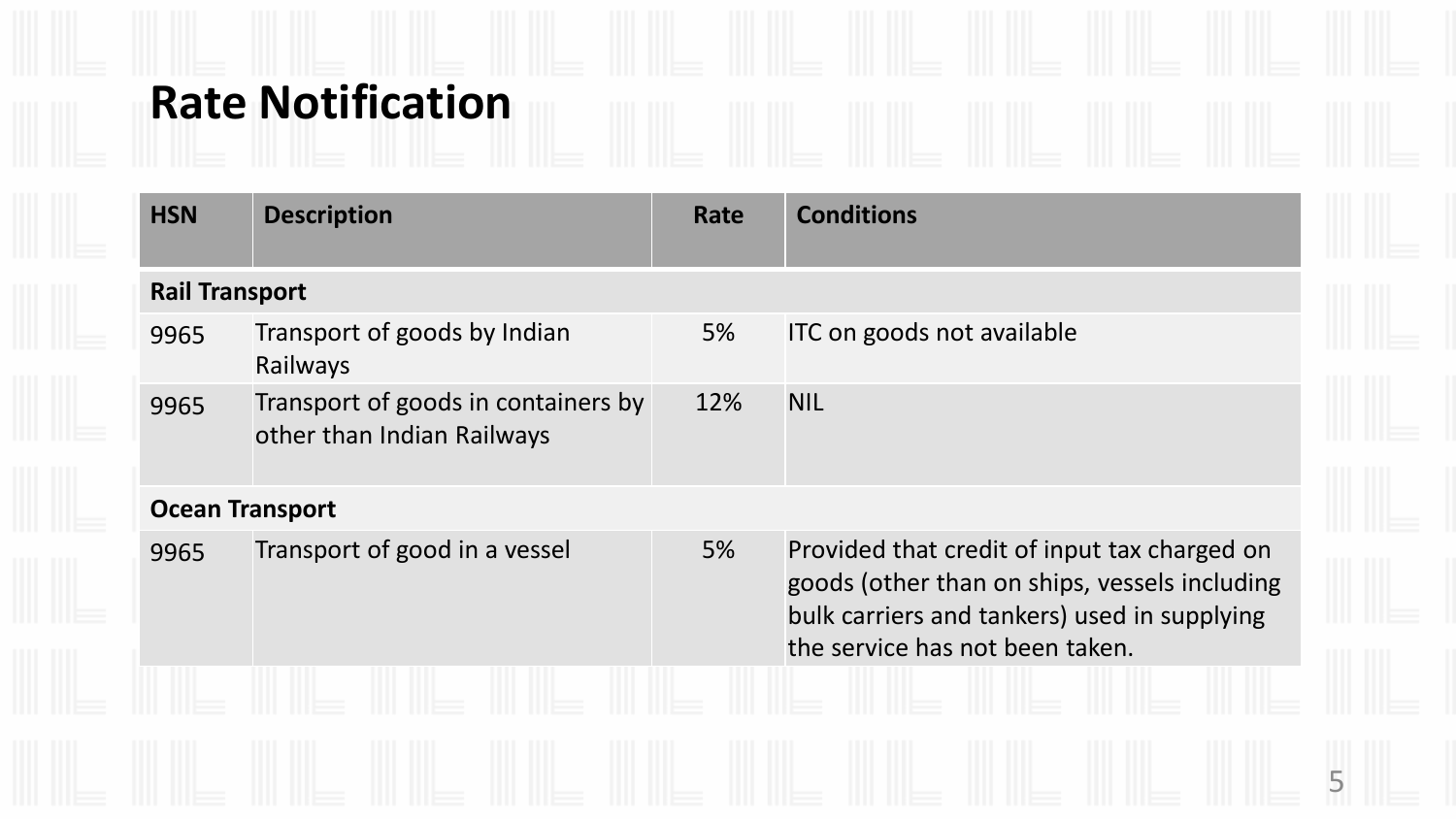# **Rate Notification**

| <b>HSN</b> | <b>Description</b>                                                                                        | Rate                                        | <b>Conditions</b>                                                                                                                                                                       |  |
|------------|-----------------------------------------------------------------------------------------------------------|---------------------------------------------|-----------------------------------------------------------------------------------------------------------------------------------------------------------------------------------------|--|
|            | <b>Road Transport</b>                                                                                     |                                             |                                                                                                                                                                                         |  |
| 9965       | Services of goods transport<br>agency (GTA)                                                               | 5%                                          | Provided that credit of input tax charged on<br>goods and services used in supplying the<br>service has not been taken, or                                                              |  |
| 9965       |                                                                                                           | 12%                                         | Provided that the goods transport agency<br>opting to pay GST $\omega$ 12% under this entry<br>shall thenceforth be liable to pay GST @12%<br>on all the services of GTA supplied by it |  |
| 9966       | Rental services of transport<br>vehicles with operators (other<br>than passenger vehicles and<br>vessels) | 18%                                         | <b>NIL</b>                                                                                                                                                                              |  |
| 9973       | Leasing or renting of goods<br>(without operator)                                                         | Same rate as on NIL<br>the sale of<br>goods |                                                                                                                                                                                         |  |
|            |                                                                                                           |                                             |                                                                                                                                                                                         |  |

6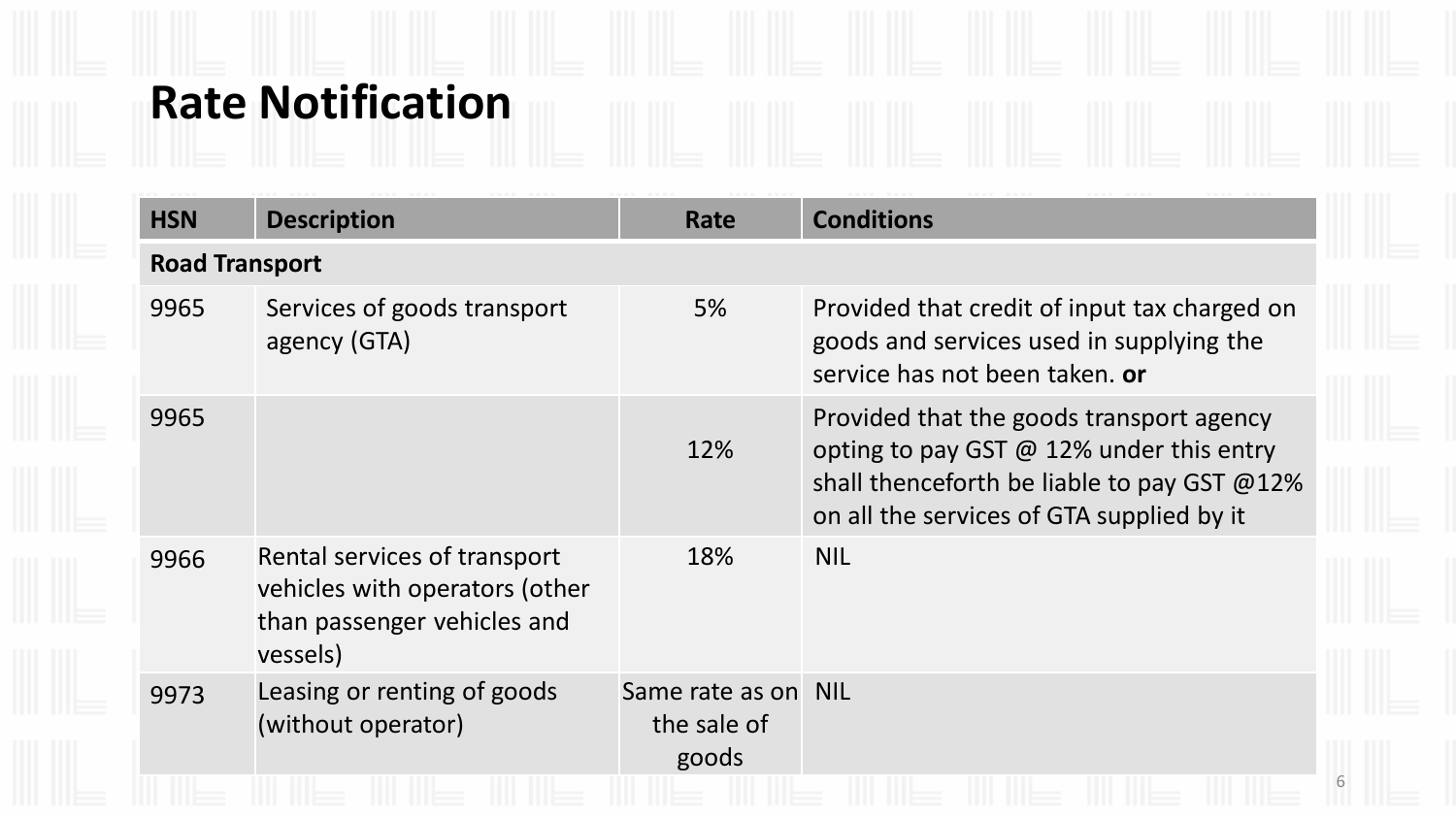## **Rate Notification**

| <b>Others</b><br>9965<br>9965 | <b>Description</b>                                                                                                                                                                                                                                                                                                                                                                        | Rate | <b>Conditions</b> |
|-------------------------------|-------------------------------------------------------------------------------------------------------------------------------------------------------------------------------------------------------------------------------------------------------------------------------------------------------------------------------------------------------------------------------------------|------|-------------------|
|                               |                                                                                                                                                                                                                                                                                                                                                                                           |      |                   |
|                               | Goods transport service other than above                                                                                                                                                                                                                                                                                                                                                  | 18%  |                   |
|                               | Multimodal transportation of goods<br>"Multimodal transportation" means carriage of goods, by at<br>least two different modes of transport from the place of<br>acceptance of goods to the place of delivery of goods by a<br>multimodal transporter.<br>Applicable only on domestic transportation. Applicable only<br>when transporter acts as a principal and not as agent of carrier. | 12%  |                   |
| 9968                          | Postal and courier services                                                                                                                                                                                                                                                                                                                                                               | 18%  |                   |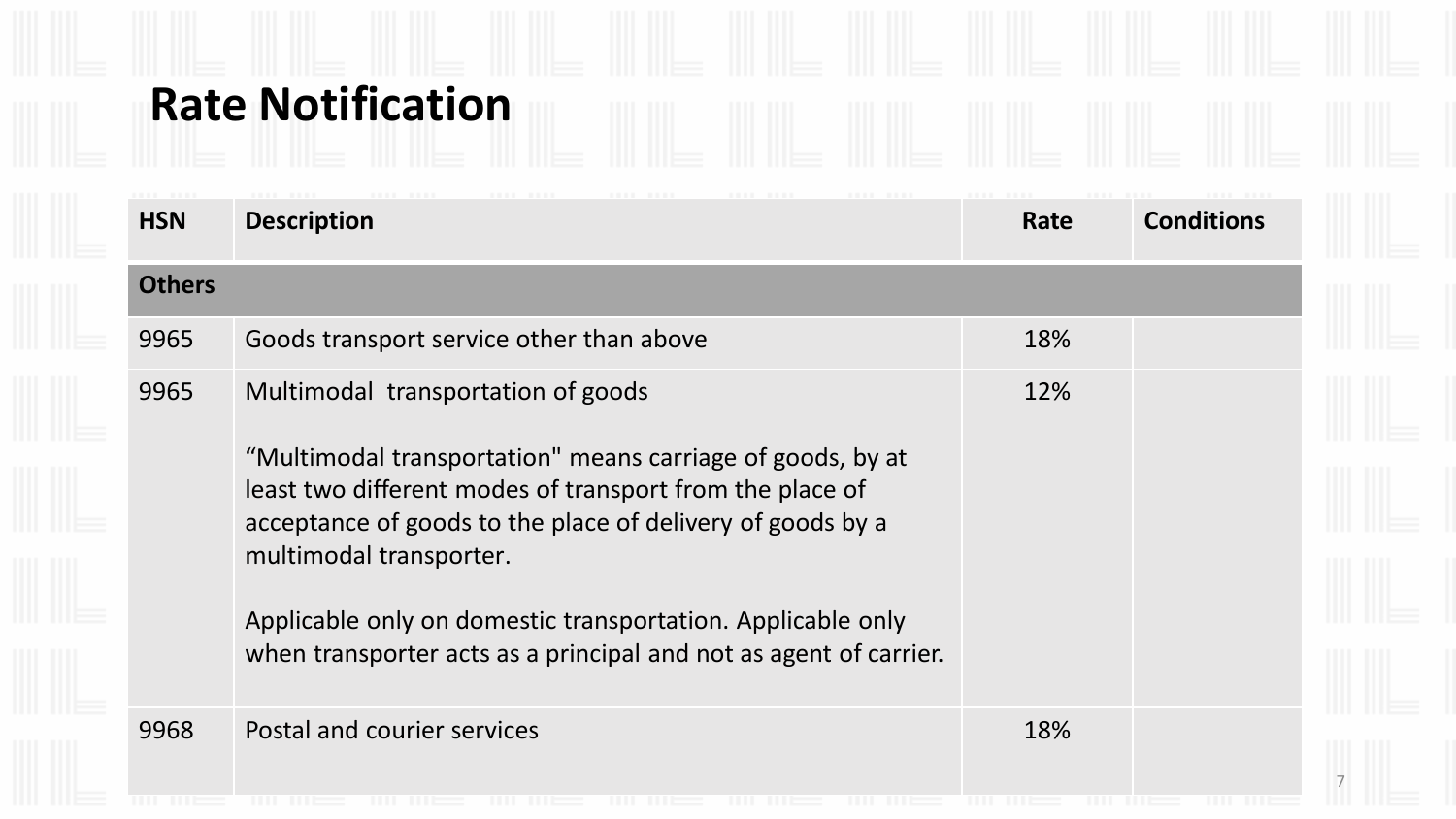# **Exemption Notification**

| <b>HSN</b>            | <b>Description</b>                                                                                        | <b>Conditions</b> |   |
|-----------------------|-----------------------------------------------------------------------------------------------------------|-------------------|---|
| <b>Road Transport</b> |                                                                                                           |                   |   |
| 9966 or<br>9973       | Services by way of giving on hire to a GTA, a means NIL<br>of transportation of goods                     |                   |   |
| 9965                  | Service by way of transportation of goods by road<br>other than by-<br>GTA; and<br>(i)<br>(ii)<br>Courier | <b>NIL</b>        |   |
| <b>Air Transport</b>  |                                                                                                           |                   |   |
| 9965                  | Transportation of goods by air from customs station NIL<br>of clearance in India to outside India         |                   |   |
| 9965                  | Transportation of goods by air from outside India<br>upto the customs station of clearance in India       | <b>NIL</b>        |   |
|                       |                                                                                                           |                   | 8 |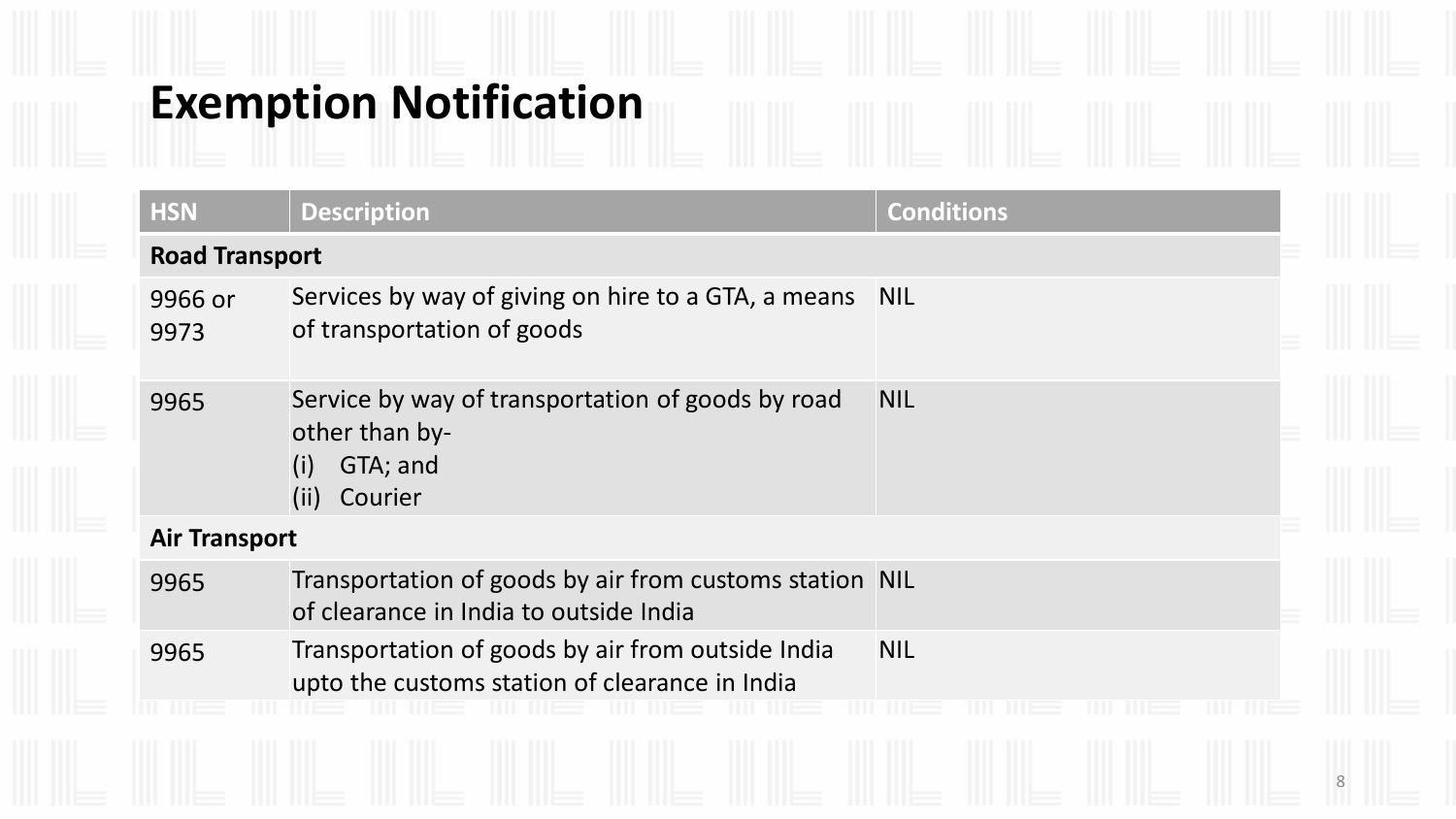## **Exemption Notification**

| <b>HSN</b>             | <b>Description</b>                                                                                                            | <b>Conditions</b> |   |
|------------------------|-------------------------------------------------------------------------------------------------------------------------------|-------------------|---|
| <b>Ocean Transport</b> |                                                                                                                               |                   |   |
| 9965                   | Transportation of goods by a vessel from India to<br>outside India                                                            | <b>NIL</b>        |   |
| <b>Others</b>          |                                                                                                                               |                   |   |
| 9965                   | Services by way of transportation of specified goods NIL<br>(agricultural produce) by rail or vessel within India             |                   |   |
| 9983                   | Services relating to loading, unloading, packing,<br>storage, or warehousing of agricultural produce                          | <b>NIL</b>        |   |
| 9965                   | Services by GTA by way of transport of specified<br>goods (agricultural produce) or upto specified value<br>in goods carriage | <b>NIL</b>        |   |
| 9965                   | Service by GTA to unregistered person                                                                                         | <b>NIL</b>        |   |
|                        |                                                                                                                               |                   | 9 |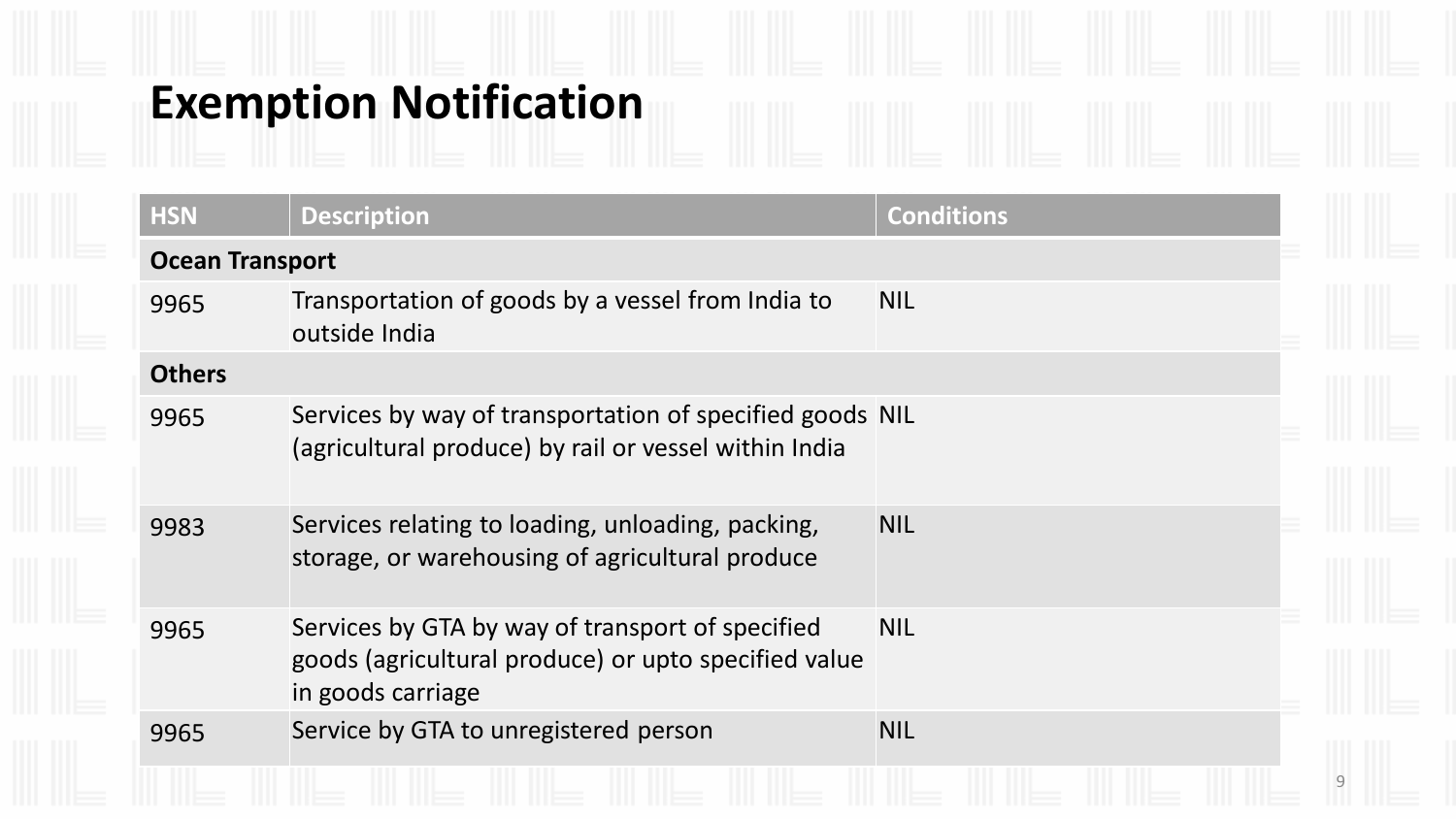#### **Reverse Charge Notification**

| <b>Description of service</b>                                                                                                                                                                        | <b>Supplier of service</b>                          | <b>Recipient of Service</b>                                                          |
|------------------------------------------------------------------------------------------------------------------------------------------------------------------------------------------------------|-----------------------------------------------------|--------------------------------------------------------------------------------------|
| Service by GTA (who has not opted for 12%)<br>to recipient other than unregistered person                                                                                                            | <b>GTA</b>                                          | Organized Sector such as<br>registered factory, society,<br>body corporate etc.      |
| Any service supplied by any person who is<br>located in non-taxable territory to any<br>person located in taxable territory                                                                          | Any person located<br>in a non-taxable<br>territory | Any person located in the<br>taxable territory.                                      |
| Service supplied by a person located in non-<br>taxable territory by way of transportation of<br>goods by a vessel from a place outside India<br>up to the customs station of clearance in<br>India. | Any person located<br>in a non-taxable<br>territory | Importer as defined in the<br>Customs Act, 1962 located in<br>the taxable territory. |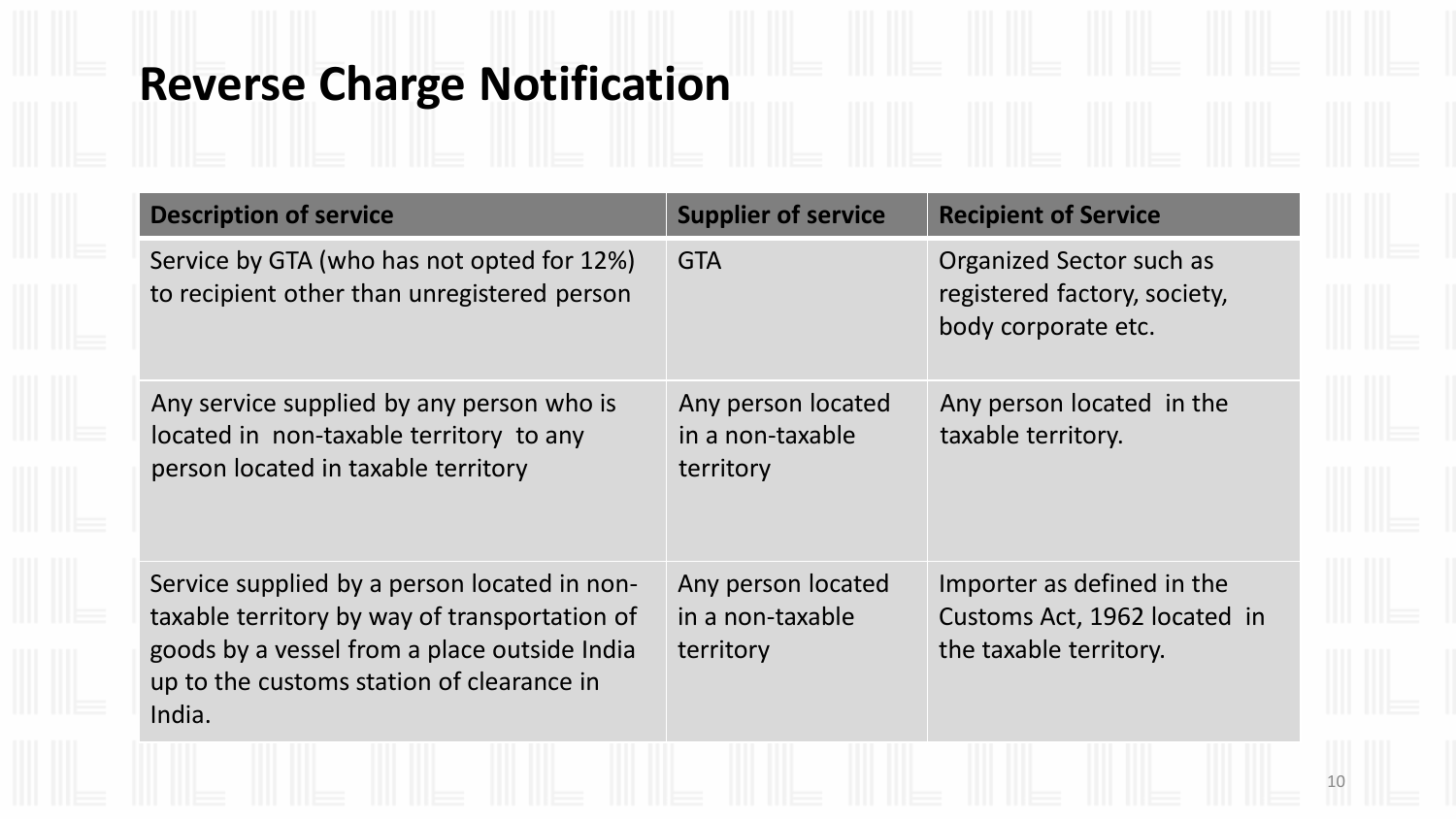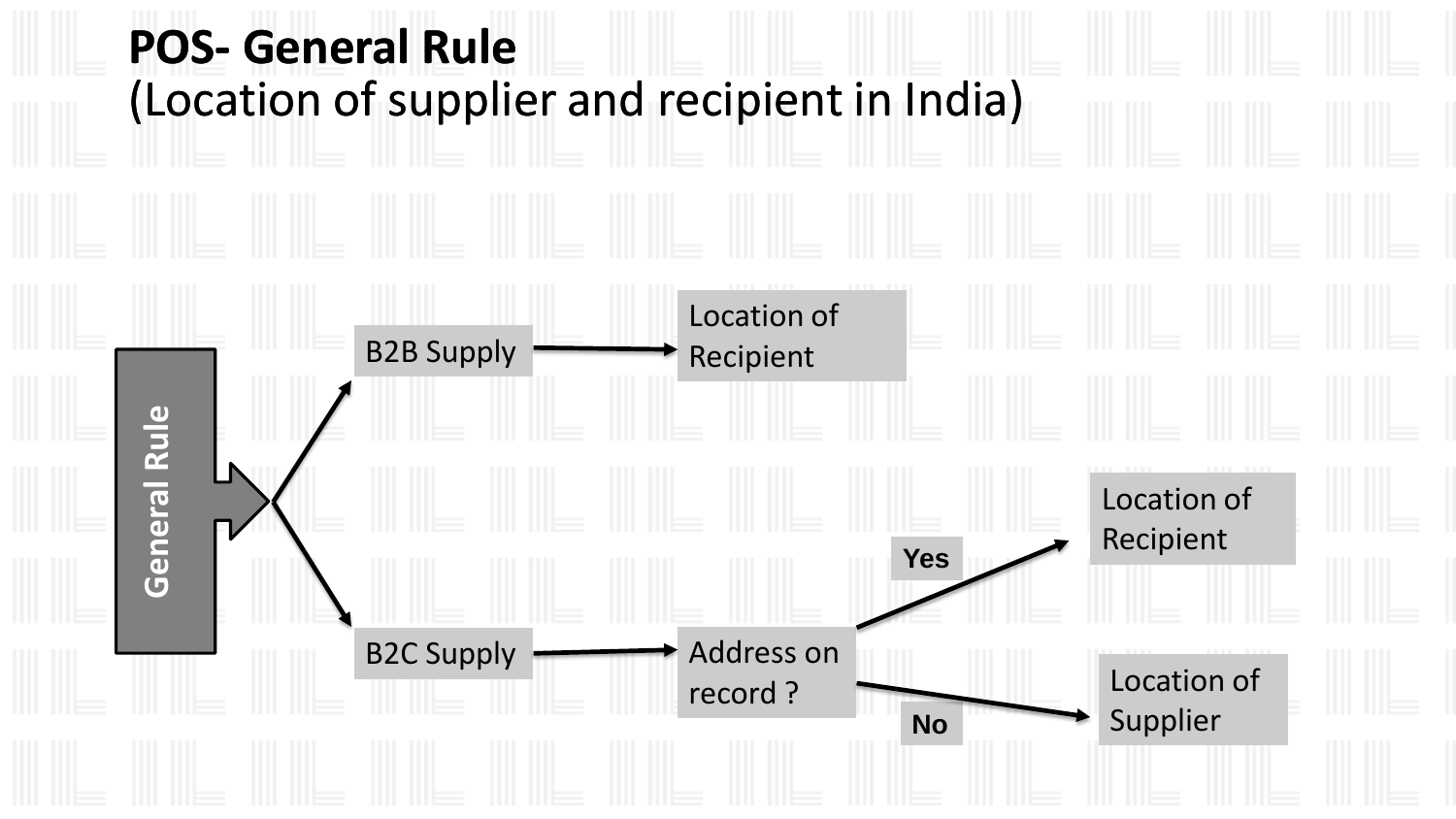### **POS - Immovable Property** (Location of supplier and recipient in India)

**Particulars Particulars Place of Supply** 

Supply of services (a) directly in relation to an immovable property, including services provided by architects, interior decorators, surveyors, engineers and other related experts or estate agents, any service provided by way of grant of rights to use immovable property or for carrying out or co-ordination of construction work; or Location of immovable property, boat or vessel, or intended to be located

(a) any service ancillary to the service referred above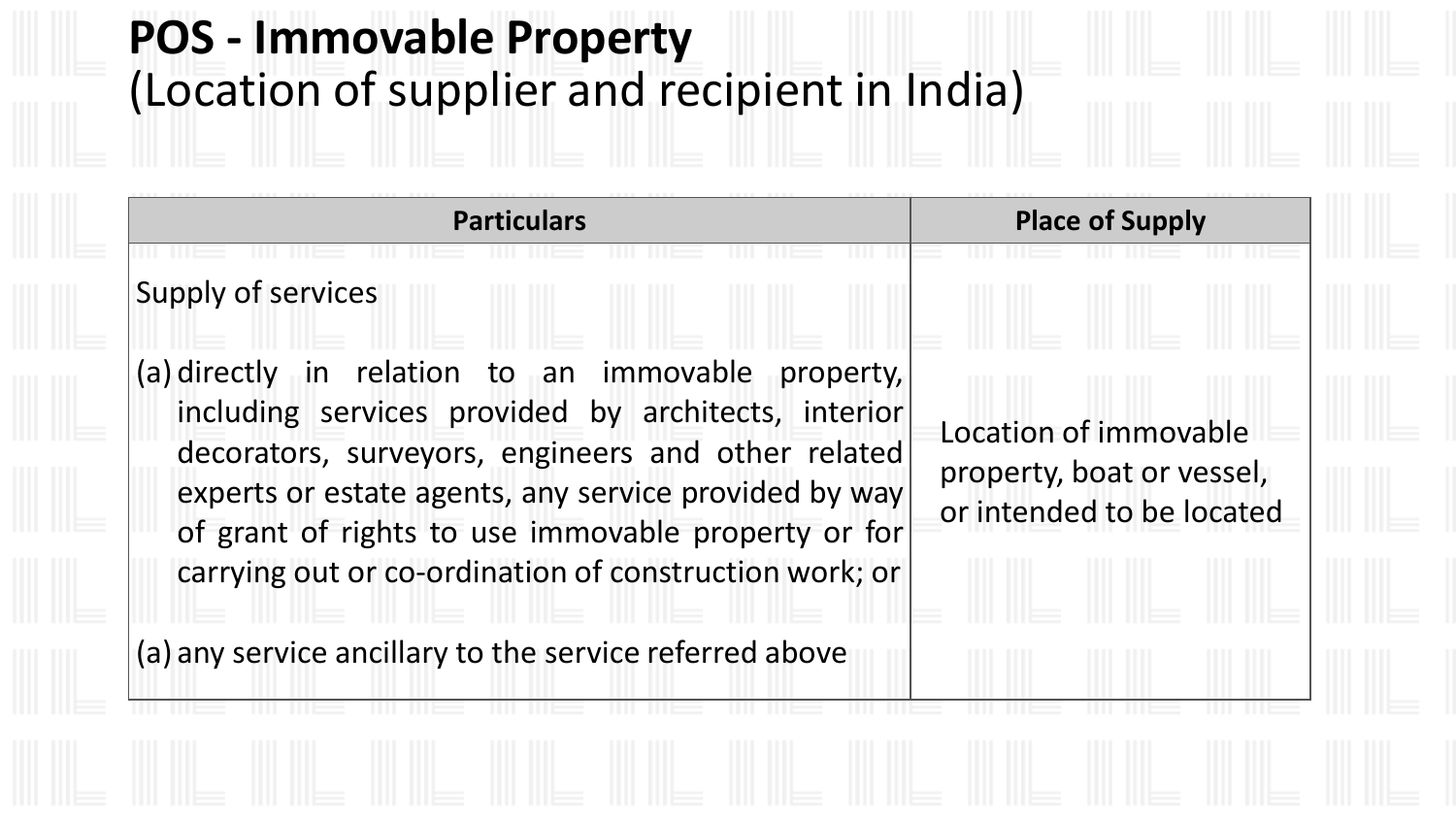# **POS - Transportation of Goods** (Location of supplier and recipient in India)

| <b>Particulars</b>                                                   | <b>Place of Supply</b>                                                                                                                                                       |
|----------------------------------------------------------------------|------------------------------------------------------------------------------------------------------------------------------------------------------------------------------|
|                                                                      | $\triangleright$ to a registered person, shall be the<br>location of such person                                                                                             |
| Services by way of $-$<br>Transportation of goods, including by mail | $\triangleright$ to a person other than a registered<br>person, shall be the location at which<br>such goods are handed over for their<br>transportation                     |
|                                                                      |                                                                                                                                                                              |
| or courier                                                           | $\triangleright$ provided that where the transportation<br>of goods is to a place outside India, the<br>POS shall be destination of such goods<br>(w.e.f. $1^{st}$ Feb 2019) |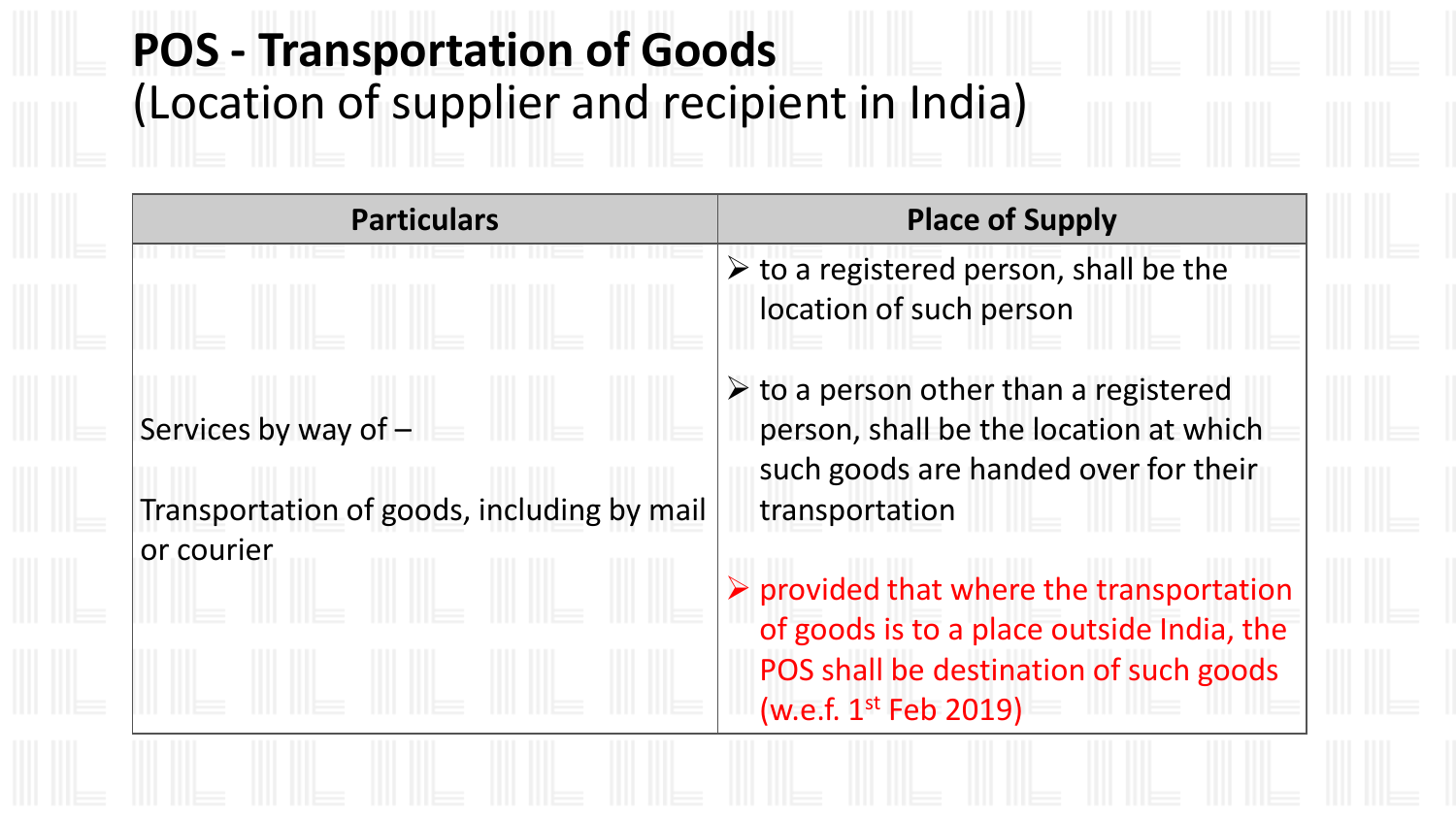# Location of the recipient of service Location of service recipient is not available in the ordinary course of business, then the location of supplier of service General Rule **POS - General Rule** (Location of supplier/recipient outside India)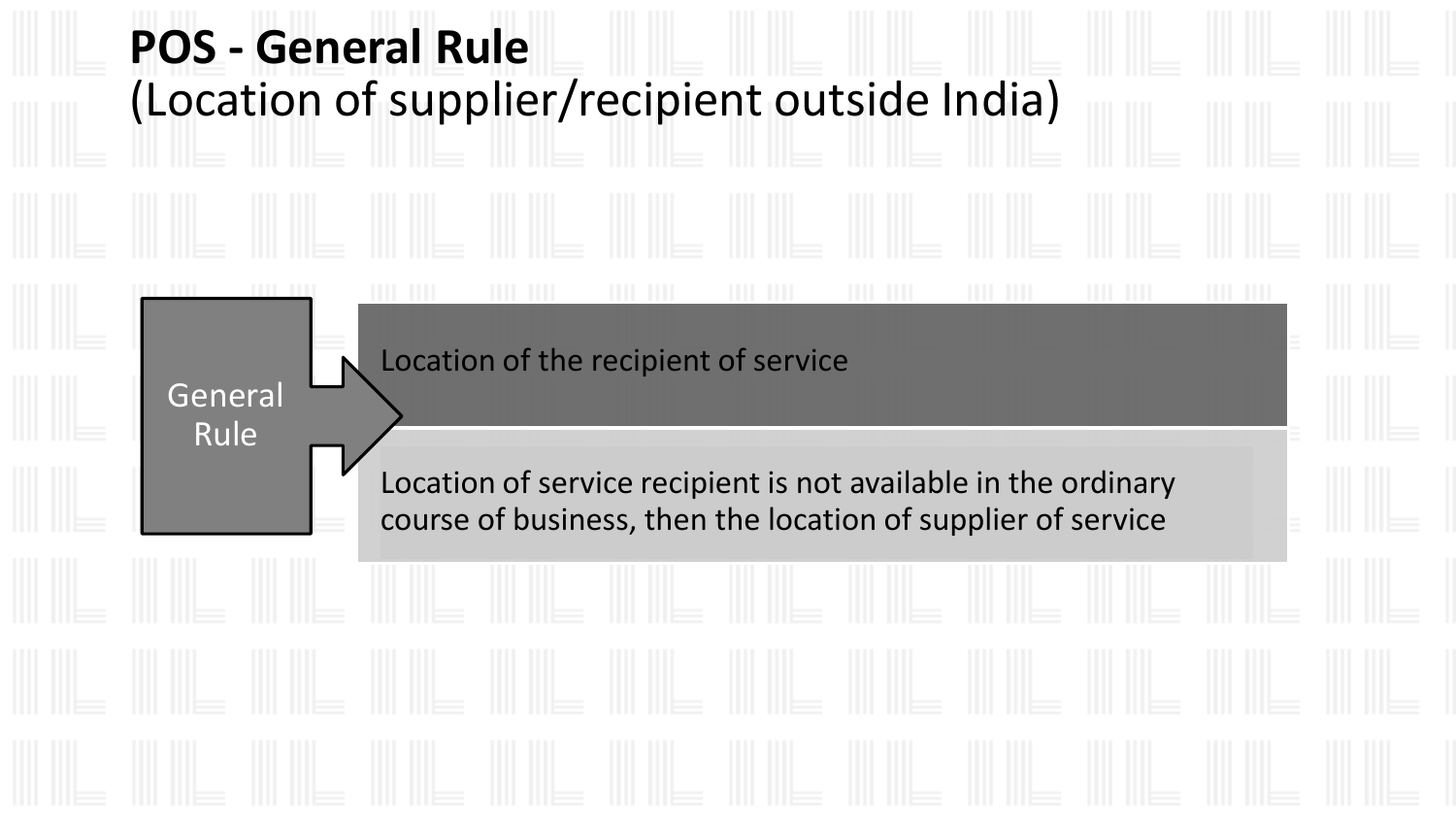### **POS - Immovable Property** (Location of supplier/recipient outside India)

**Particulars Particulars Place of Supply** Supply of services (a) directly in relation to an immovable property, including services provided by architects, interior decorators, surveyors, engineers and other related experts or estate agents, any service provided by way of grant of rights to use immovable property or for carrying out or co-ordination of construction work. Location of immovable property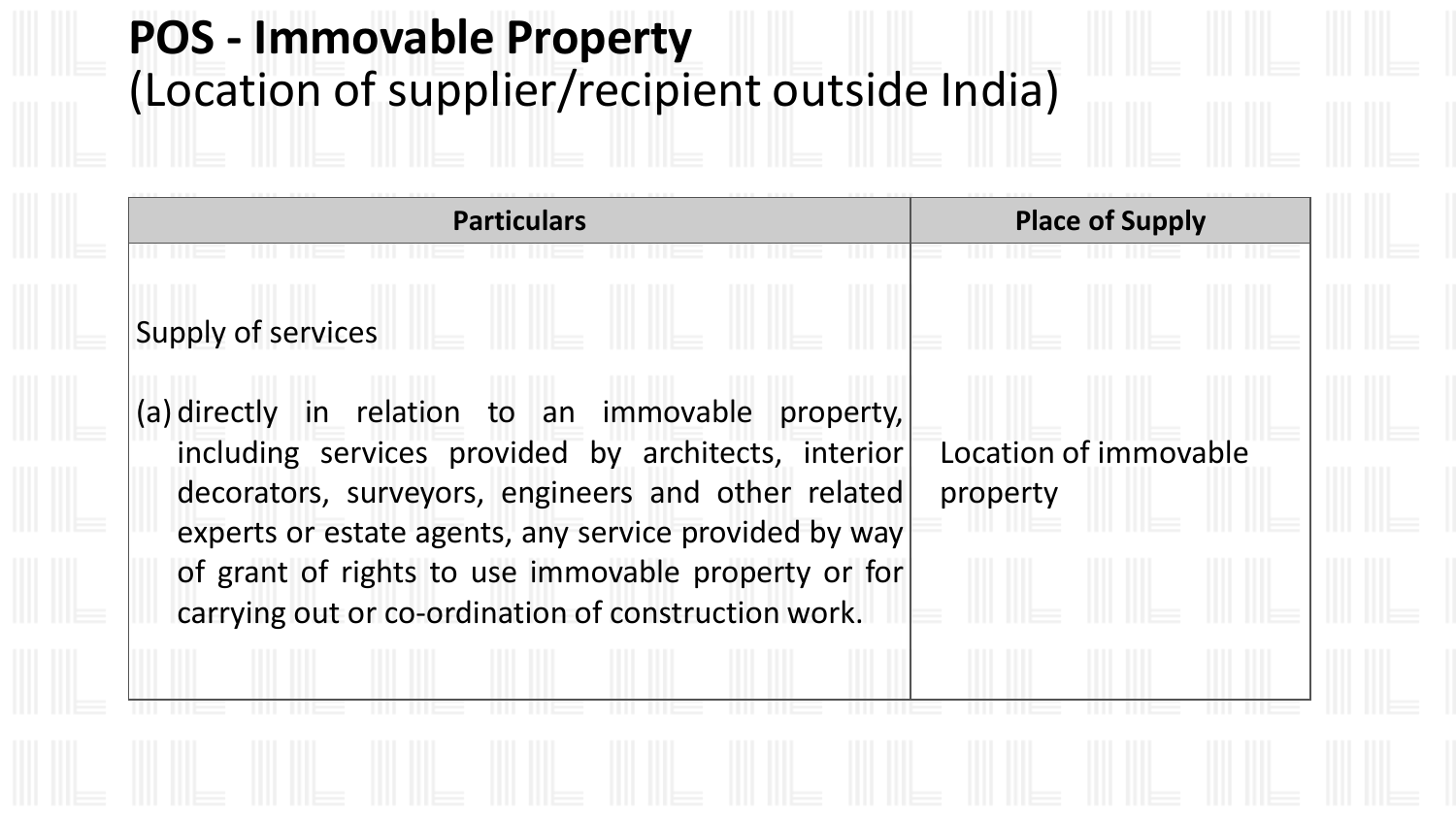### **POS – Handling and Transportation** (Location of supplier/recipient outside India)

Services supplied in respect of goods which are required to be made physically available by the recipient of services to the supplier of services in order to provide the services.

Place where service are actually performed

Transportation of goods, other than by way of mail or courier Courier Cours, build way believe that by a place of destination of goods

**Particulars Particulars Place of Supply**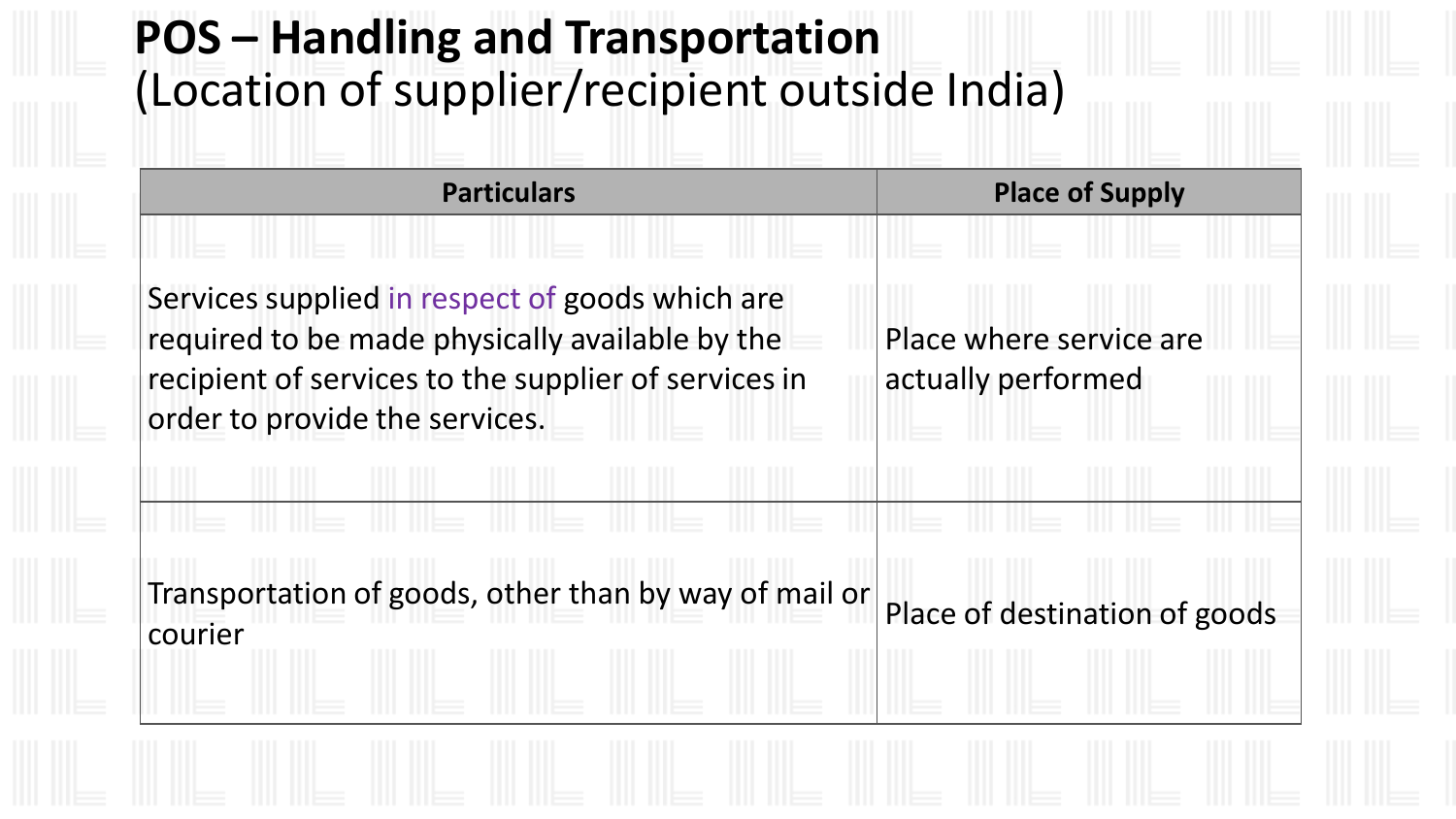#### **Composite vs. Mixed Supply**

'Composite supply' means a supply made by a taxable person to a recipient consisting of two or more taxable supplies of goods or services or both, or any combination thereof, which are naturally bundled and supplied in conjunction with each other in the ordinary course of business, one of which is a principal supply.

A composite supply comprising of two or more supplies, one of which is a principal supply, shall be treated as a supply of such principal supply.

17

**Iuris Legal**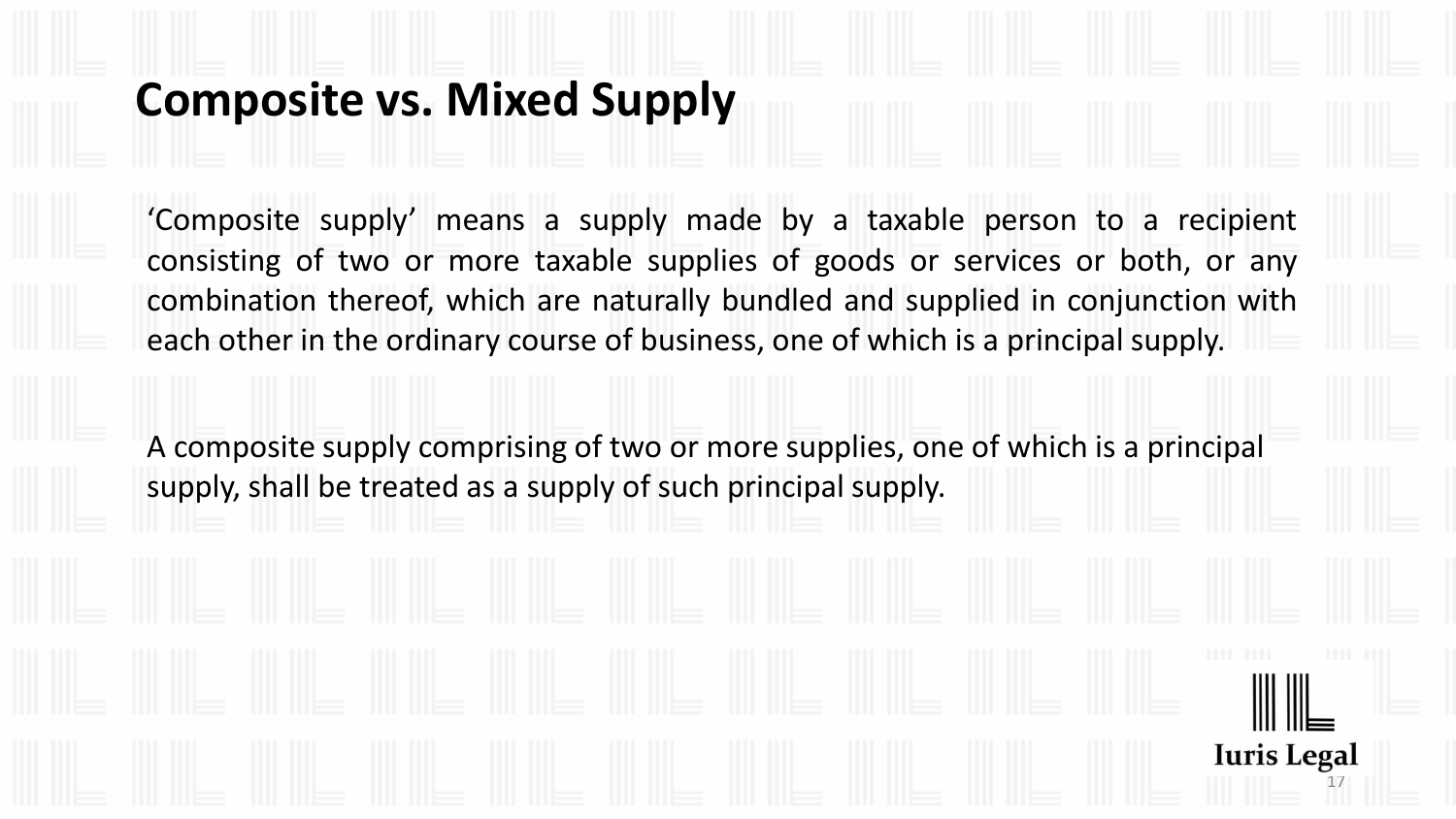#### **Composite vs. Mixed Supply**

'Mixed supply' means two or more individual supplies of goods or services, or any combination thereof, made in conjunction with each other by a taxable person for a single price where such supply does not constitute a composite supply.

A mixed supply comprising of two or more supplies shall be treated as a supply of that particular supply which attracts the highest rate of tax.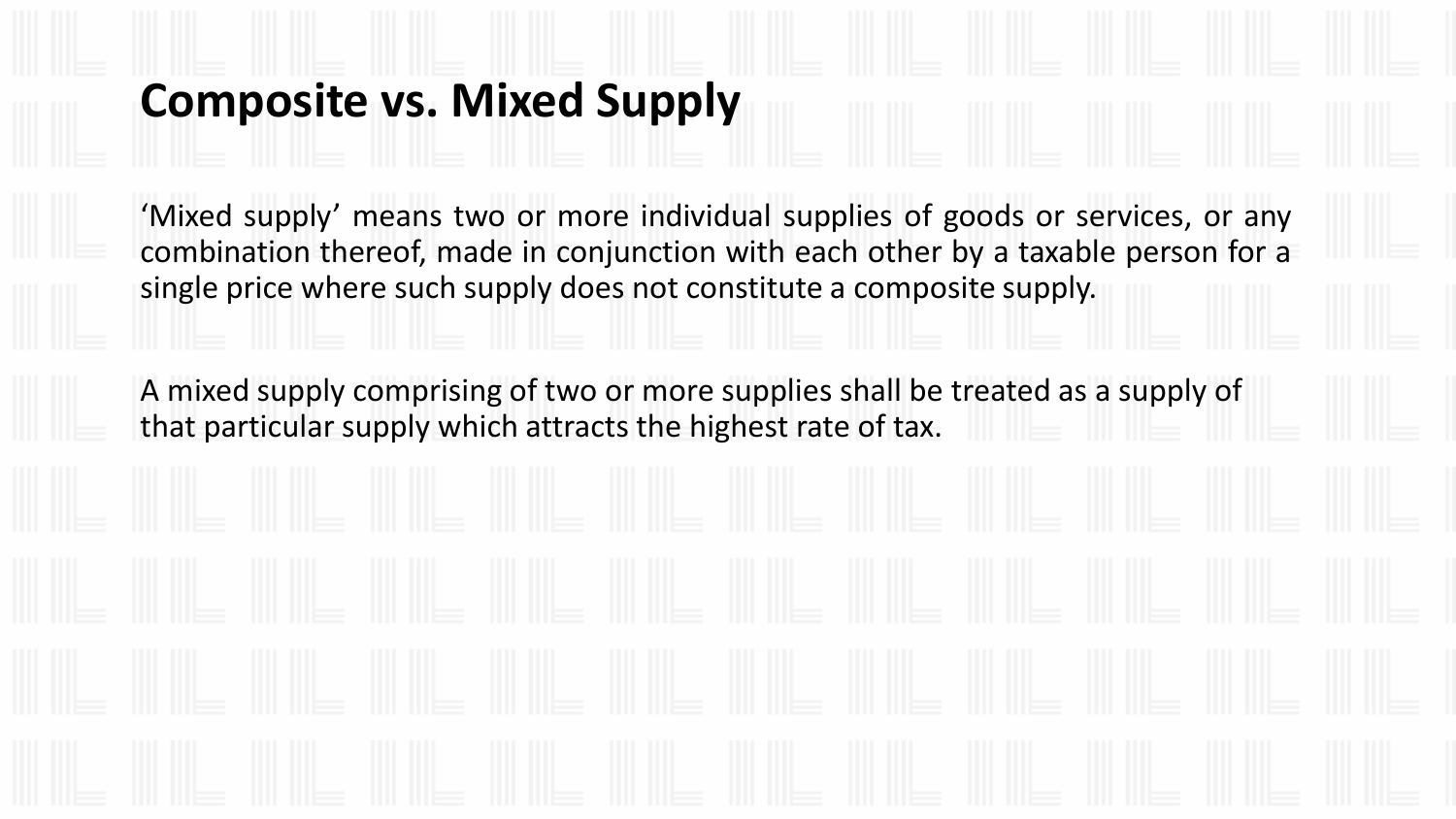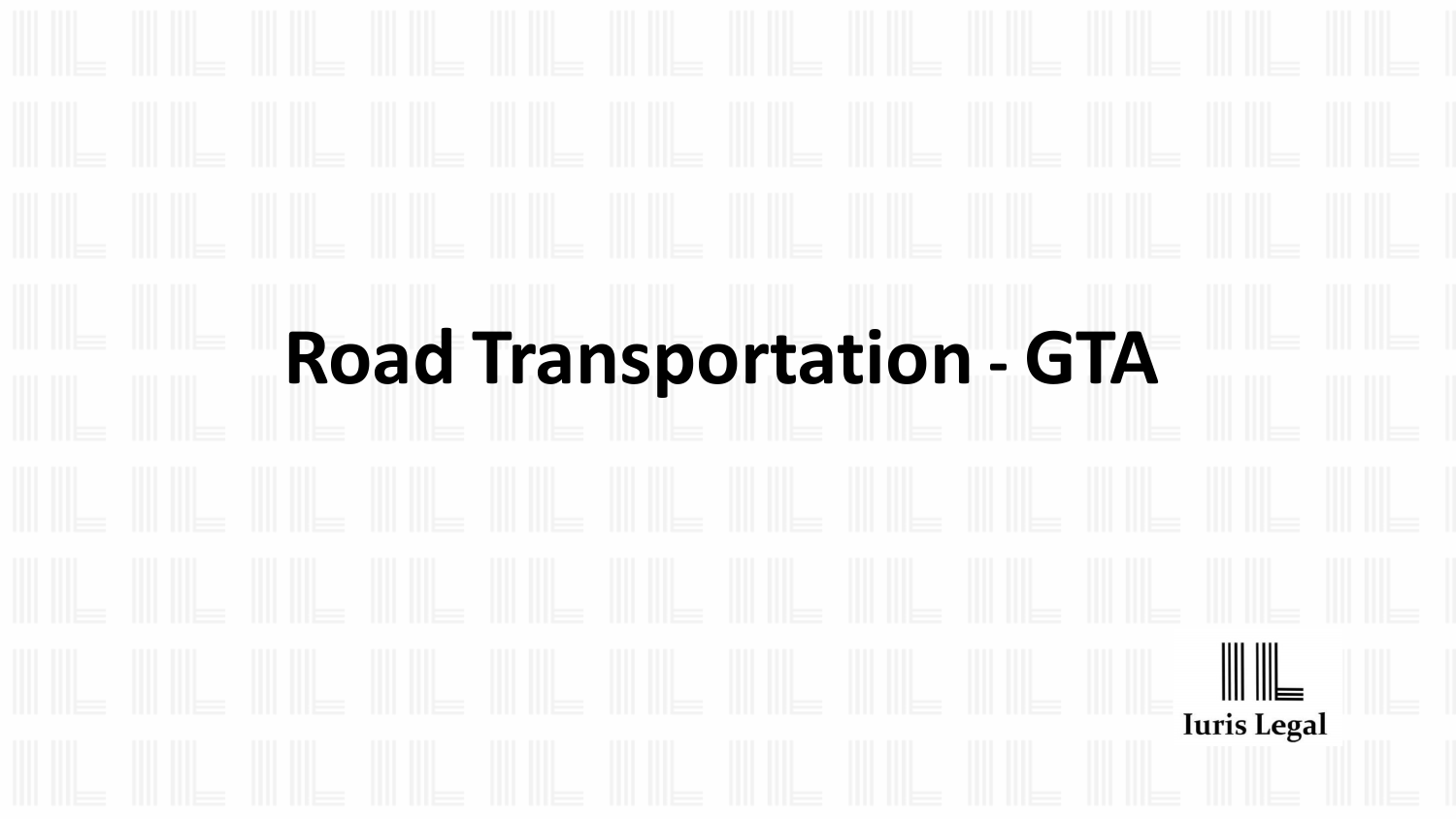## **Domestic Transportation**

| <b>Customer</b>                        | <b>Means of Transportation</b> | <b>Taxability</b>   |  |
|----------------------------------------|--------------------------------|---------------------|--|
| Indian customer                        | By GTA                         | Taxable at 5% / 12% |  |
| (POS - location of regd.<br>recipient) | Other than by GTA              | Exempt              |  |
| Foreign customer                       | By GTA                         | Taxable at 5% / 12% |  |
| (POS - destination of goods)           | Other than by GTA              | Exempt              |  |
|                                        |                                |                     |  |
|                                        |                                |                     |  |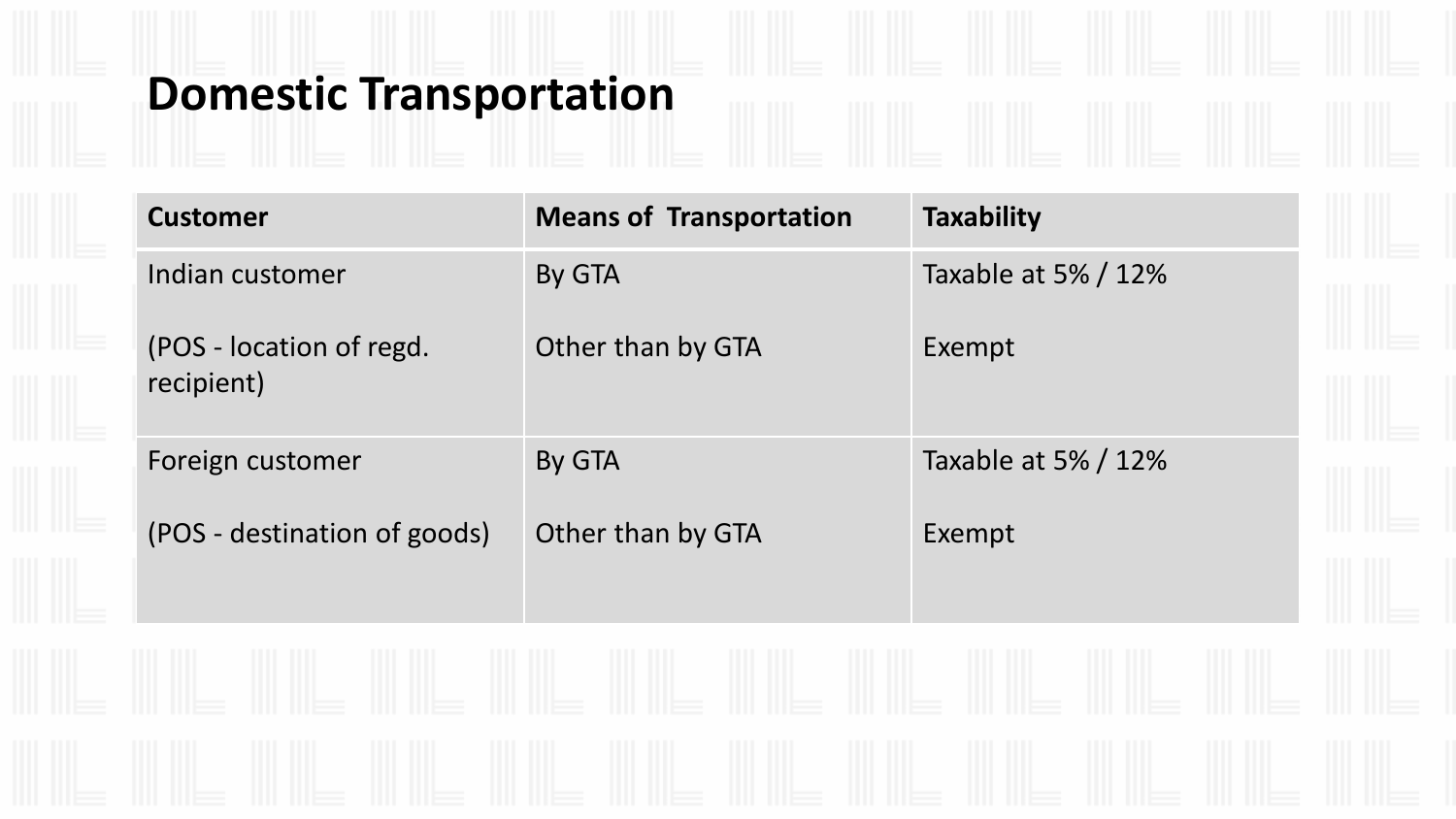## **International Transportation**

| <b>Customer</b>             | <b>Means of</b><br><b>Transporta</b><br>tion | <b>Place of Supply</b>         | <b>Taxability</b>  |
|-----------------------------|----------------------------------------------|--------------------------------|--------------------|
| Indian customer - Inbound   | <b>GTA</b>                                   | Location of regd.<br>recipient | Taxable            |
| Indian customer - Outbound  | <b>GTA</b>                                   | Outside India                  | Taxable (Credit ?) |
| Foreign customer - Inbound  | <b>GTA</b>                                   | India                          | Taxable            |
| Foreign customer - outbound | <b>GTA</b>                                   | Outside India                  | Zero rated supply  |
|                             |                                              |                                |                    |
|                             |                                              |                                |                    |
|                             |                                              |                                |                    |
|                             |                                              |                                | 21                 |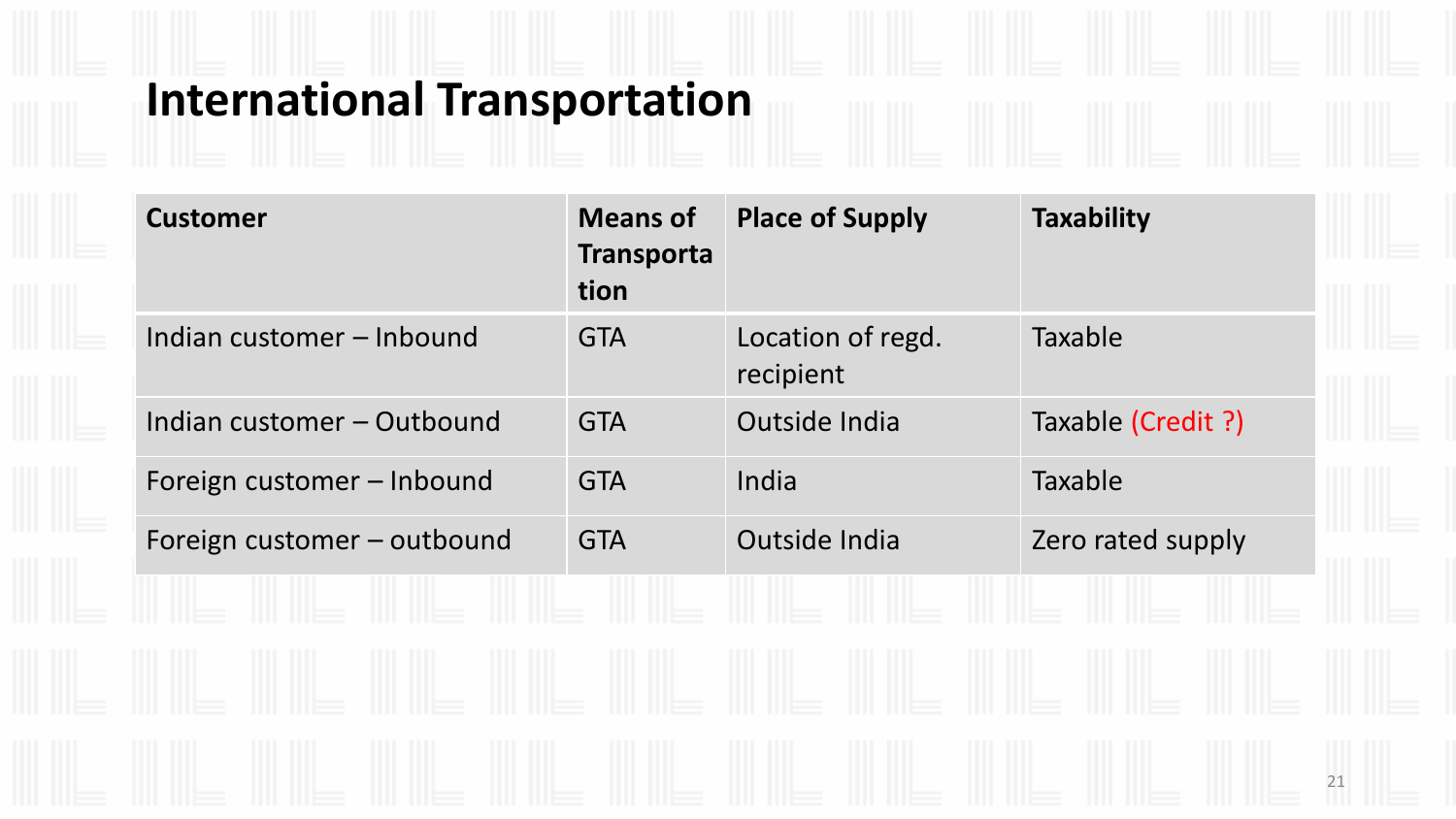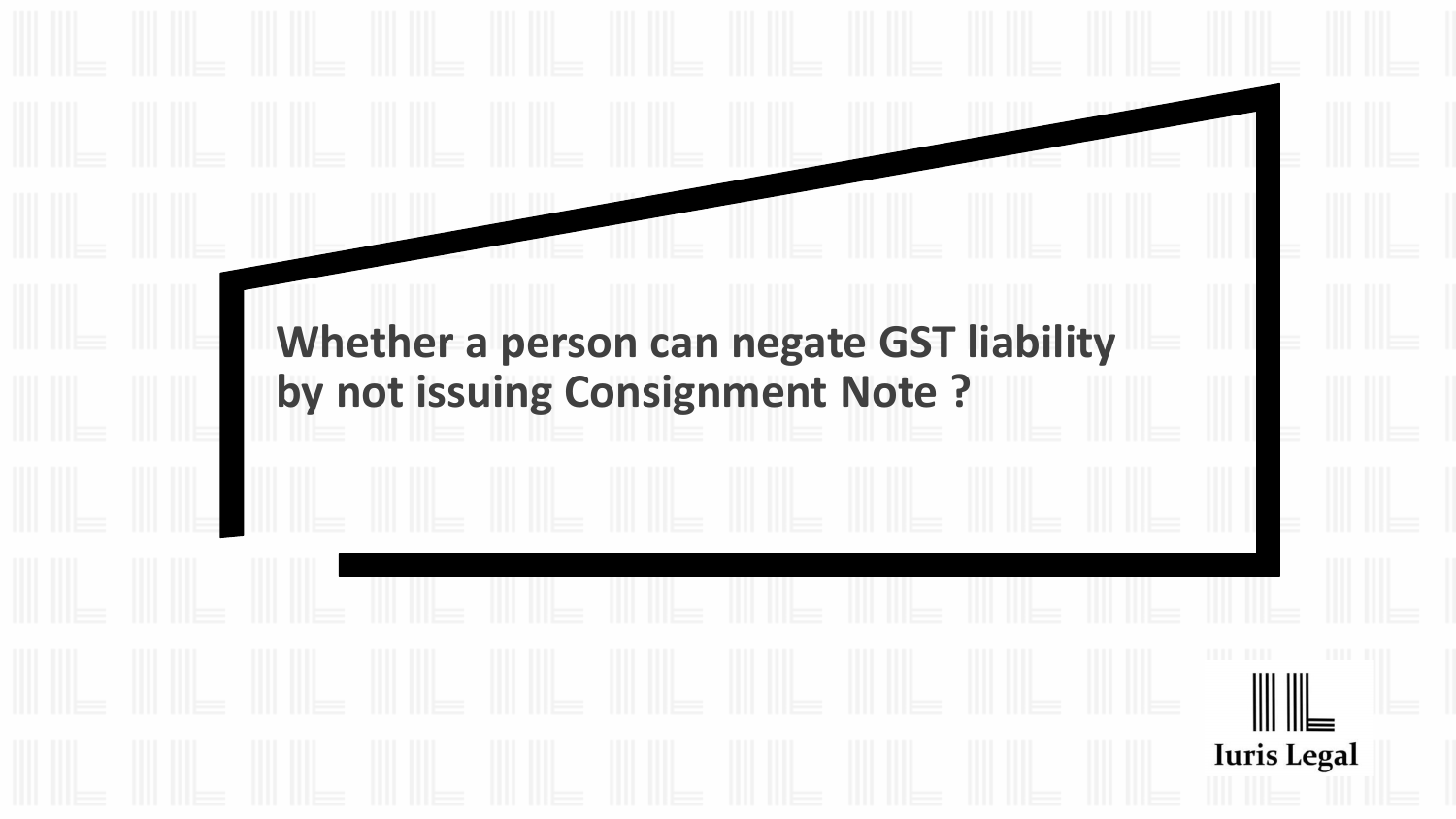#### **Who is a GTA ?**

'Good Transport Agency' means -

- any person who provides service in relation to transportation of goods by road; and
- issues a consignment note, by whatever name called.

'Consignment Note' is not defined in GST Law. Reference may be made to Service Tax Law.

'Consignment Note' means a document-

- issued by a GTA;
- against the receipt of goods for the purpose of transport of goods by road in a goods carriage;
- which is serially numbered; and contains-
	- Name of consignor and consignee;
	- Registration number of goods carriage in which goods are transported;
	- Details of goods transported;
	- Details of the place of origin and destination.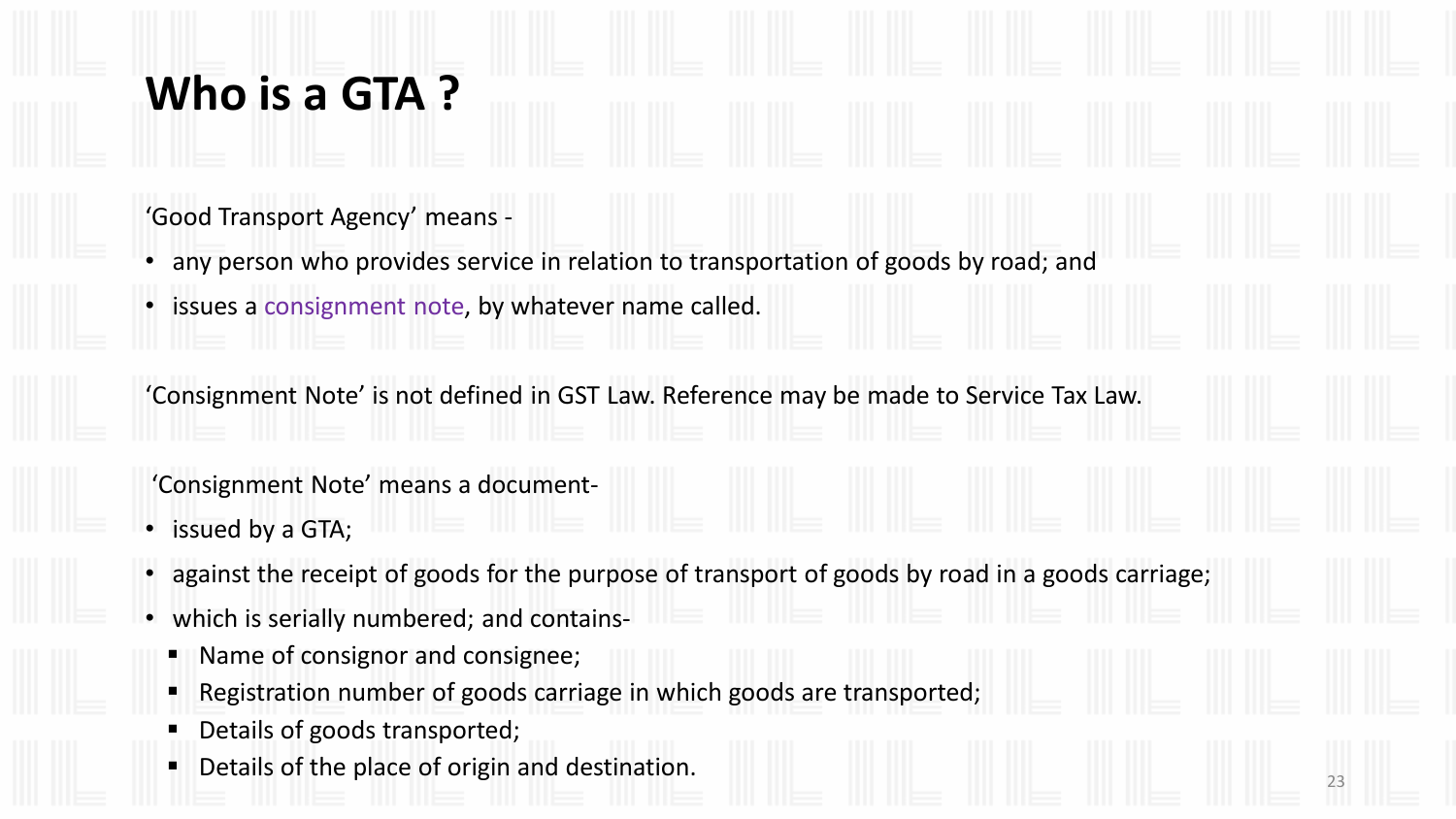#### **Who is a GTA ?**

#### **Carriage by Road Act 2007**

Common carriers are required to register with State Transport Department, in order for them to legally engaged in transport business.

Common carrier covers a wide gamut of service providers including transporters, transport agents, brokers, transport contractors, goods booking agents, that is, anybody involved in one way or the other in the business of road transportation of goods.

Common carrier is required to issue a 'goods receipt', which has particulars similar to consignment note.

Carriage by Road Act does not apply to Private Carrier. 'Private Carrier' is distinct from a common carrier as it has the discretion to refuse to sell its services. A private carrier does not make a general offer to carry goods and enters into a contract with other parties to carry goods on mutually agreed terms.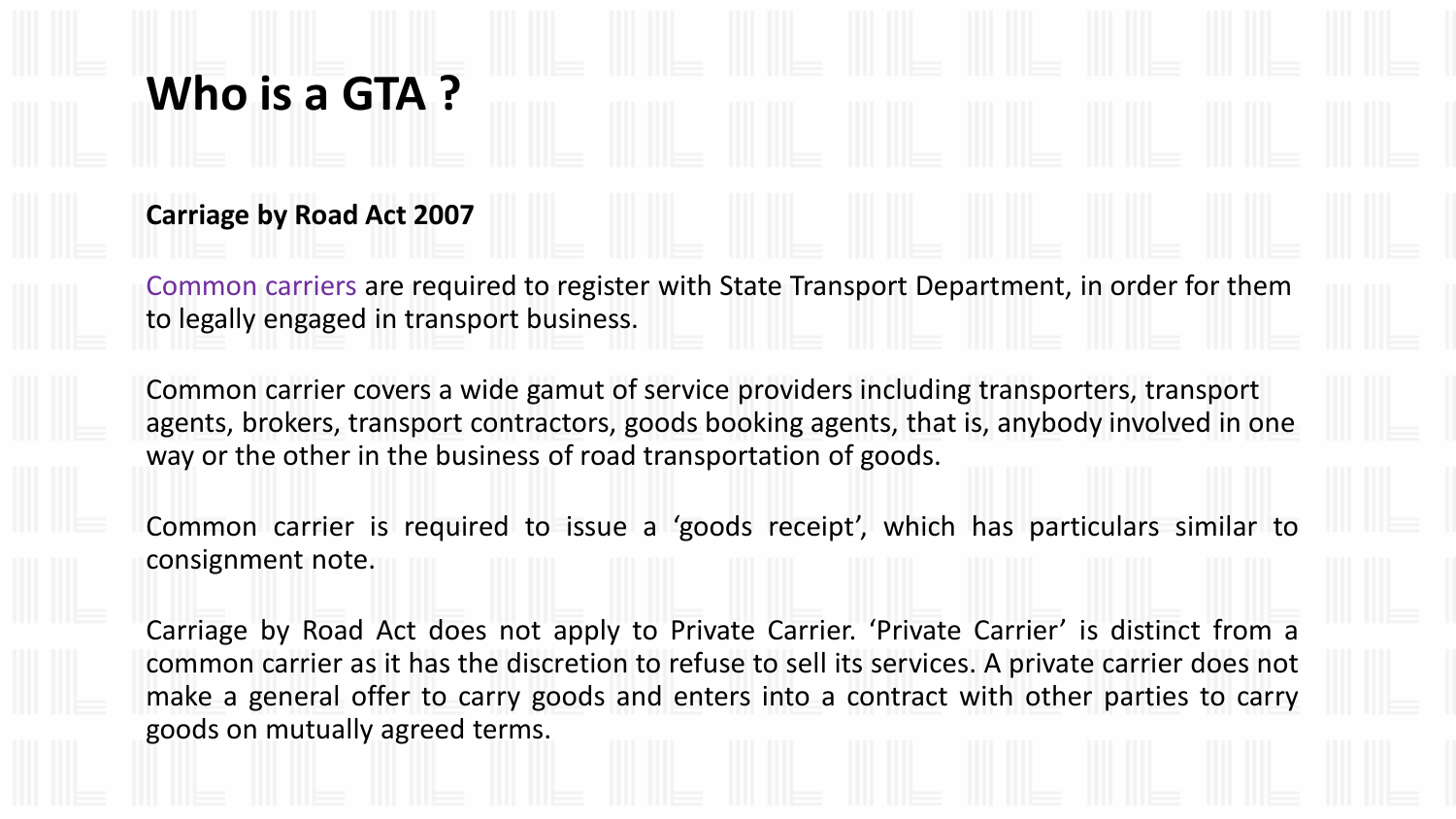#### **Who is a GTA ?**

**CBEC Flyer No. 39 dated 1st January 2018**

Thus, it can be seen that issuance of a consignment note is the sine-qua-non for a supplier of service to be considered as a Goods Transport Agency. If such a consignment note is not issued by the transporter, the service provider will not come within the ambit of goods transport agency.

It is only the services of such GTA, who assumes agency functions, that is being brought into the GST net. Individual truck/tempo operators who do not issue any consignment note are not covered within the meaning of the term GTA. As a corollary, the services provided by such individual transporters who do not issue a consignment note will be covered by the entry at s. no. 18 of notification no. 12/2017-Central Tax (Rate), which is exempt from GST.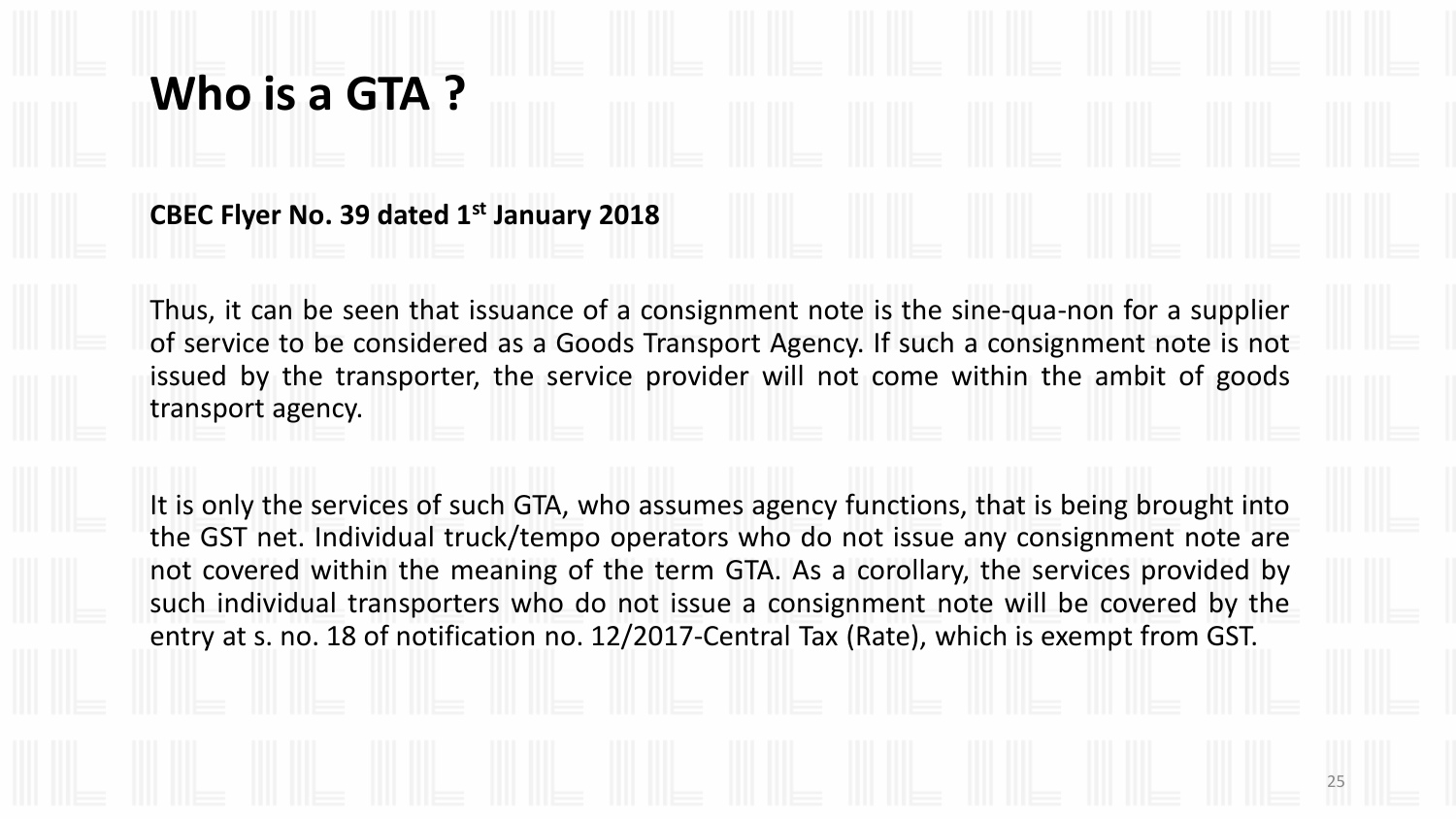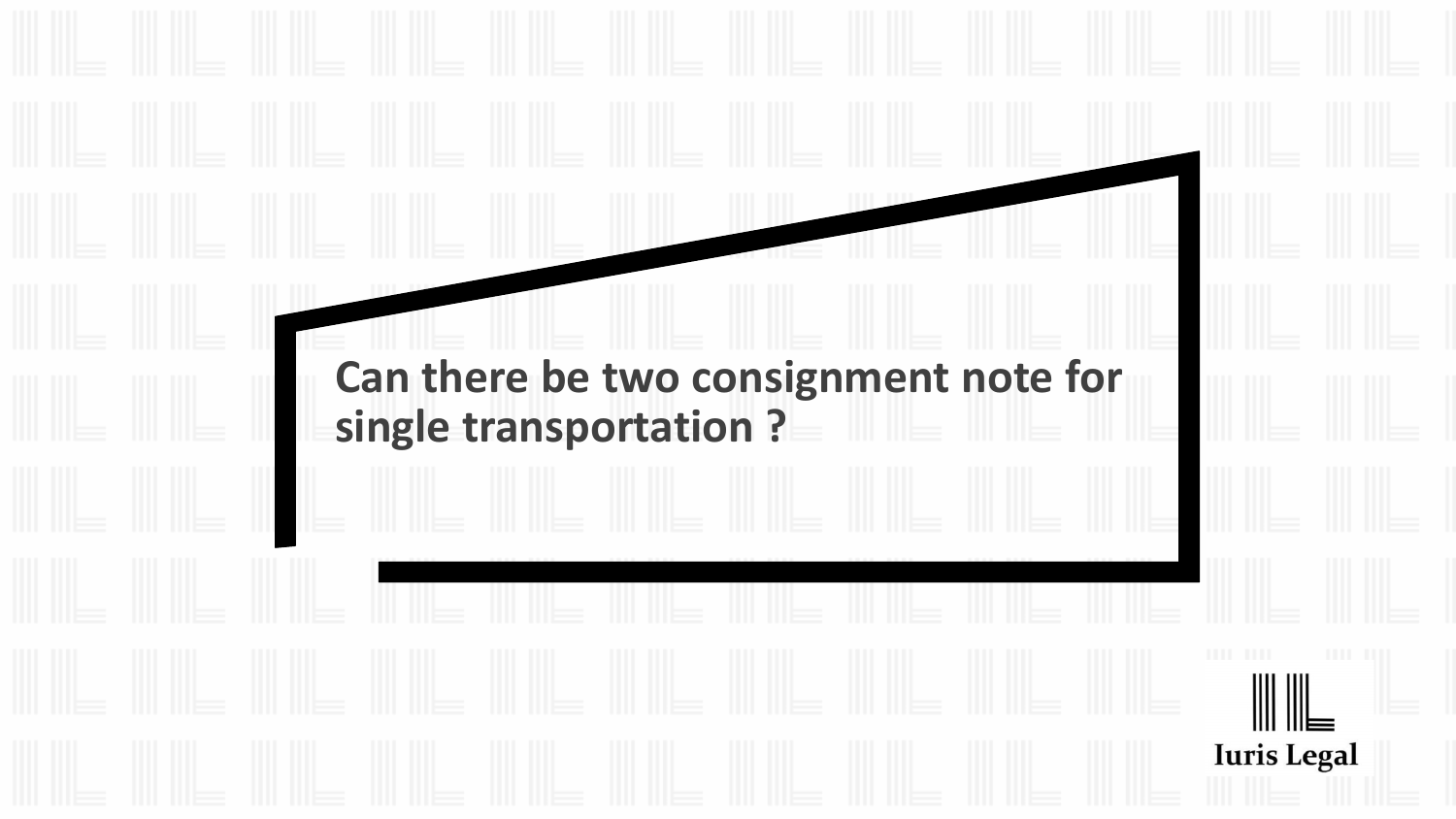#### **Two Consignment Notes for single transportation**

**M/s Liberty Translines – Maharashtra AAR**

There cannot be two consignment notes for single transportation. Consignment note is issued by the person who is appointed by consignor or consignee and who takes the responsibility of the goods from consignor or consignee.

Subcontractor to a GTA cannot be a GTA but is a person providing trucks on hire.





**Consignor Transporter-1 Transporter-2**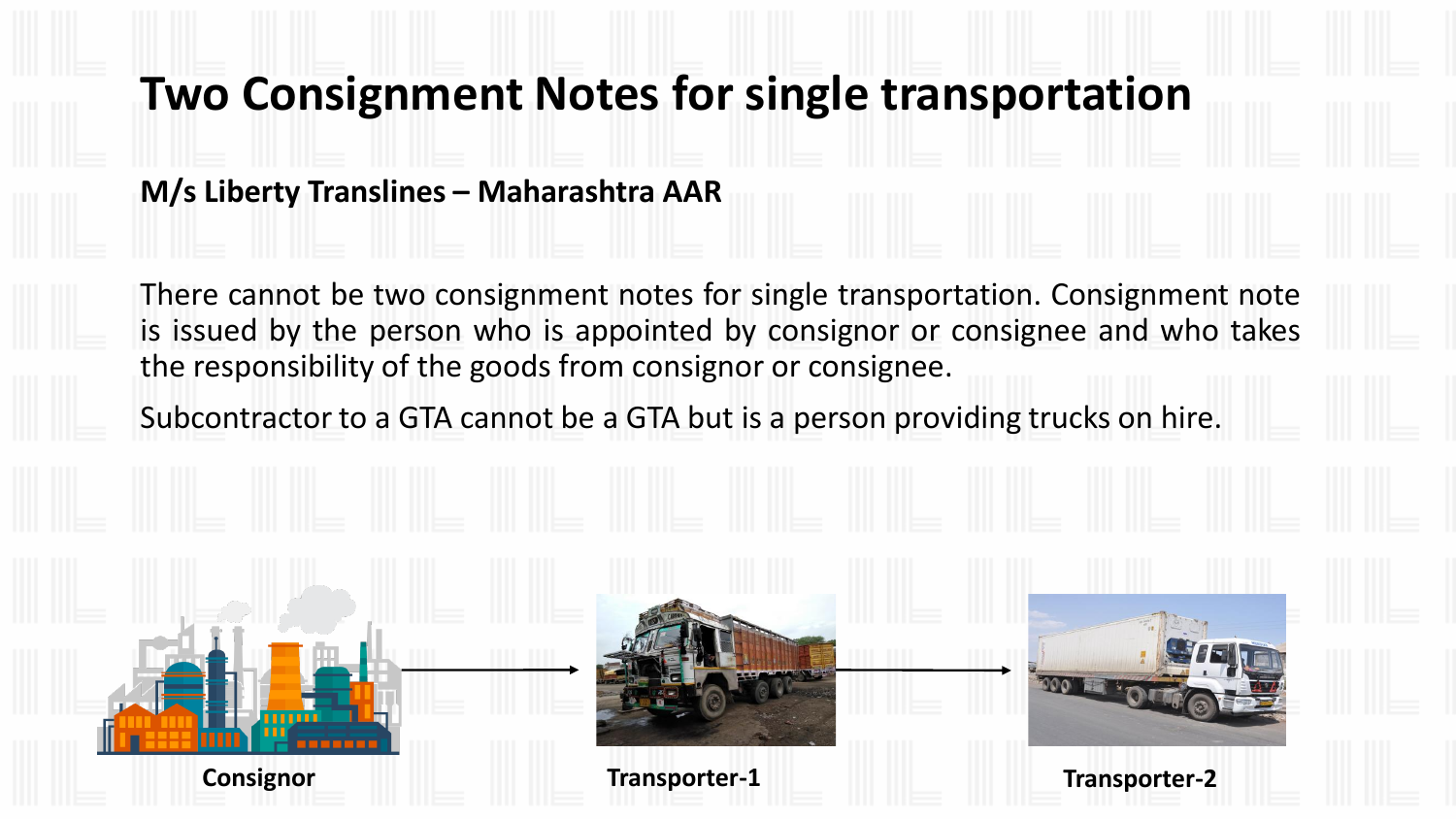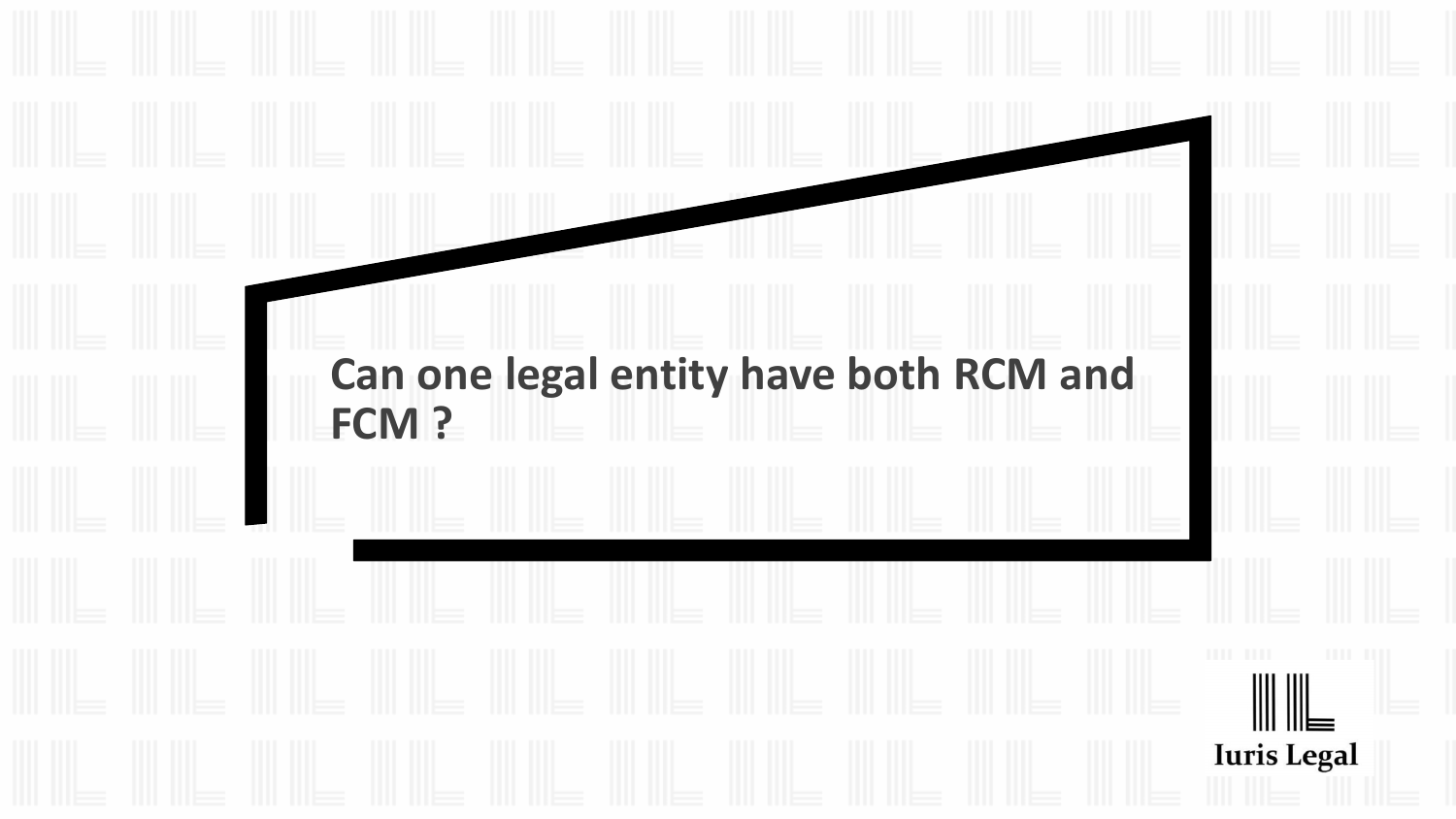#### **Single Entity – FCM & RCM both**

GST is a registration based law. Each registration is considered as separate person.

A legal entity is bound to take separate registration in each state.

A legal entity having more than one place of business in one state, can opt take separate registration for each place of business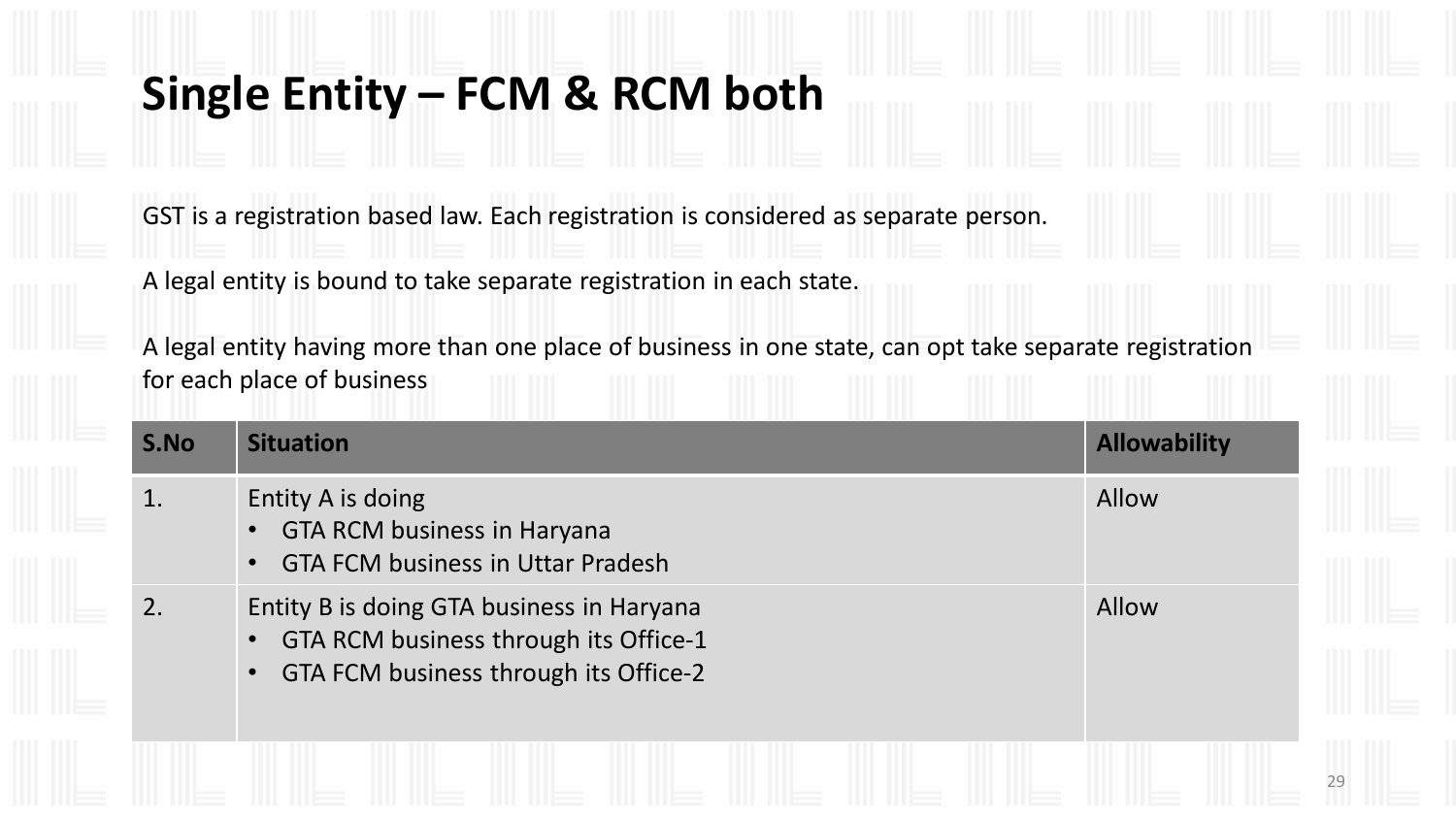#### **Single Entity – FCM & RCM both**

Implication where truck given by registration paying tax under FCM to registration paying tax @5%?

Whether exemption available to giving on hire trucks to GTA – mandatory or optional ?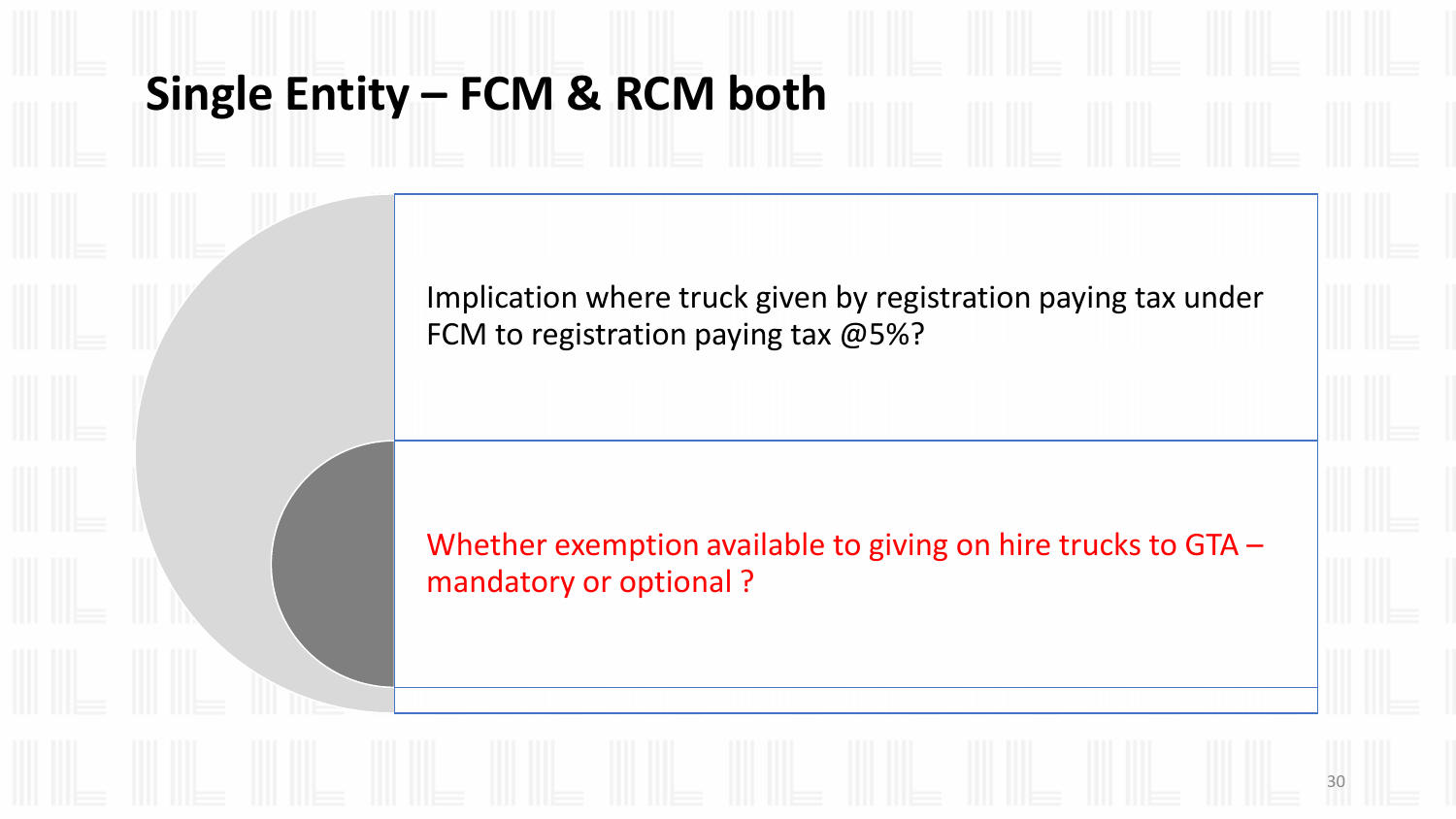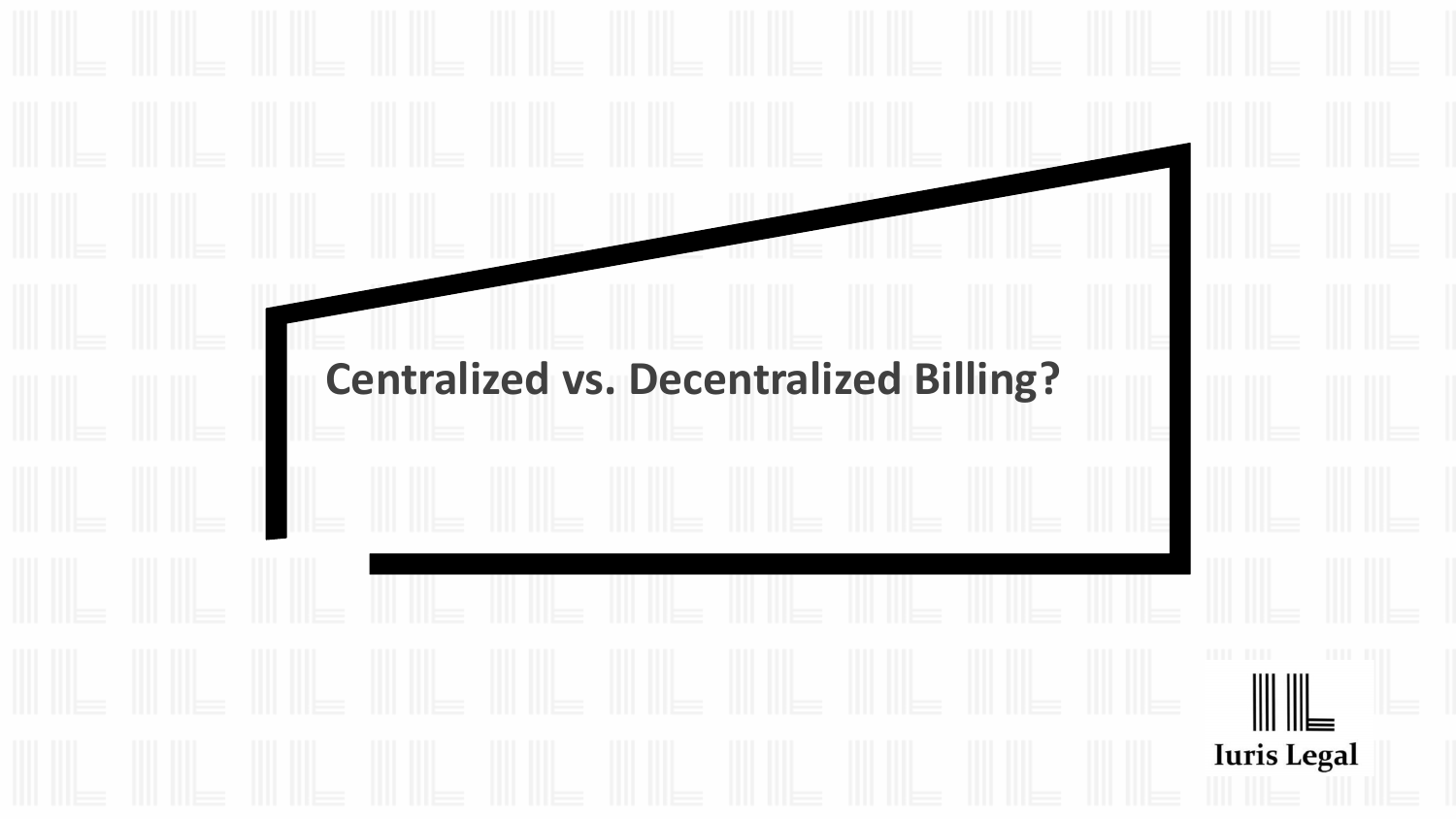#### **Centralized vs. Decentralized Billing**

**Scenarios –**

Scenario (i) – Movement from Delhi to Haryana

UP

Scenario (ii) – Movement from UP to Maharashtra

Scenario (iii) – Movement from Punjab to West Bengal

Sales Office **Delhi Delhi** 

#### **Location of supplier of service-**

Head Office

(a) Registered place of business from where services are provided;

(b) If services supplied from more than one place of business, the place of business most directly concerned with the service provision.

Sales Office

Haryana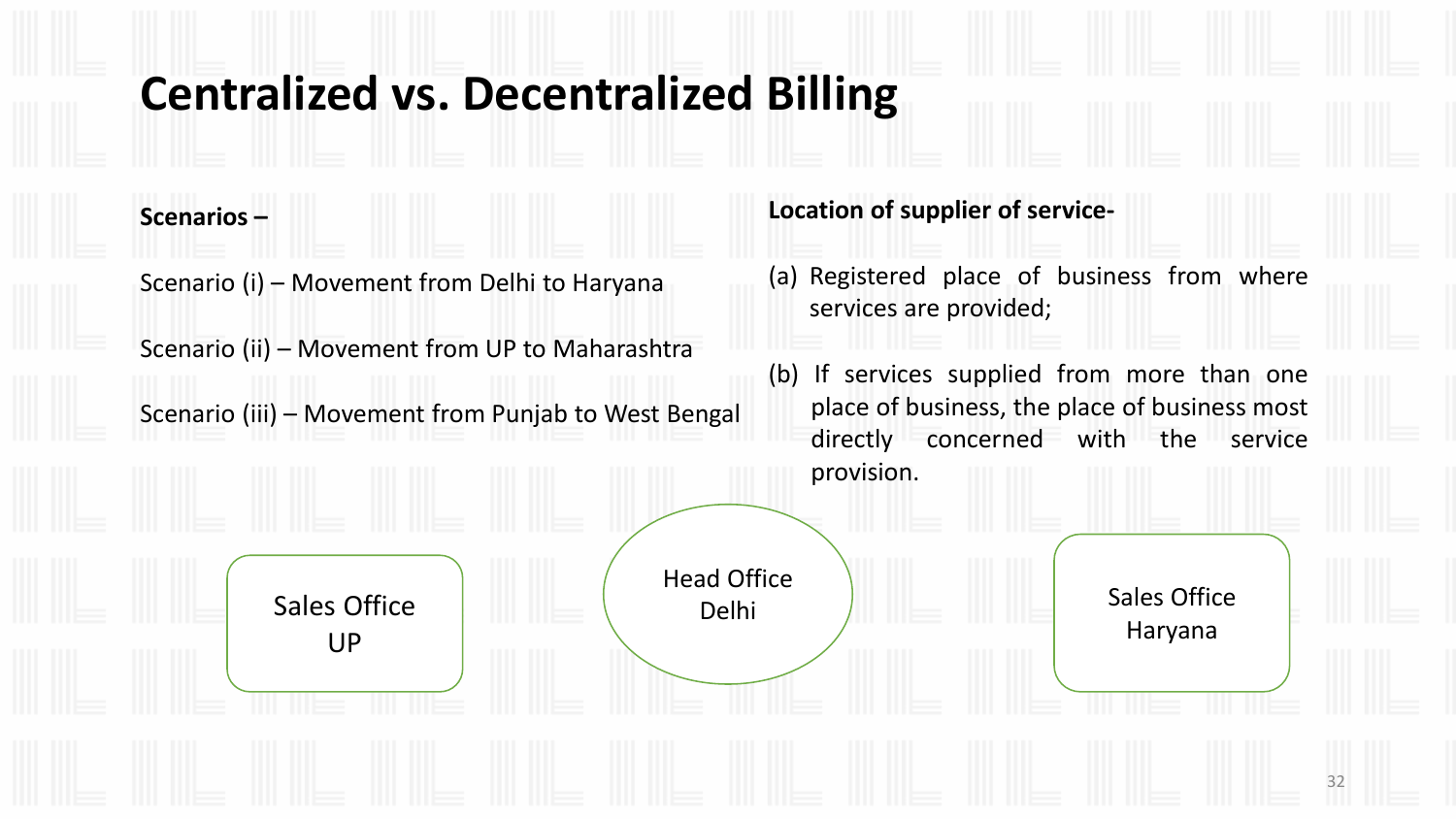#### **Centralized vs. Decentralized Billing**

#### Centralized billing-

- (i) Consignment Note will be issued centrally.
- (ii) Truck will have to be purchased at the address of centralized billing. If not, complete credit will be lost.
- (iii) Sometimes, it is not feasible to buy trucks at central location.

#### Decentralized billing-

- (i) Either choose FCM or RCM uniformly at all locations;
- (ii) If not, ensure FCM and RCM trucks are not used interchangeably.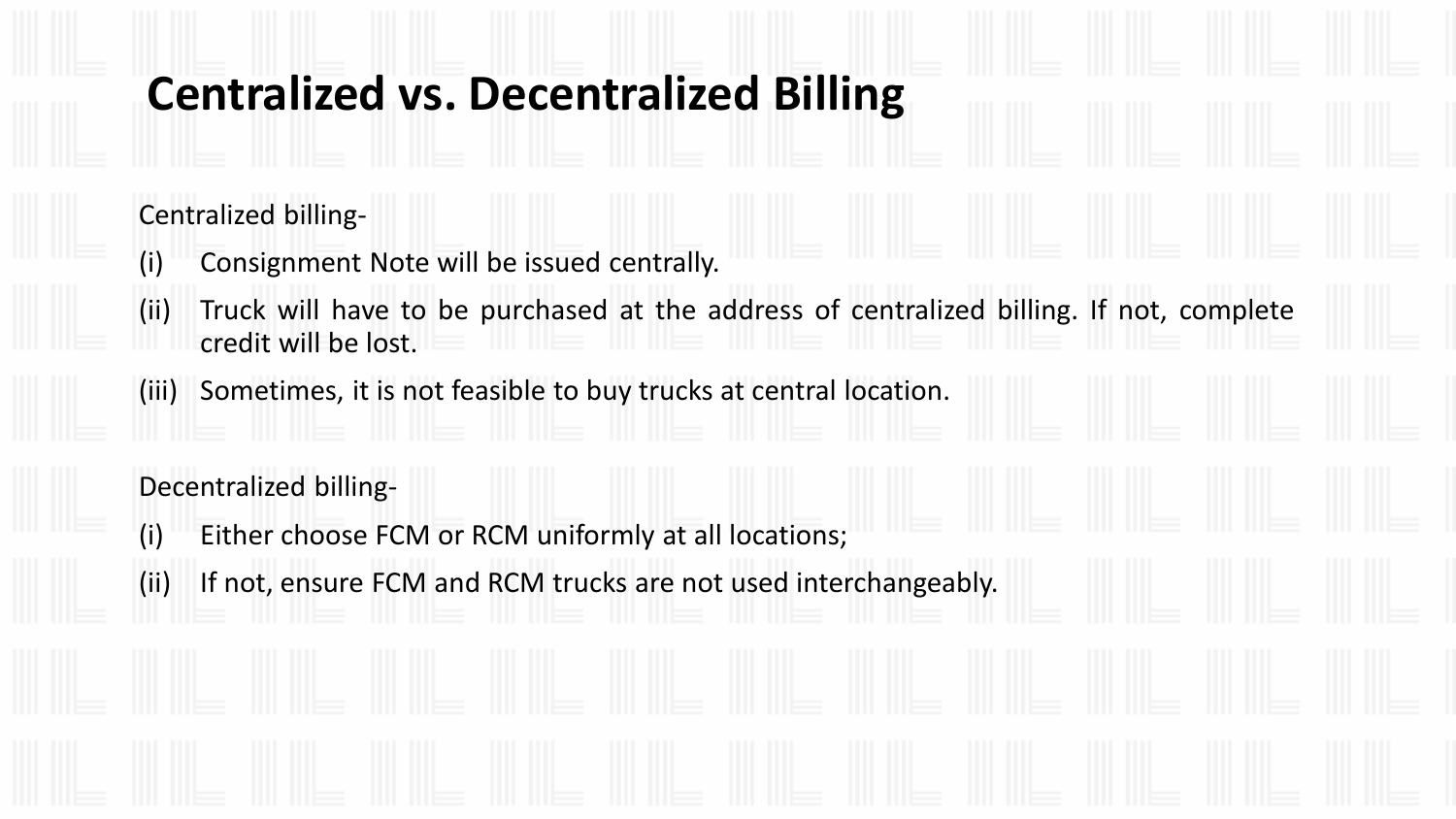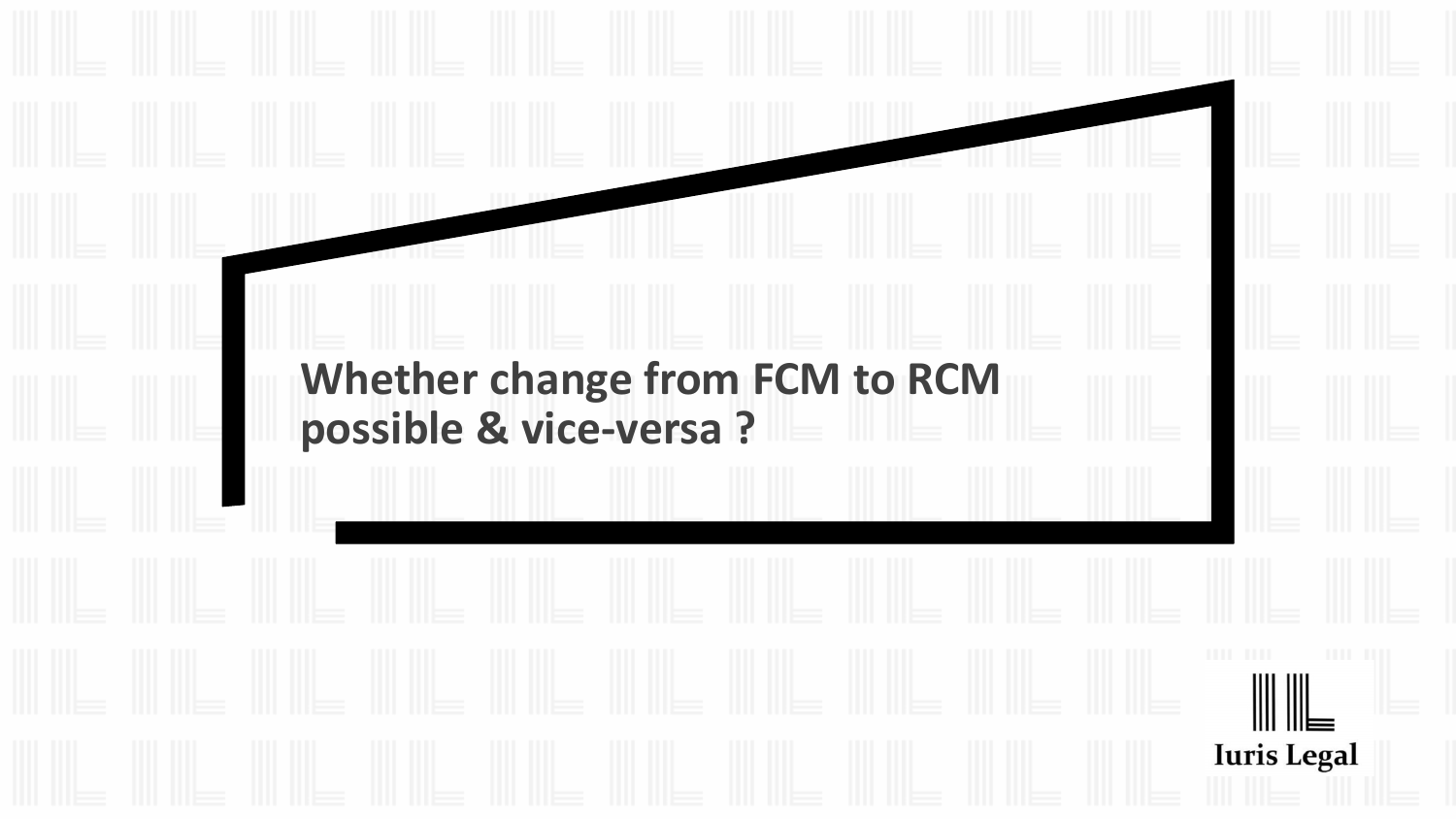#### **Change from FCM to RCM**

Rate Notification No. 8/2017-IT(R)

Provided that the goods transport agency opting to pay central tax  $\omega$  12% under this entry shall, thenceforth, be liable to pay central tax @ 12% on all the services of GTA supplied by it.

35

**Iuris Legal**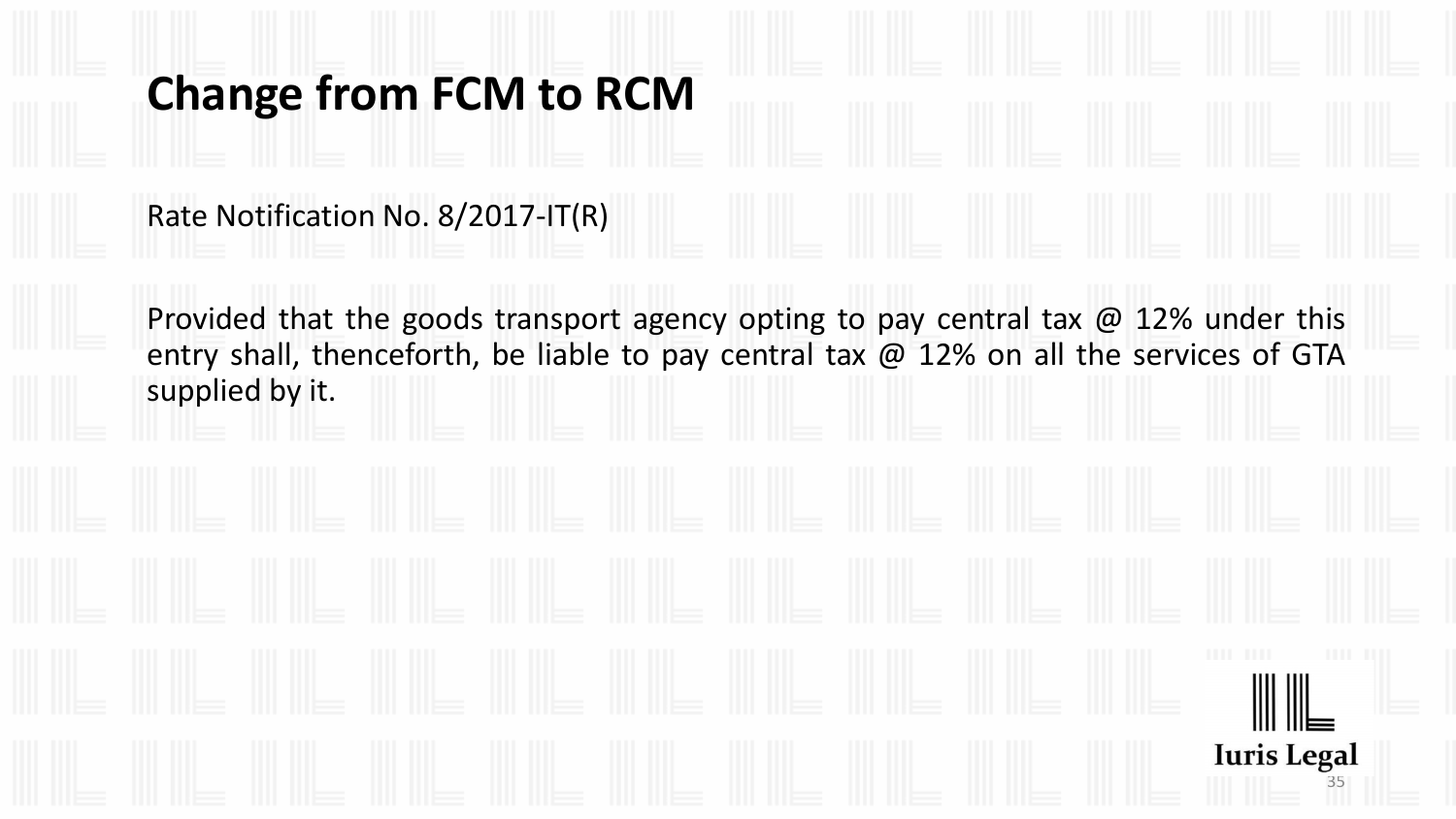# **Change from RCM to FCM**

ITC is available under FCM, whereas ITC was not available under RCM.

All inputs, input services and capital goods procured after changeover will be eligible for ITC.

What happens to stock of inputs lying as on date of changeover and capital goods purchased during RCM regime.

36

**Iuris Legal**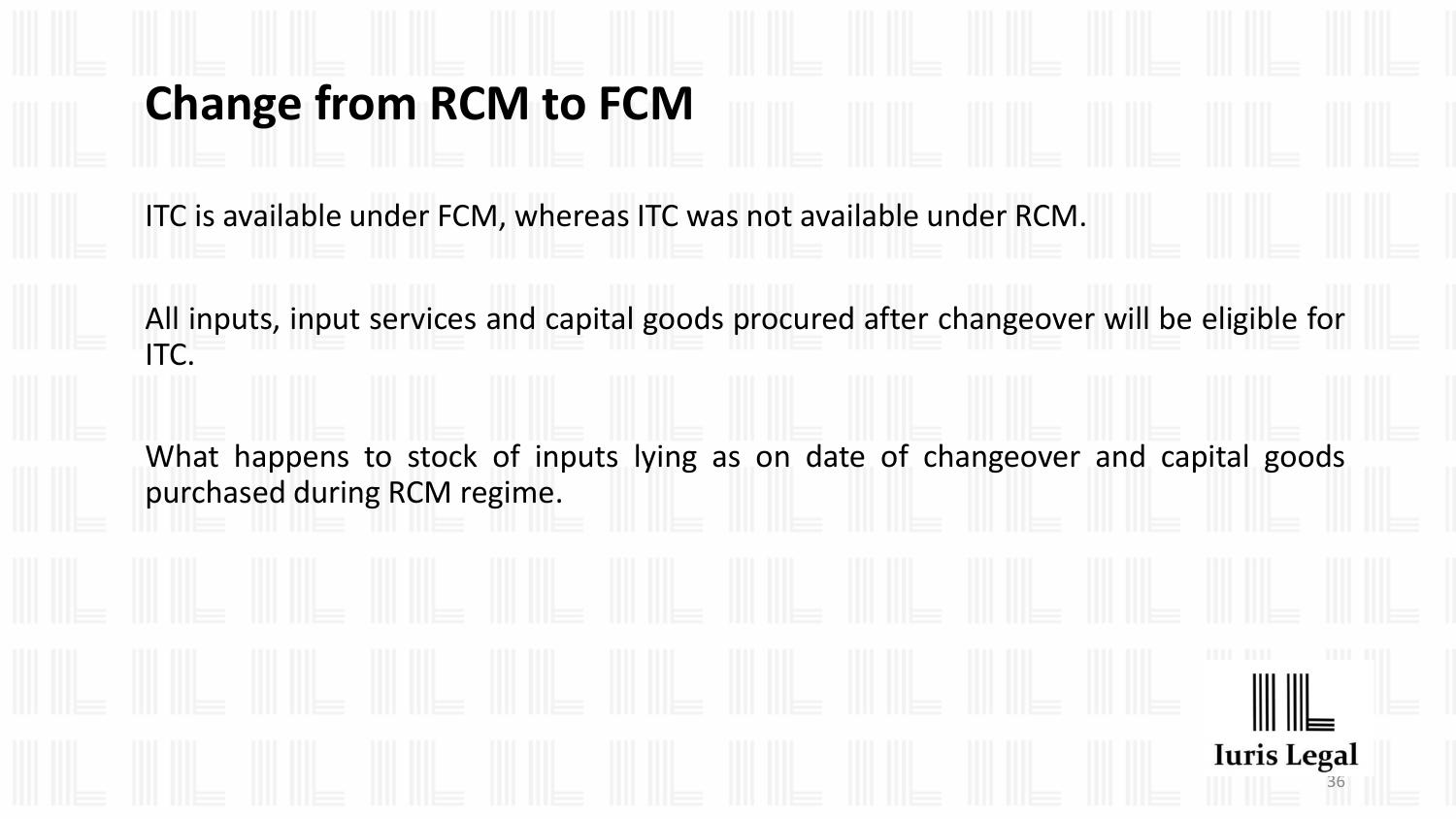### **Change from RCM to FCM**

Section  $18(1)(d)$  – Provides for ITC when change from exempt supply to taxable supply-

- (i) on stock of goods on the date of changeover;
- (ii) On capital goods exclusively used for exempt supply.
- Above applies only on invoices not older than 1 year from date of changeover.

Exempt supply – Notification deems RCM GTA services as exempt supply for reversal of proportionate ITC u/r 42 & 43.

37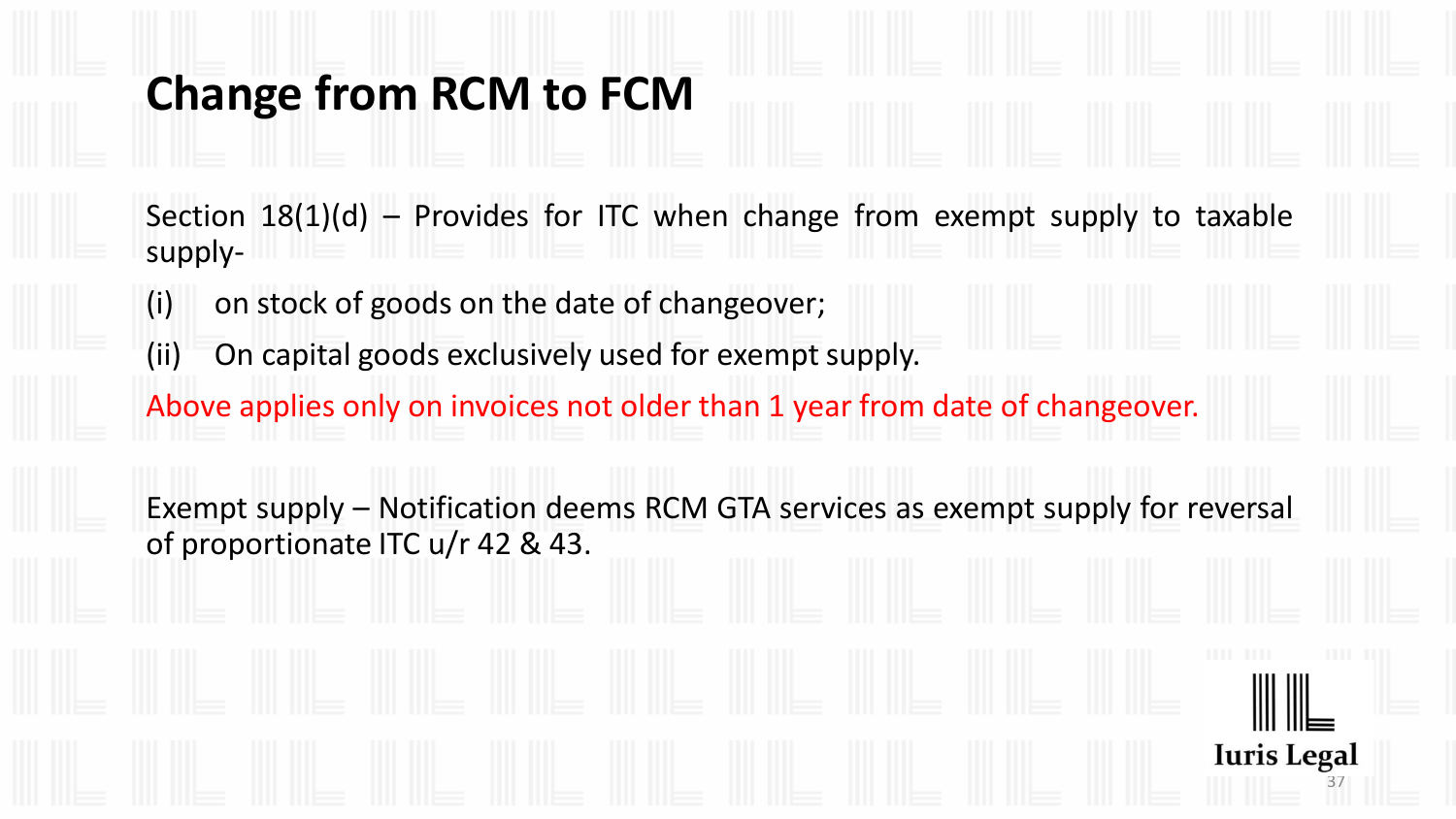# **STGU vs. TRUG ? Effective control and possession.Iuris Legal**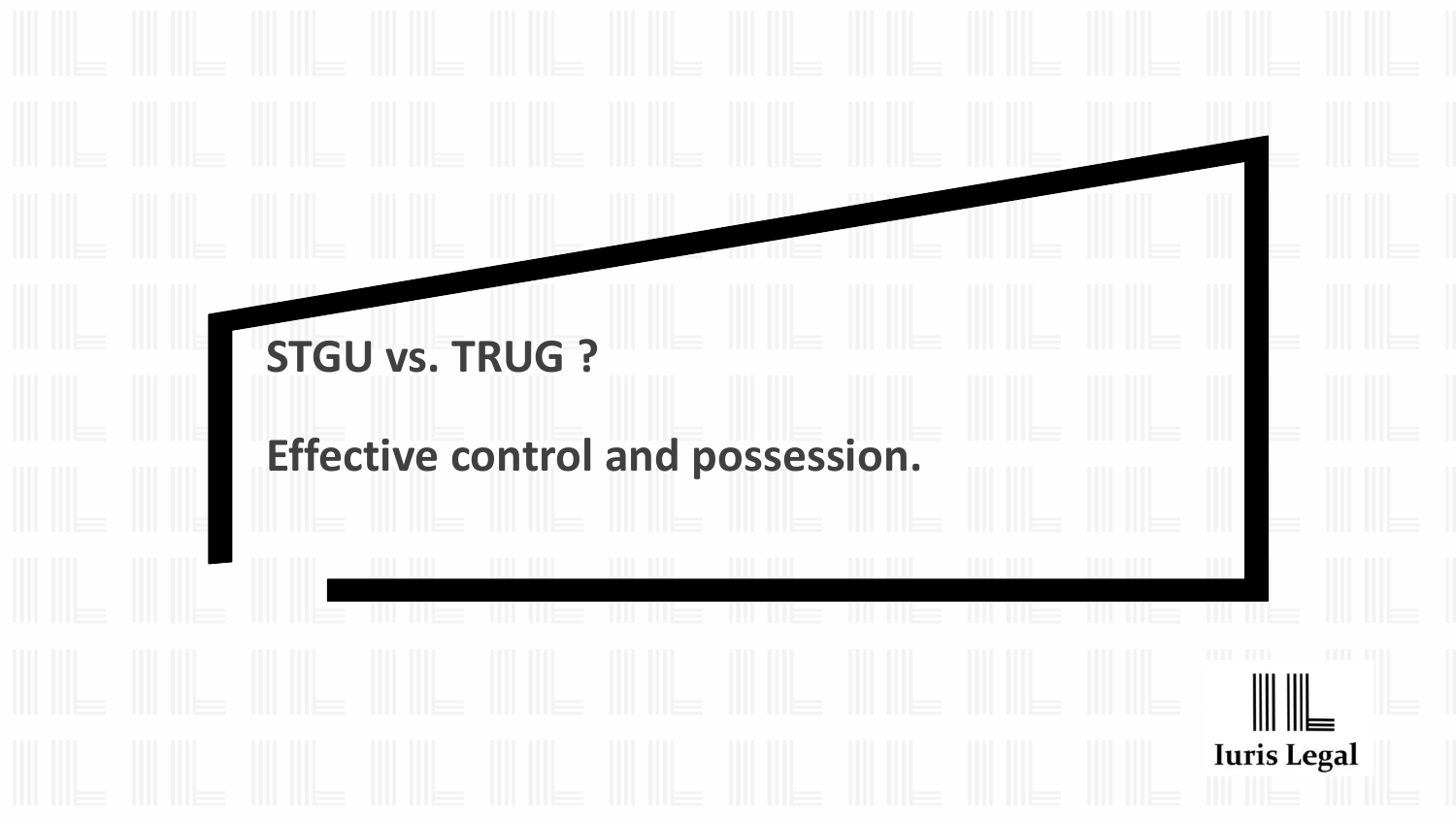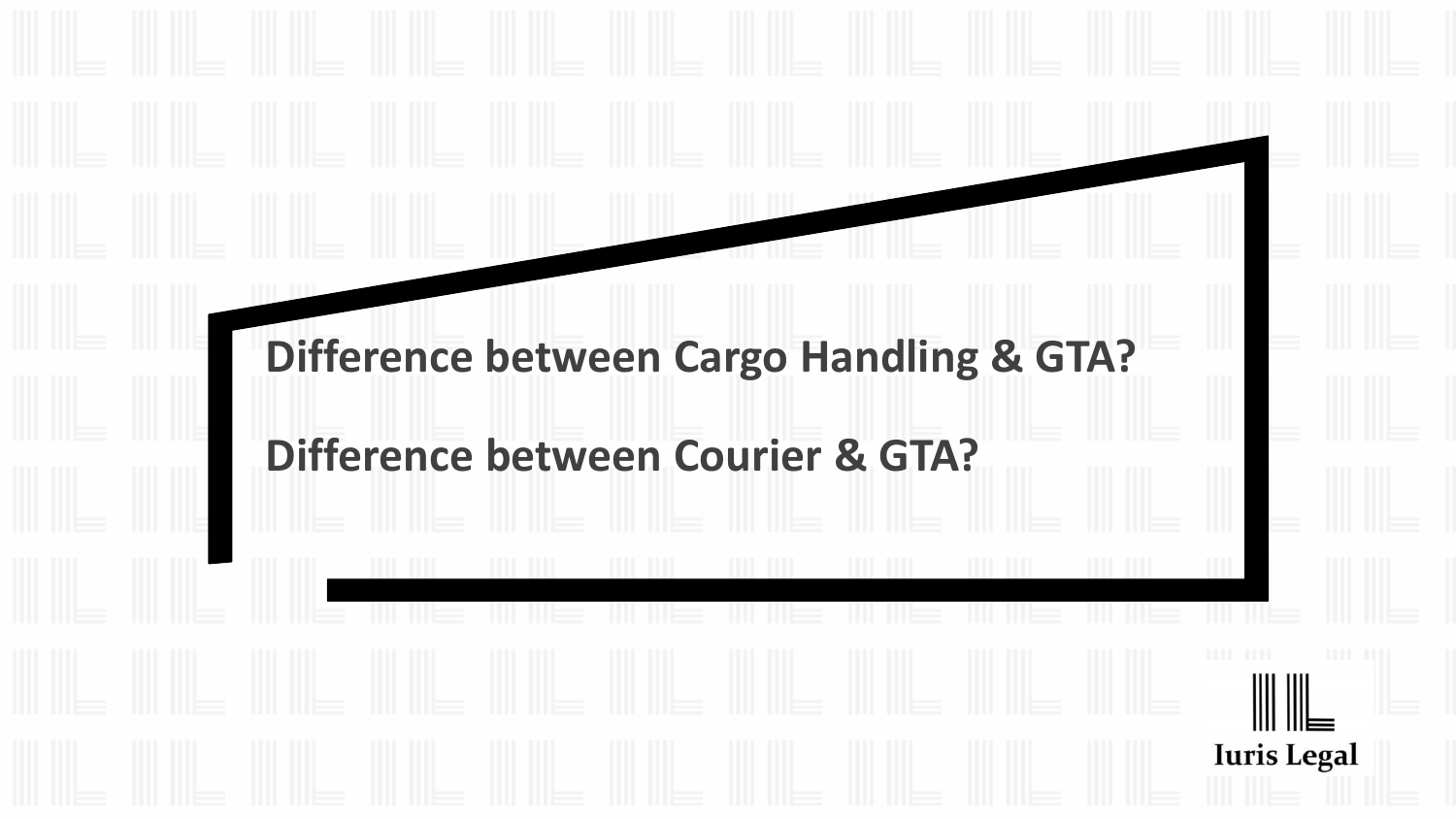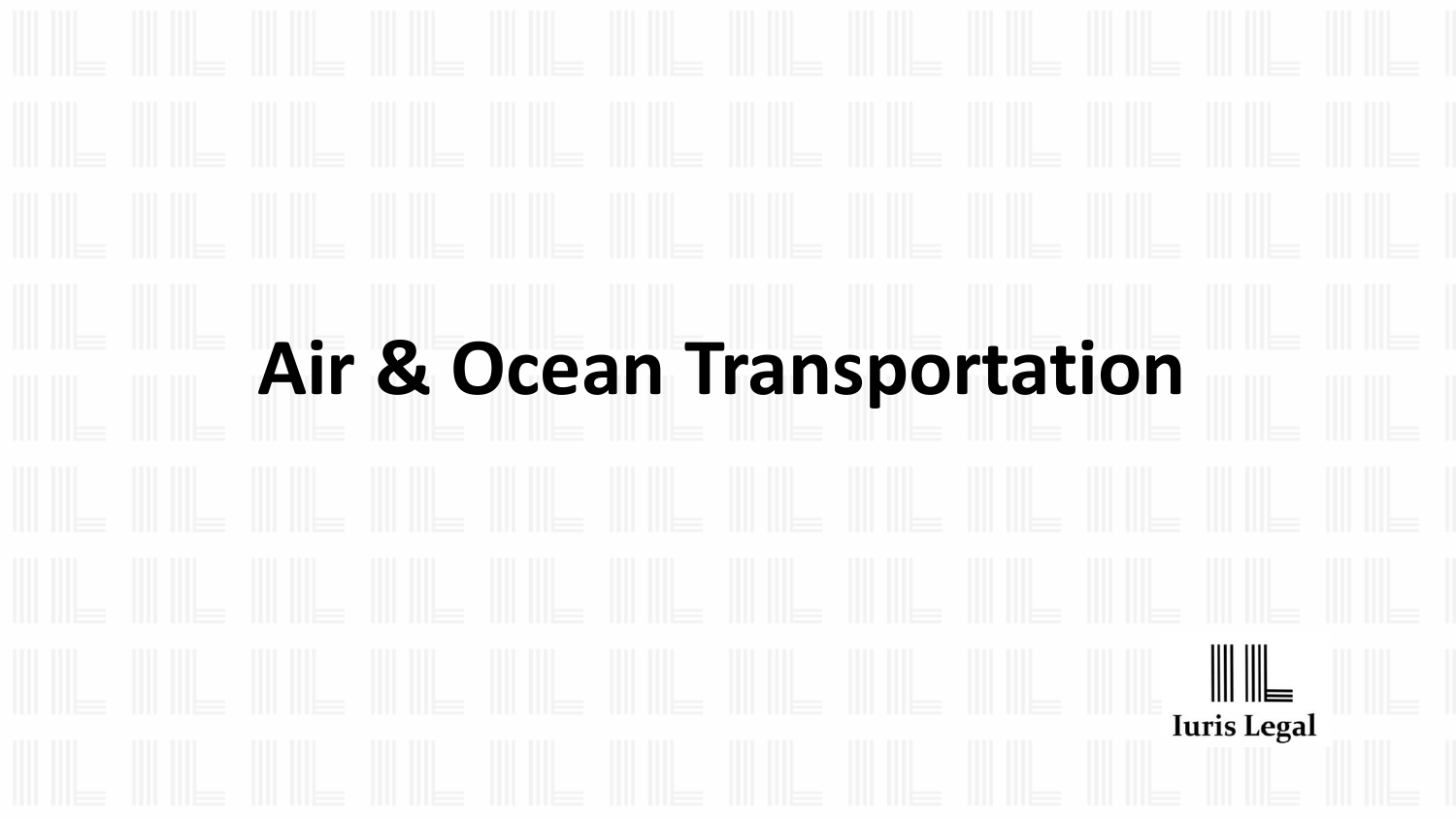### **International Transportation**

| <b>Types of charges at Port</b> | <b>Rate of tax</b>        |
|---------------------------------|---------------------------|
| <b>Air Freight</b>              |                           |
| Indian customer - inbound       | Exempt                    |
| Indian customer - outbound      | Exempt                    |
| Foreign customer – inbound      | Exempt                    |
| Foreign customer – outbound     | Zero rated                |
| <b>Ocean Freight</b>            |                           |
| Indian customer - inbound       | Taxable at the rate of 5% |
| Indian customer - outbound      | Exempt                    |
| Foreign customer – inbound      | Taxable at the rate of 5% |
| Foreign customer - outbound     | Zero rated                |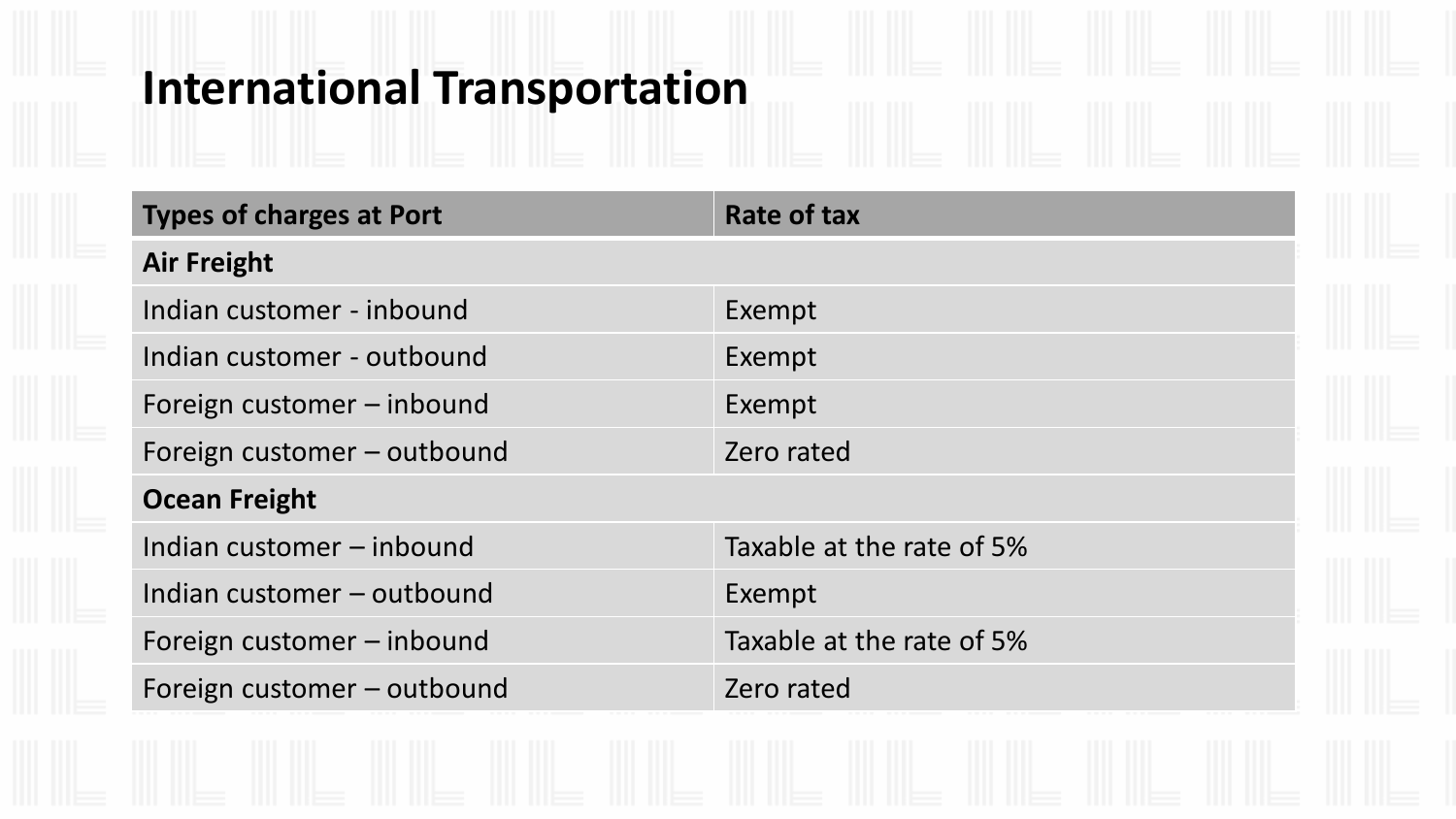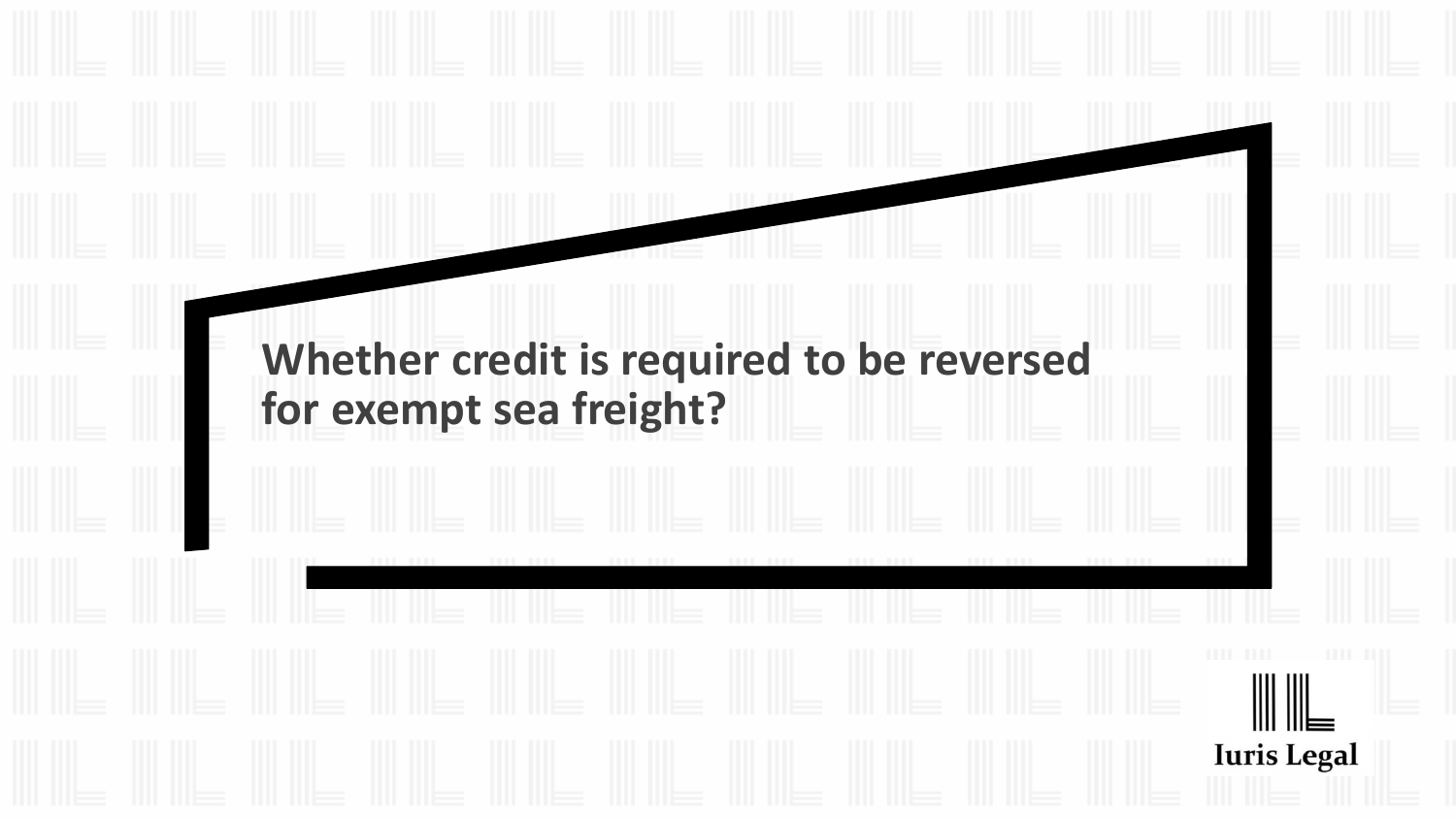**Whether freight forwarder is liable to pay GST under Reverse Charge basis on inbound sea freight ?** • **FOB**

**Iuris Legal** 

• **CIF ?**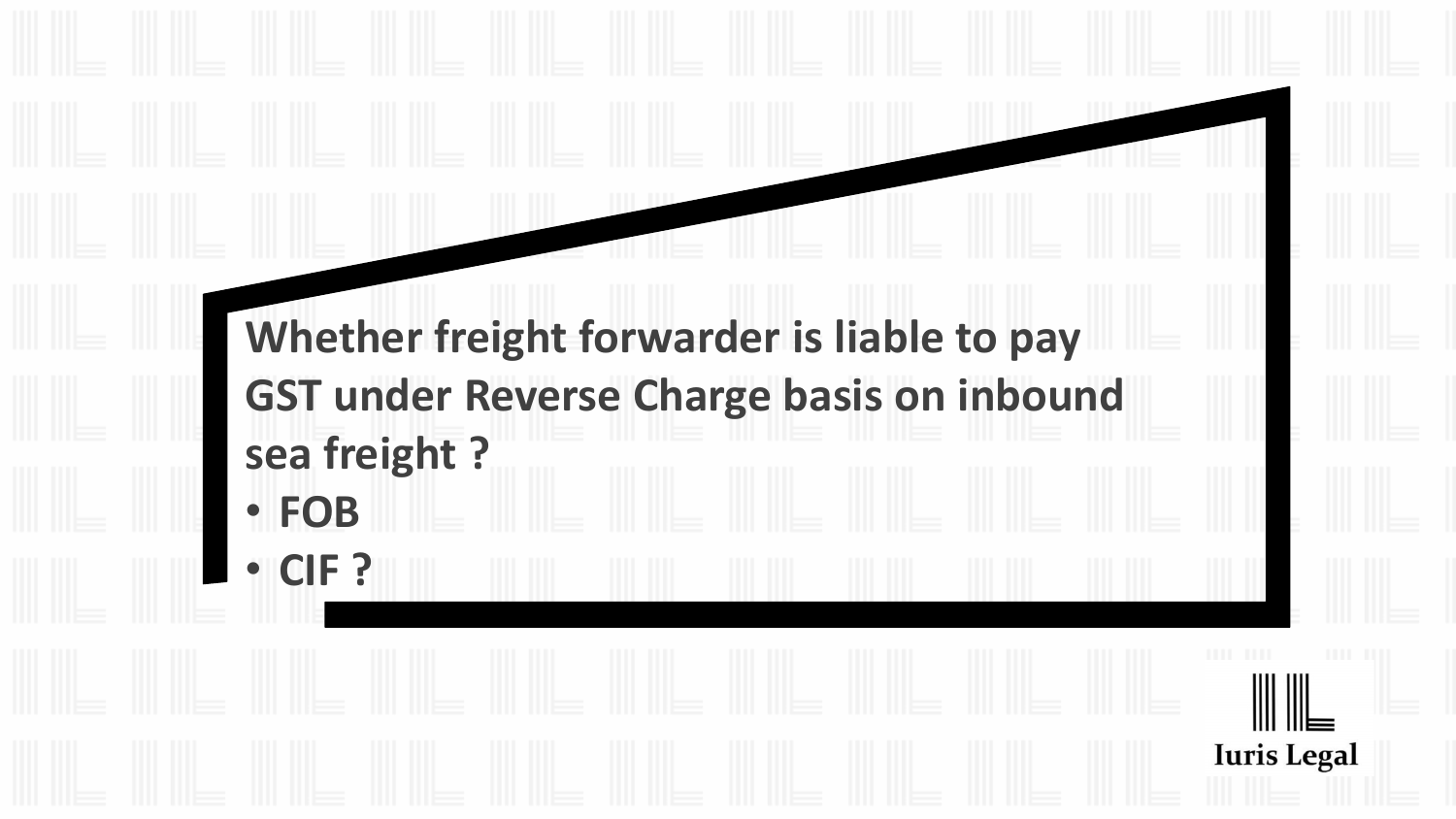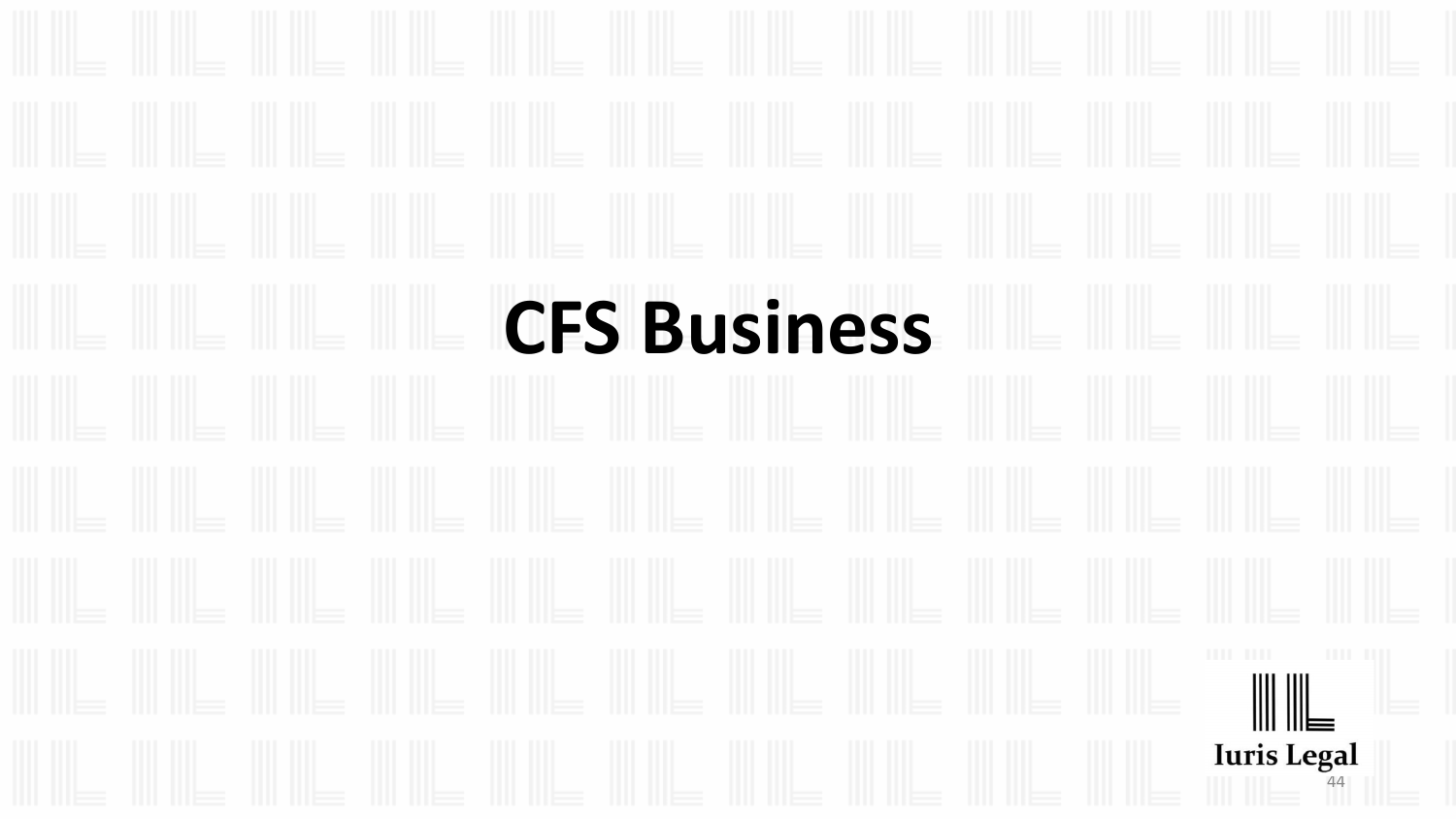### **ICD / CFS** - **Meaning**

- Inland Container Depots (ICDs) / Container Freight Stations (CFSs) are also called dry ports as they handle all customs formalities related to import and export of goods at these locations.
- Section 2(12) of the Customs Act defines Inland Container Depot (ICD) as 'Customs Port'. For the purposes of customs law, CFS are also designated as ICD's.
- ICD and CFS offer services for containerisation of break-bulk cargo and vice-versa. Most ICDs are connected by rail to the respective gateway port, and this is a key difference between the ICD and CFS. CFS(s) are typically adjoining or are in close proximity to the mother port and often do not have rail connectivity.

- The primary functions of ICD or CFS may be summed up as under:
	- Receipt and dispatch/delivery of cargo.
	- Stuffing and stripping of containers.
	- Transit operations by rail/road to and from serving ports.
	- Customs clearance.
	- Consolidation and desegregation of LCL cargo.
	- Temporary storage of cargo and containers.
	- Maintenance and repair of container units.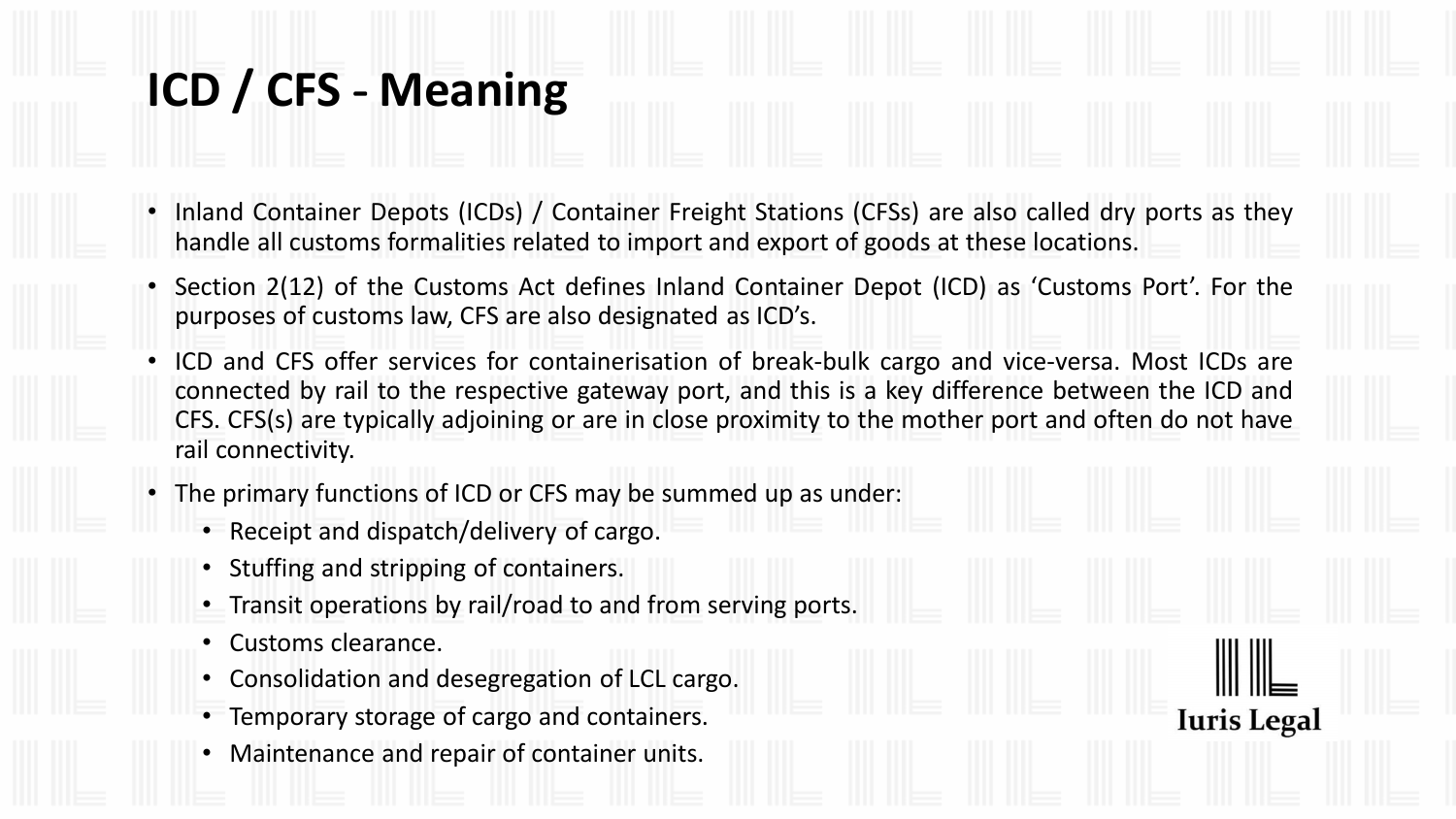### **CFS - Procedure**

### Import Procedure

- For getting customs sealed containers from Port to CFS, Import General Manifest (IGM) is filed by the steamer agent/liners/importers. Containers move to CFS under bank guarantee or bond.
- De-stuffing of goods can take place at CFS. Then a BOE is filed at Customs House located at ICD. Assessment, examination, payment of duty, and out of charge issued for goods to be ultimately released.

#### Export Procedure

- Goods are brought directly to CFS under a Shipping Bill. Export cargo in Less than Container Load (LCL)/ Full Container Load (FCL) is received by the Custodian of CFS for safe custody.
- After stuffing of the goods, container is sealed by the Custom Officer and the same is removed from CFS for export through the desired Port.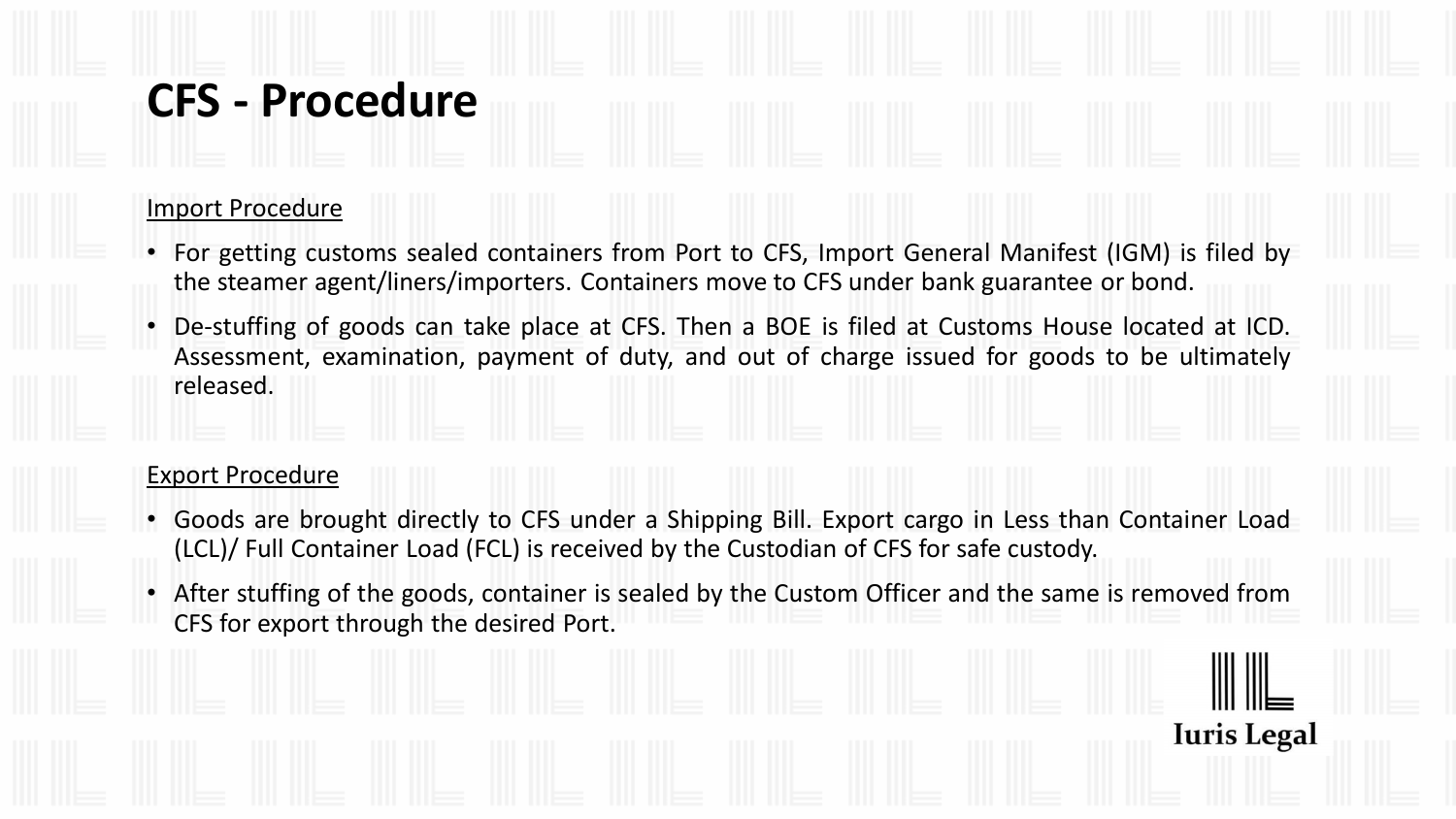### **Whether various services provided by CFS are composite supply / separate supply / mixed supply ?**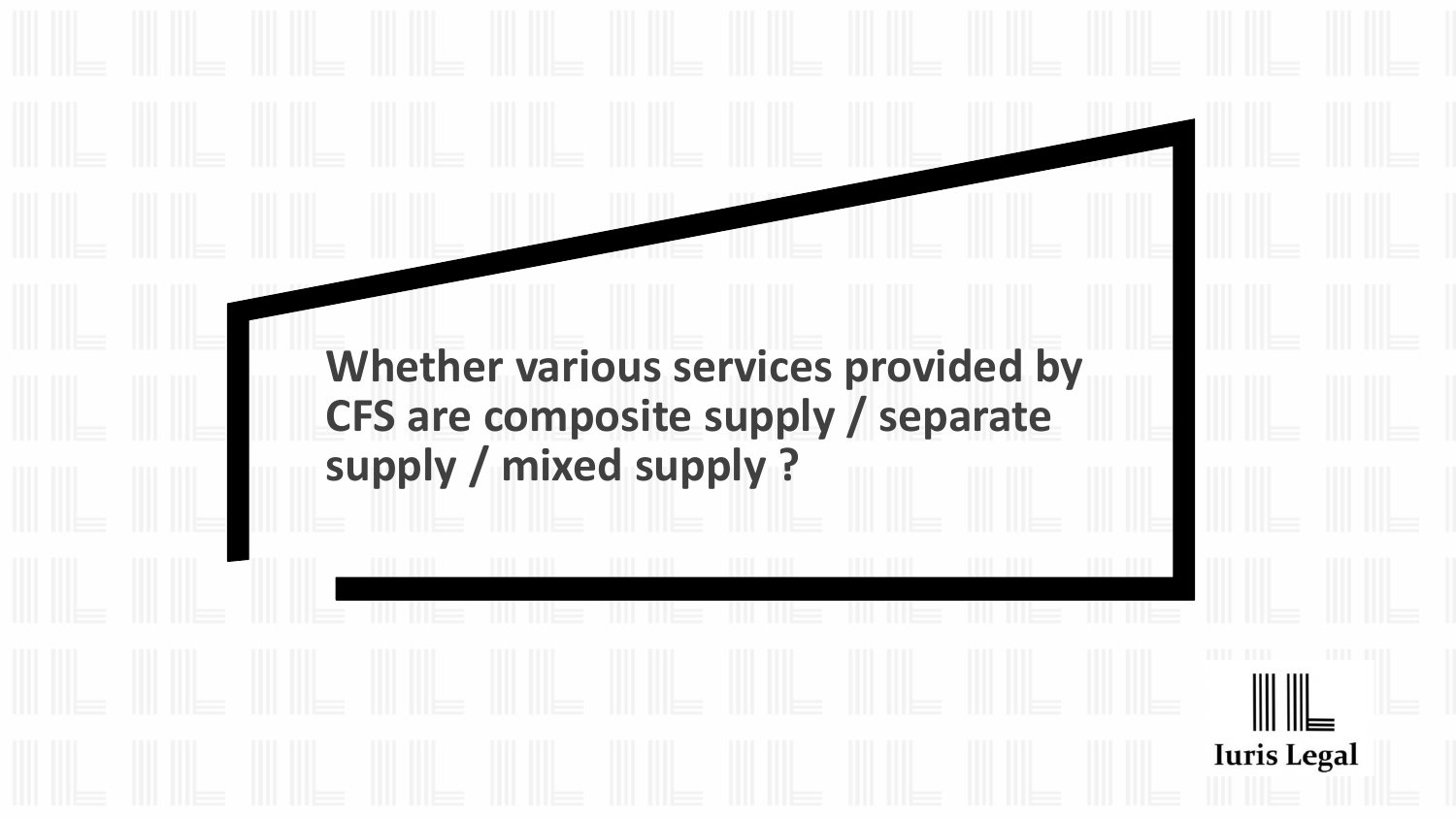### **Ground Rent charged from importers/shippers whether liable to CGST+SGST ?**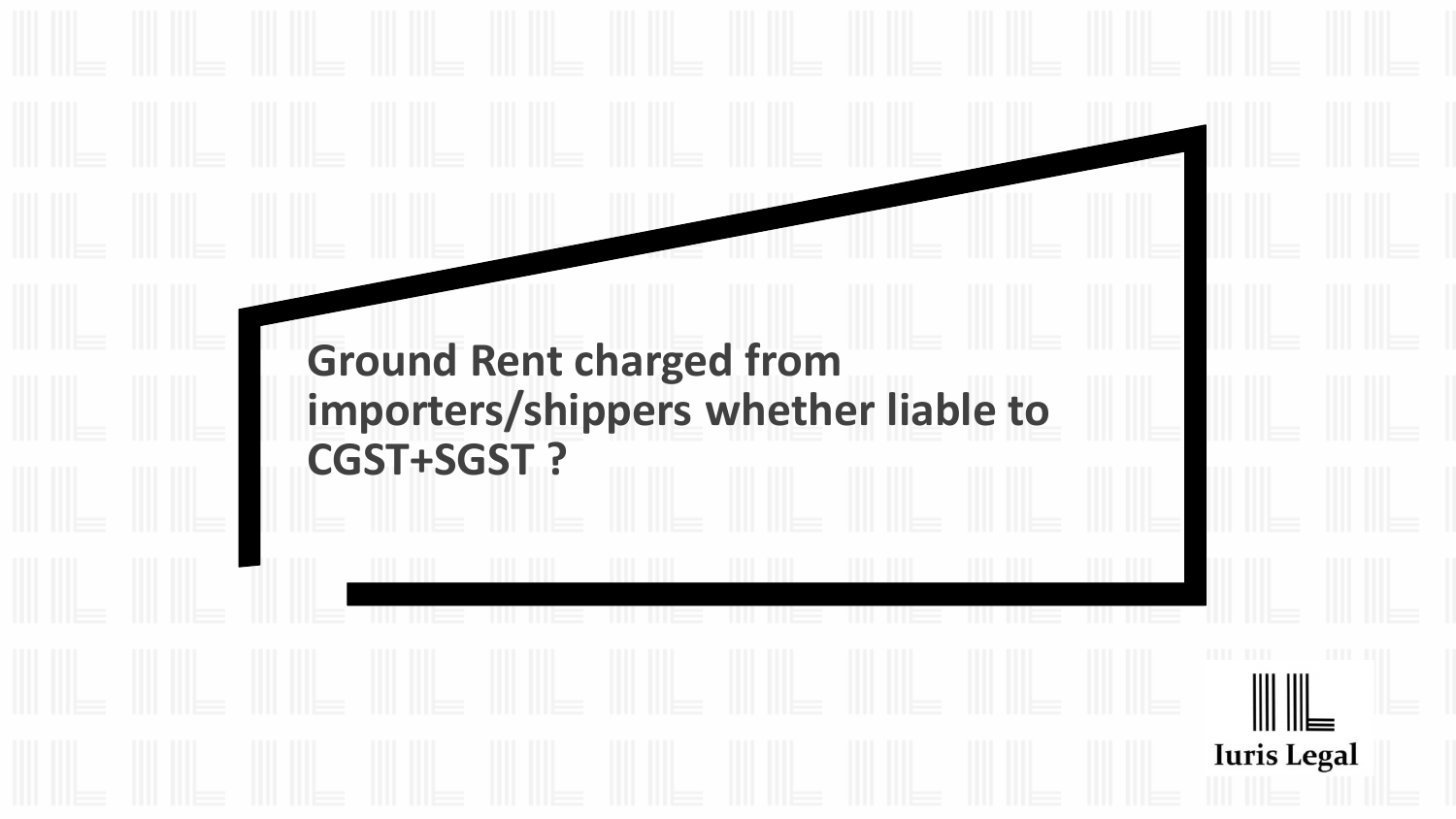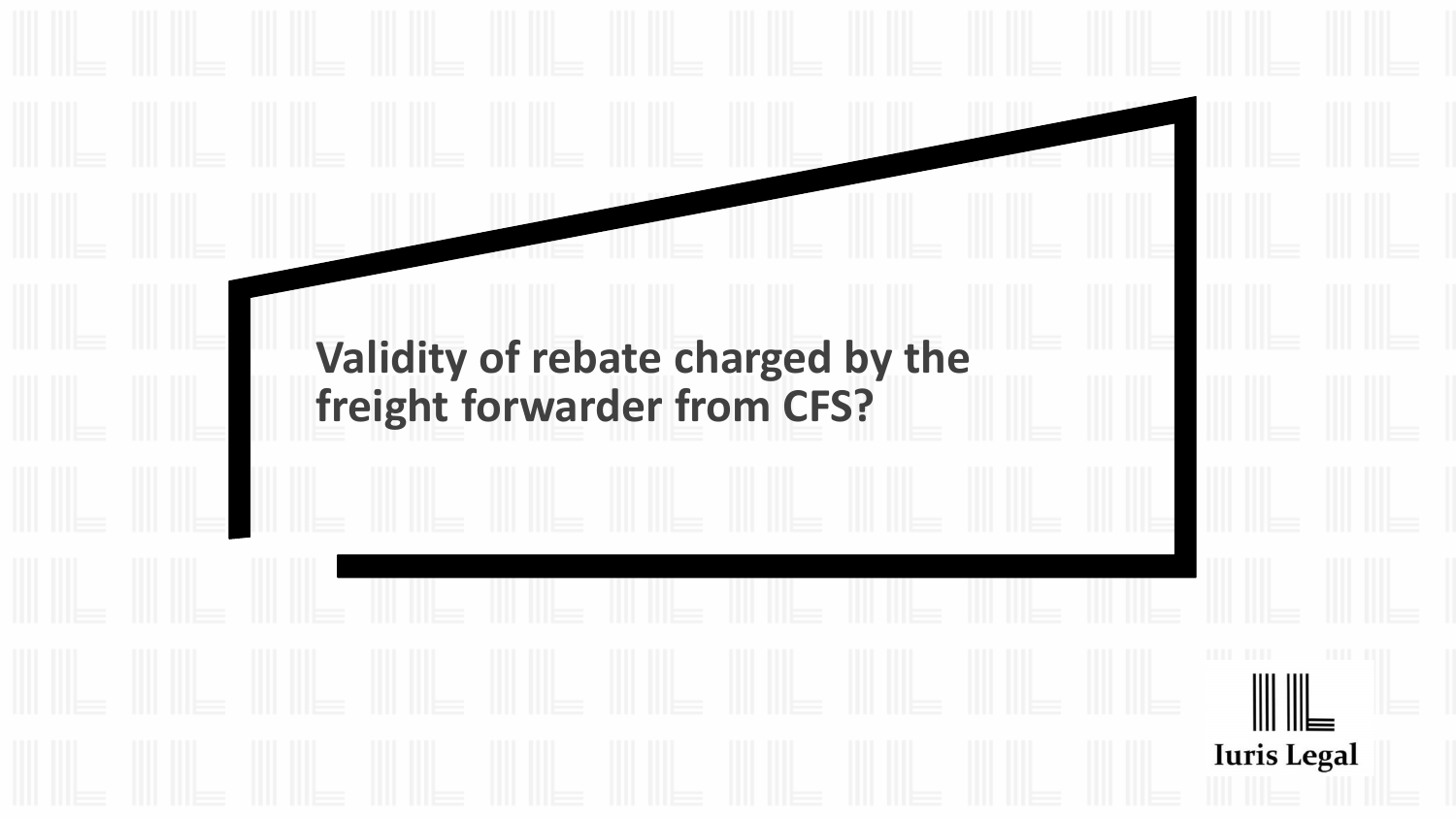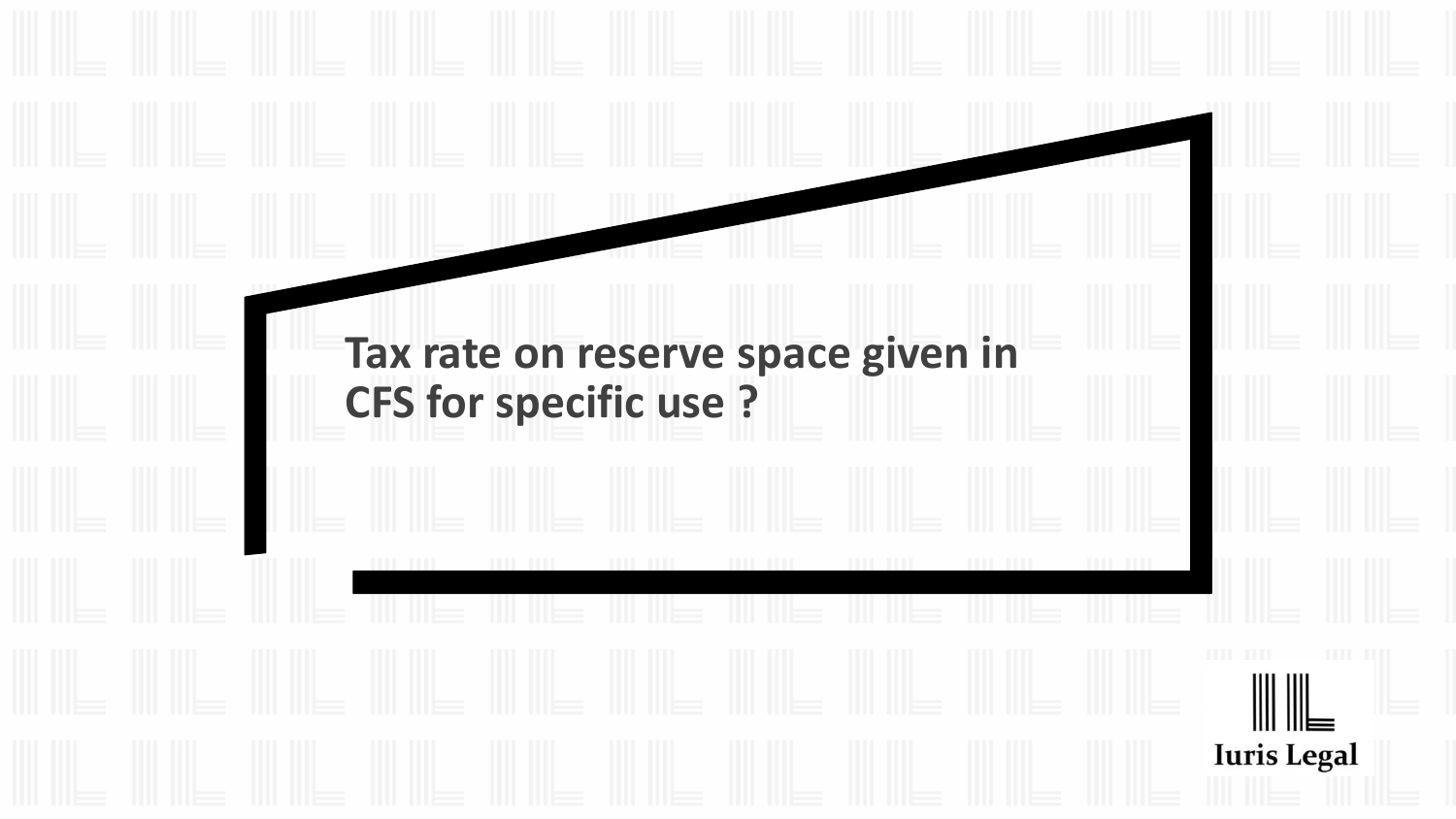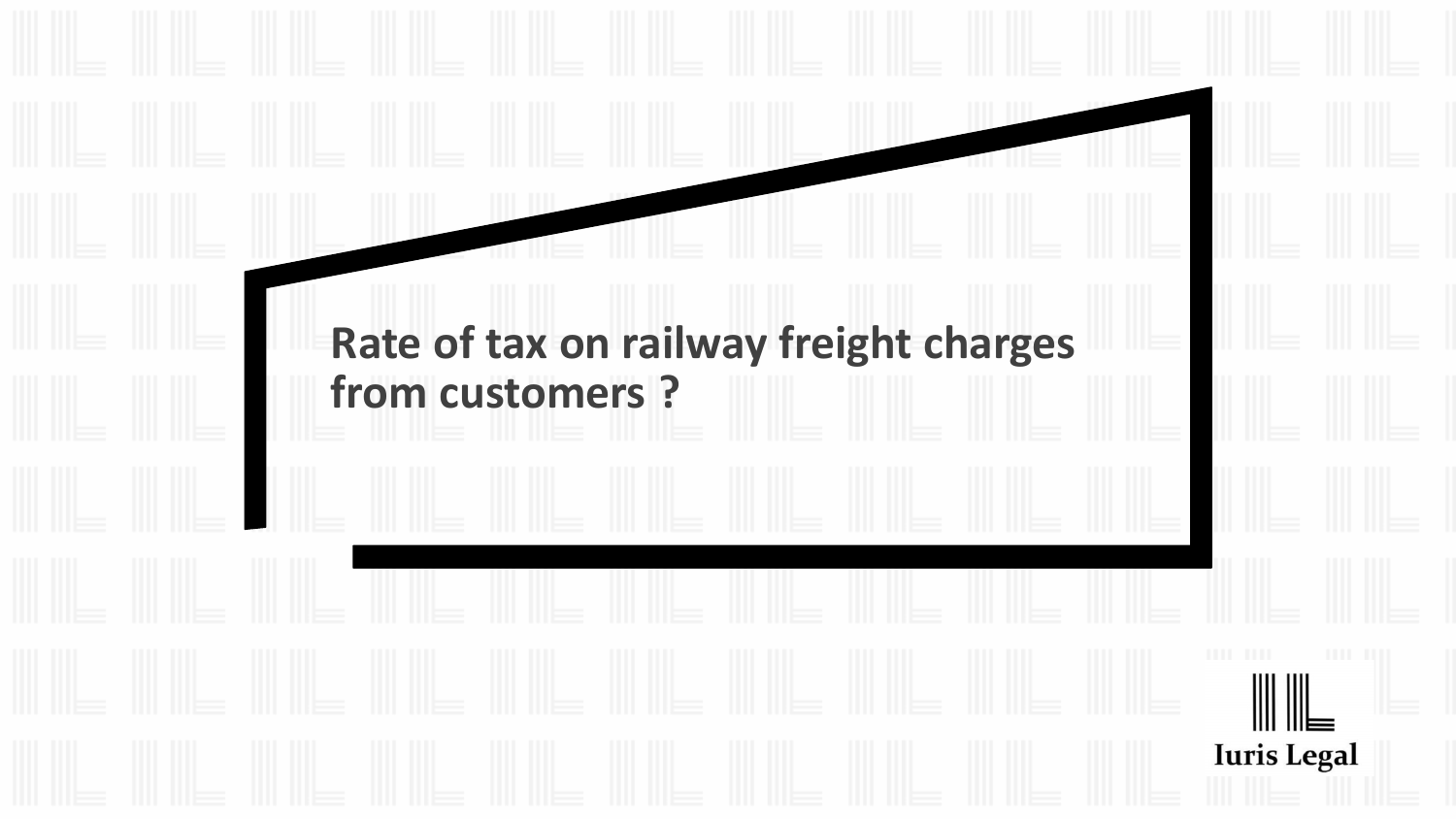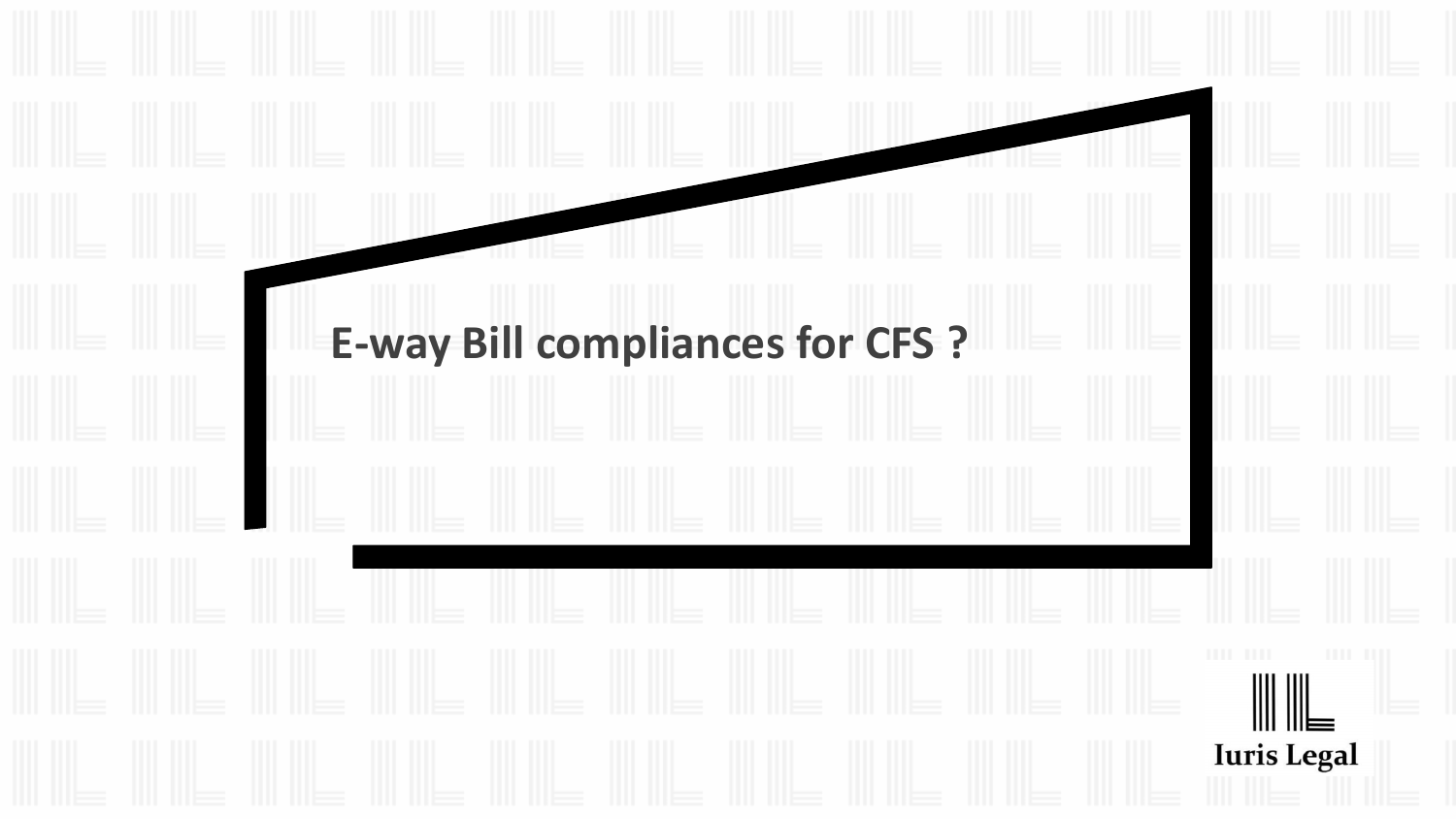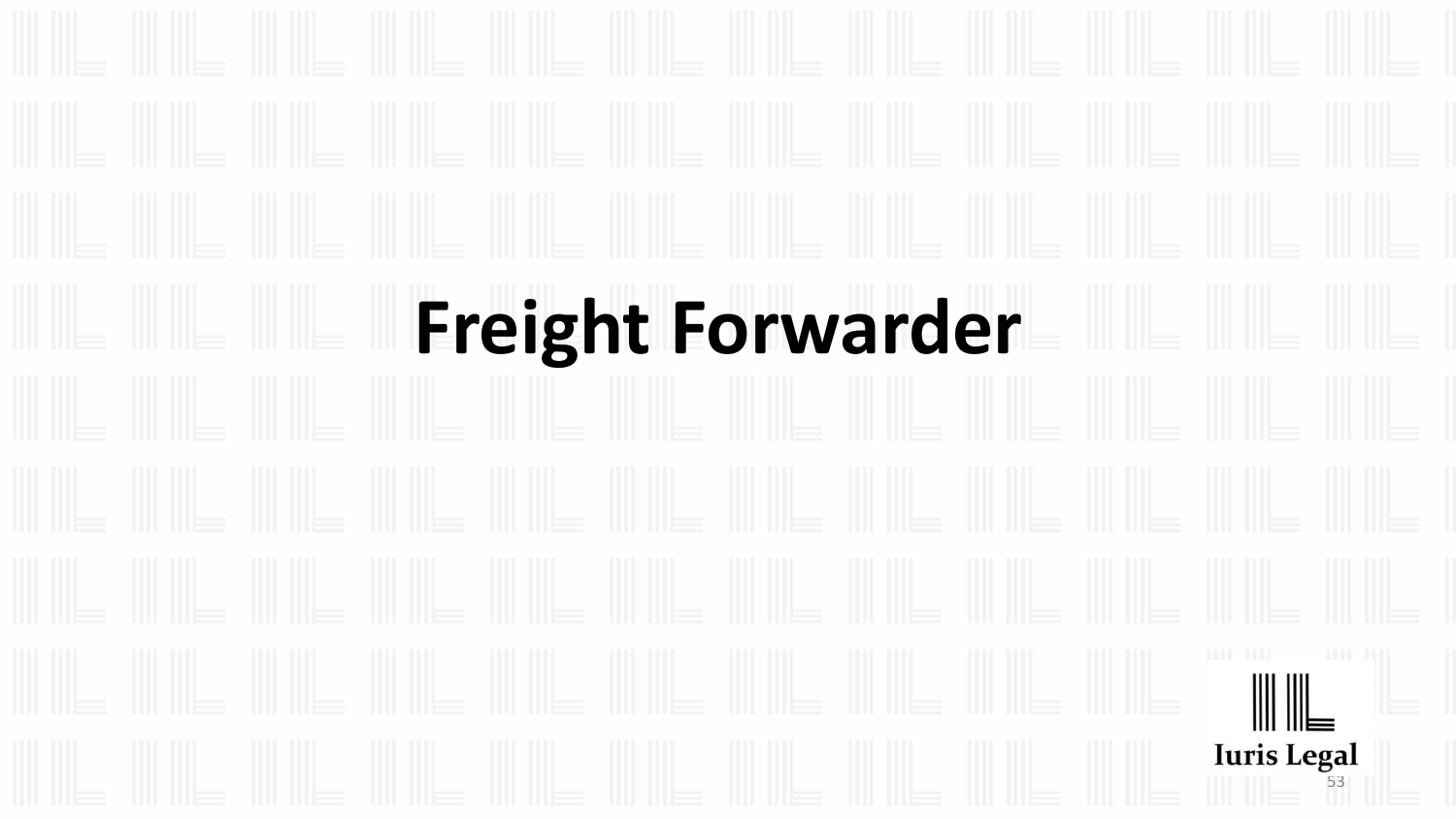### **Freight Forwarder**

- **Freight Forwarder** is a multi-function agent/operator who undertakes to handle the movement of goods from point to point on behalf of the cargo owner.
- A freight forwarder, forwarder, or forwarding agent, is a person or company that organizes shipments for individuals or corporations to get goods from the manufacturer or producer to a market, customer or final point of distribution. Forwarders contract with a carrier or often multiple carriers to move the goods.
- A forwarder does not move the goods but acts as an expert in the logistics network. The carriers can use a variety of shipping modes, including ships, airplanes, trucks, and railroads, and often use multiple modes for a single shipment. For example, the freight forwarder may arrange to have cargo moved from a plant to an airport by truck, flown to the destination city and then moved from the airport to a customer's building by another truck.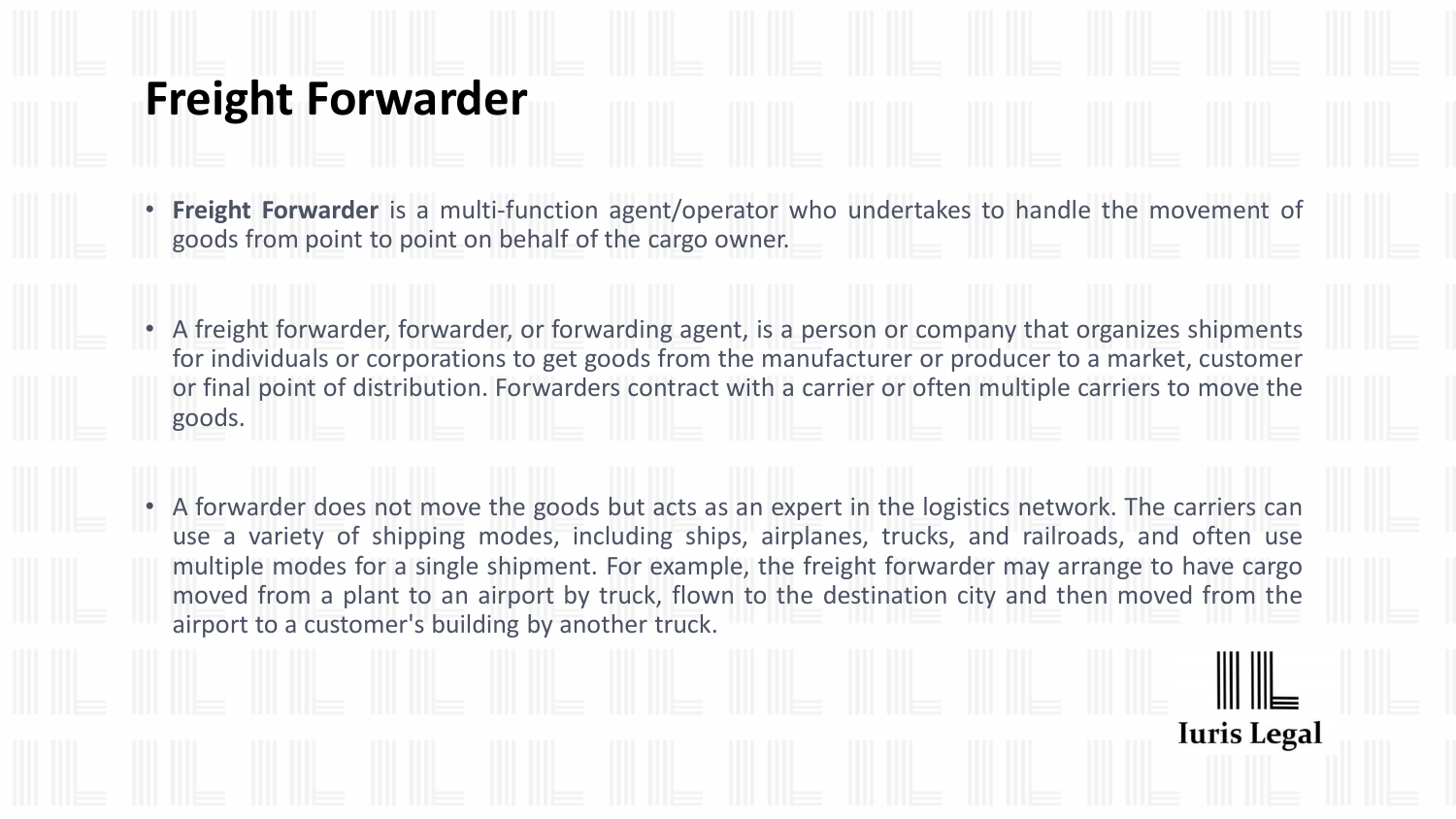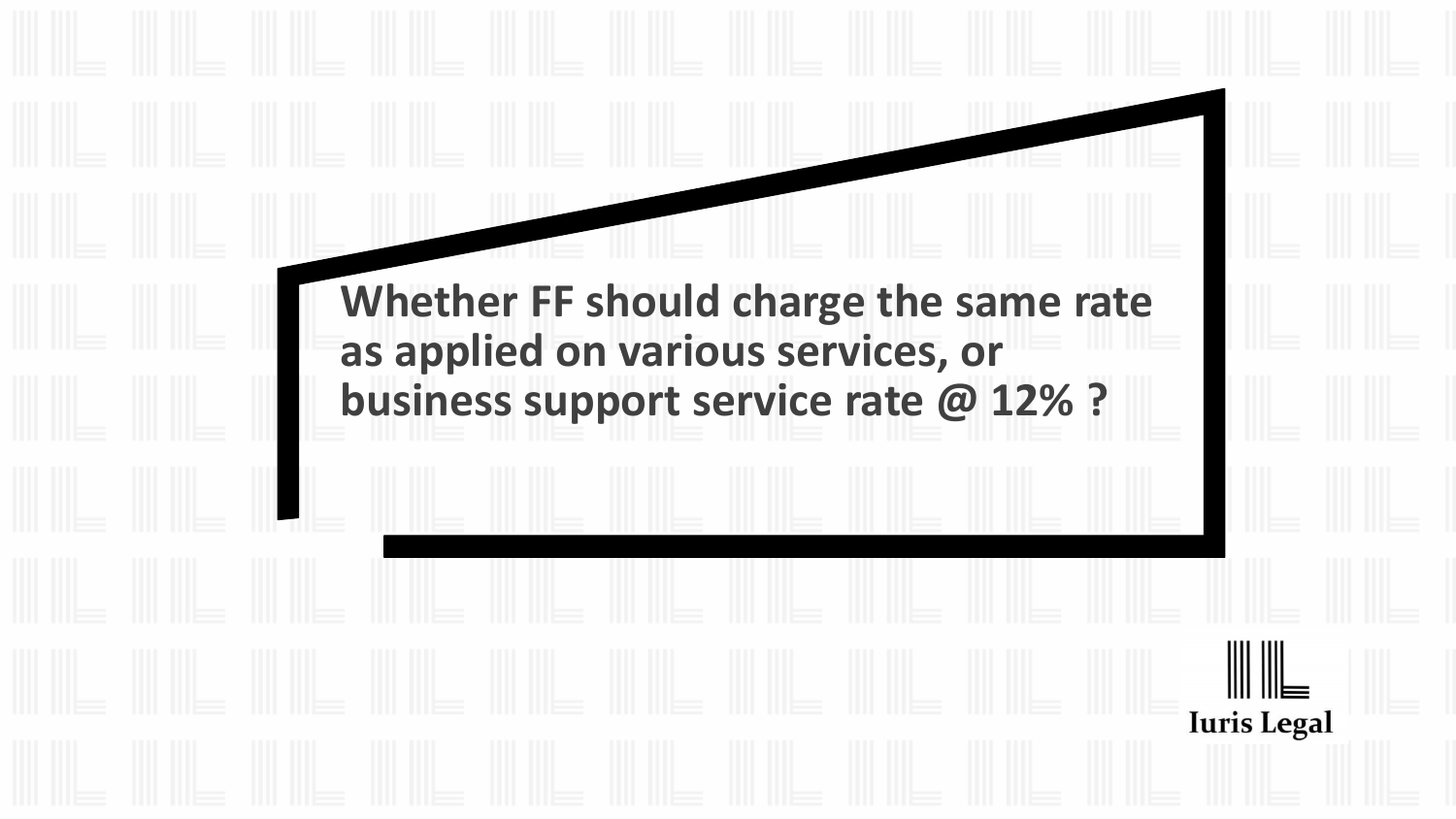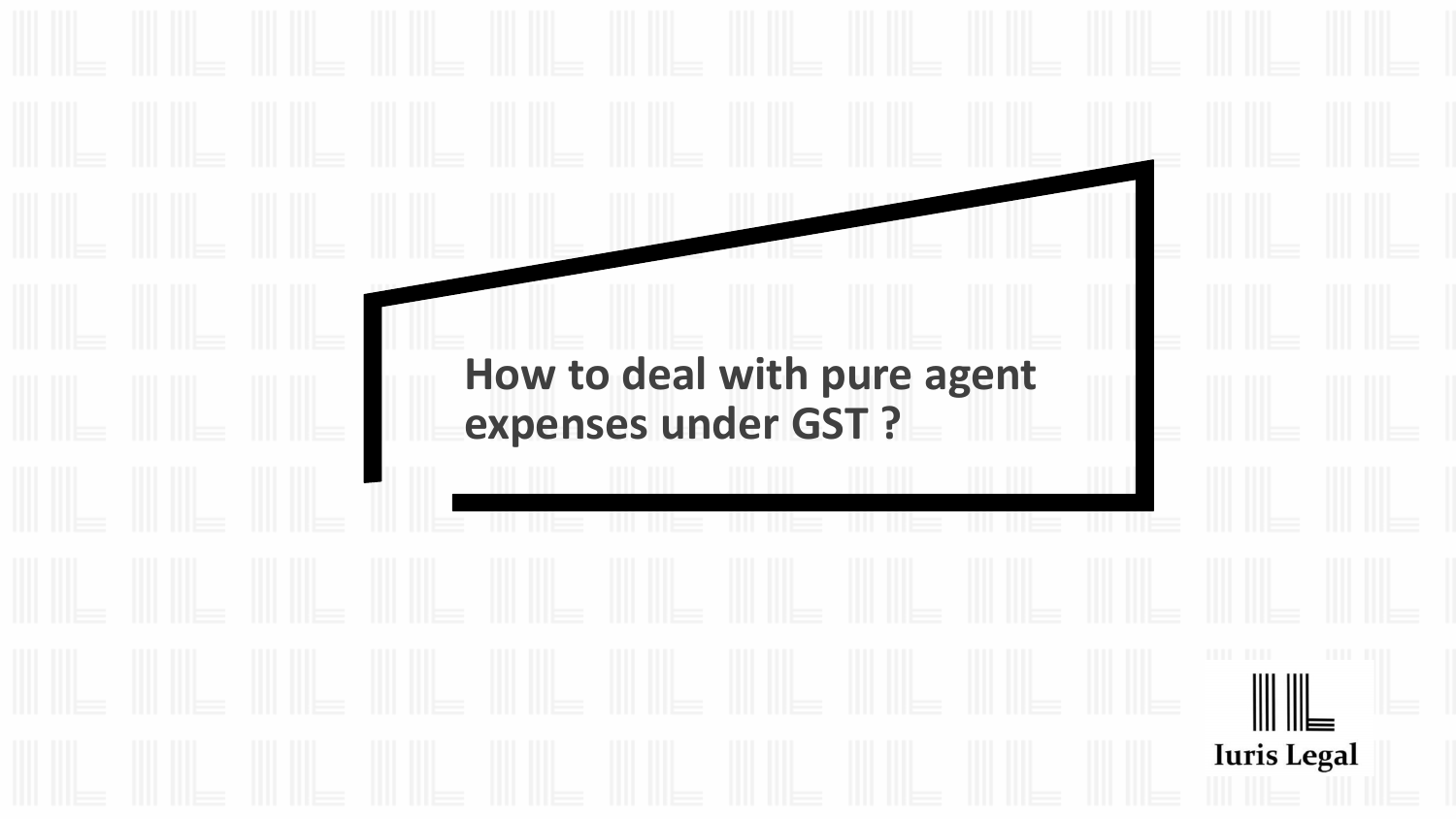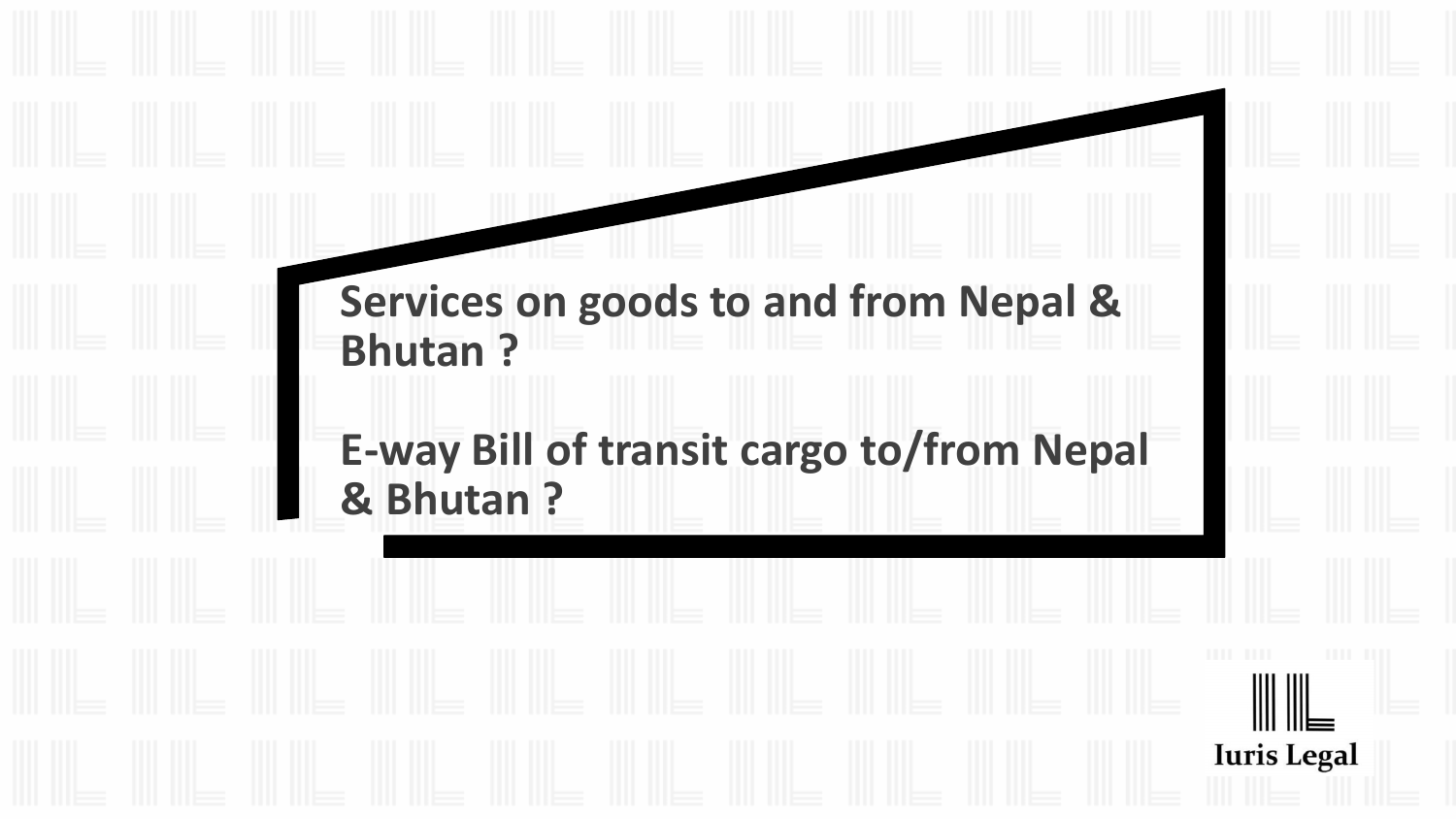### **Services to Nepal & Bhutan**

- ➢ Supply of services to Nepal/ Bhutan does not fetch convertible foreign currency. Consequently, supply of services to Nepal/ Bhutan did not qualify as export of services.
- $\triangleright$  Circular No. 5/5/2017 dated 11<sup>th</sup> August 2017 clarifying that supply of service to Nepal / Bhutan can be made without payment of tax. However, the circular clarified that other export benefits would be available only if forex is received.
- $\triangleright$  Notification No. 42/2017-IT(R) dated 27<sup>th</sup> October 2017 providing that supply of services to Nepal/ Bhutan with POS in Nepal/ Bhutan shall be exempt from GST.

58

**Iuris Legal** 

➢ Corresponding amendments also made in CGST Rules to provide for ITC on inputs/ input services used in supplying services to Nepal/ Bhutan (Rule 43)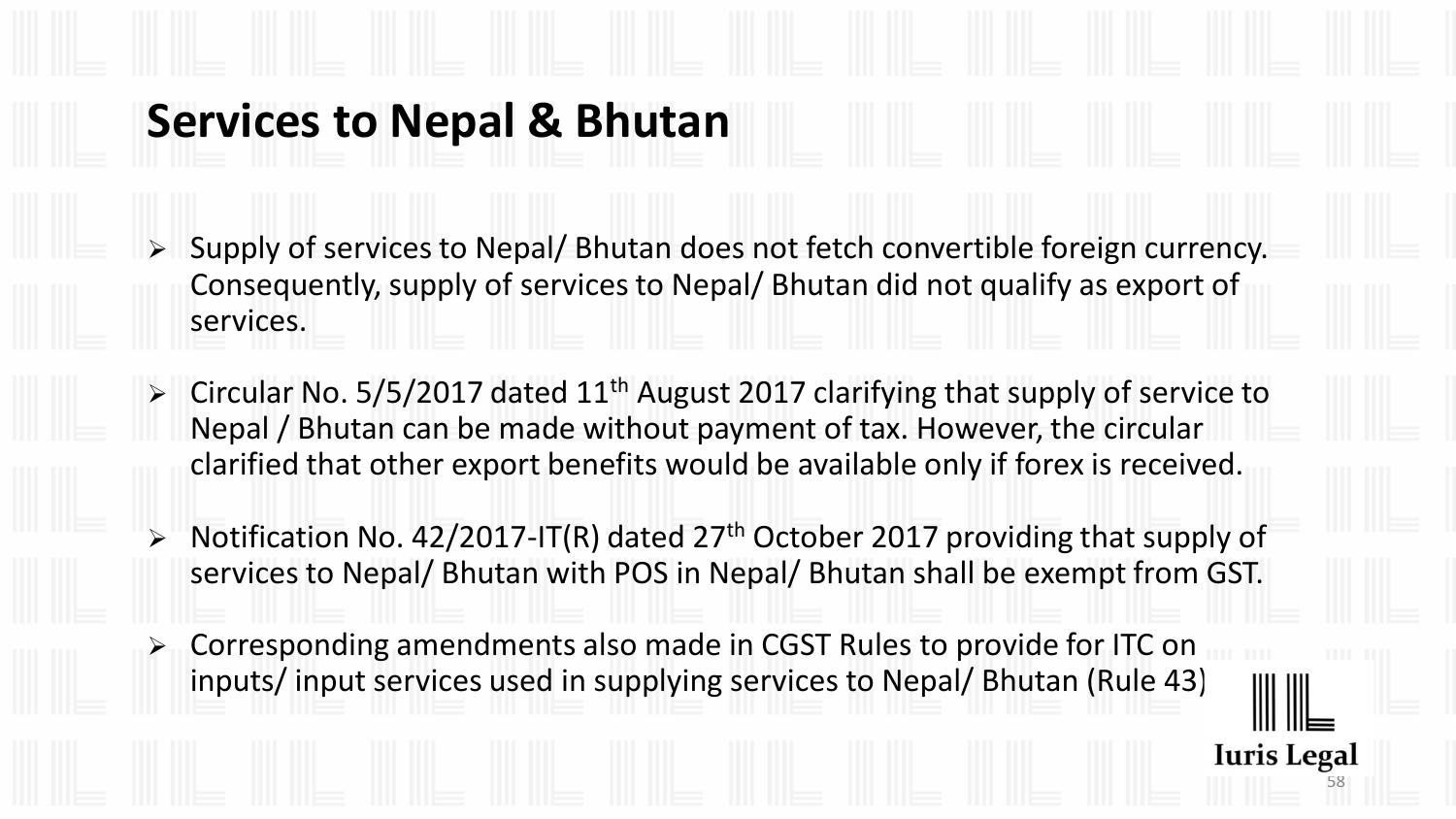### **Services on goods in-transit Nepal & Bhutan**

Notification No. 9/2017-IT(R) – Exemption on supply of services

| SI. No.    | <b>Chapter, Section,</b><br><b>Heading, Group or</b><br>Service Code (Tariff) | <b>Description of</b><br><b>Services</b>                                                                    | Rate (per cent.) | <b>Condition</b>   |
|------------|-------------------------------------------------------------------------------|-------------------------------------------------------------------------------------------------------------|------------------|--------------------|
| <b>10B</b> | Chapter 99                                                                    | Supply of services<br>associated with<br>transit cargo to<br>Nepal and Bhutan<br>(landlocked<br>countries). | <b>Nil</b>       | <b>Nil</b>         |
|            |                                                                               |                                                                                                             |                  |                    |
|            |                                                                               |                                                                                                             |                  |                    |
|            |                                                                               |                                                                                                             |                  | <b>Iuris Legal</b> |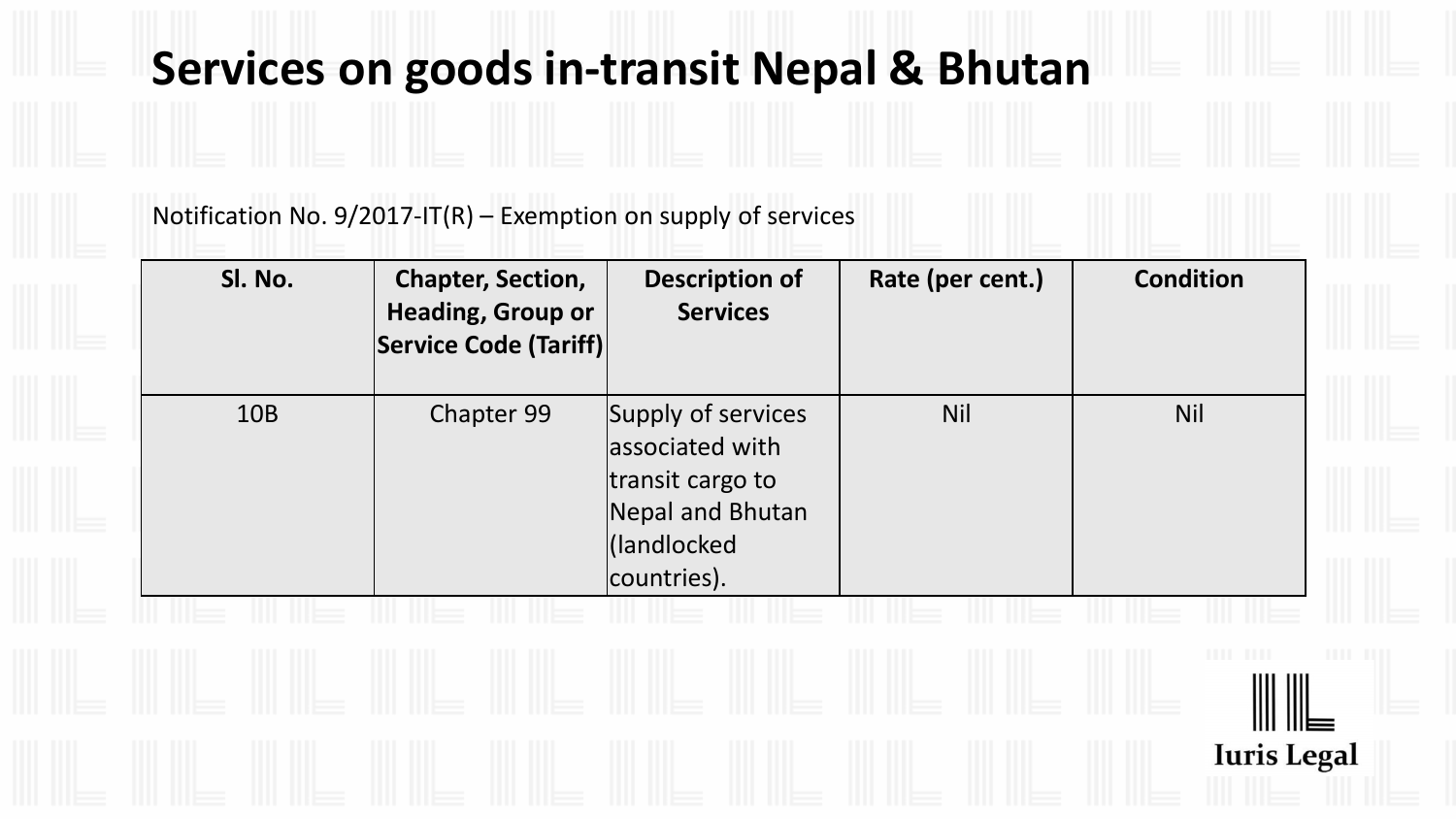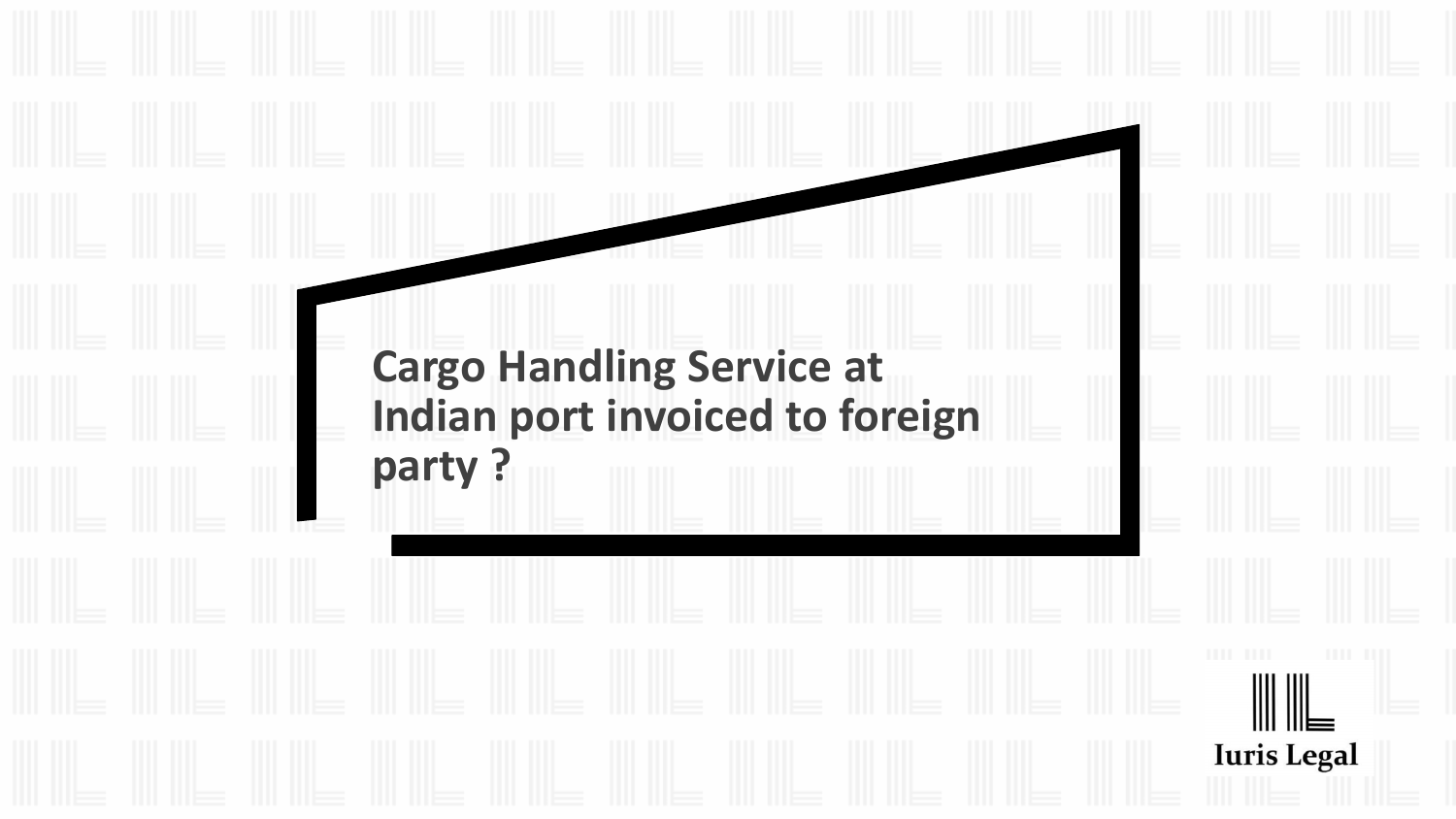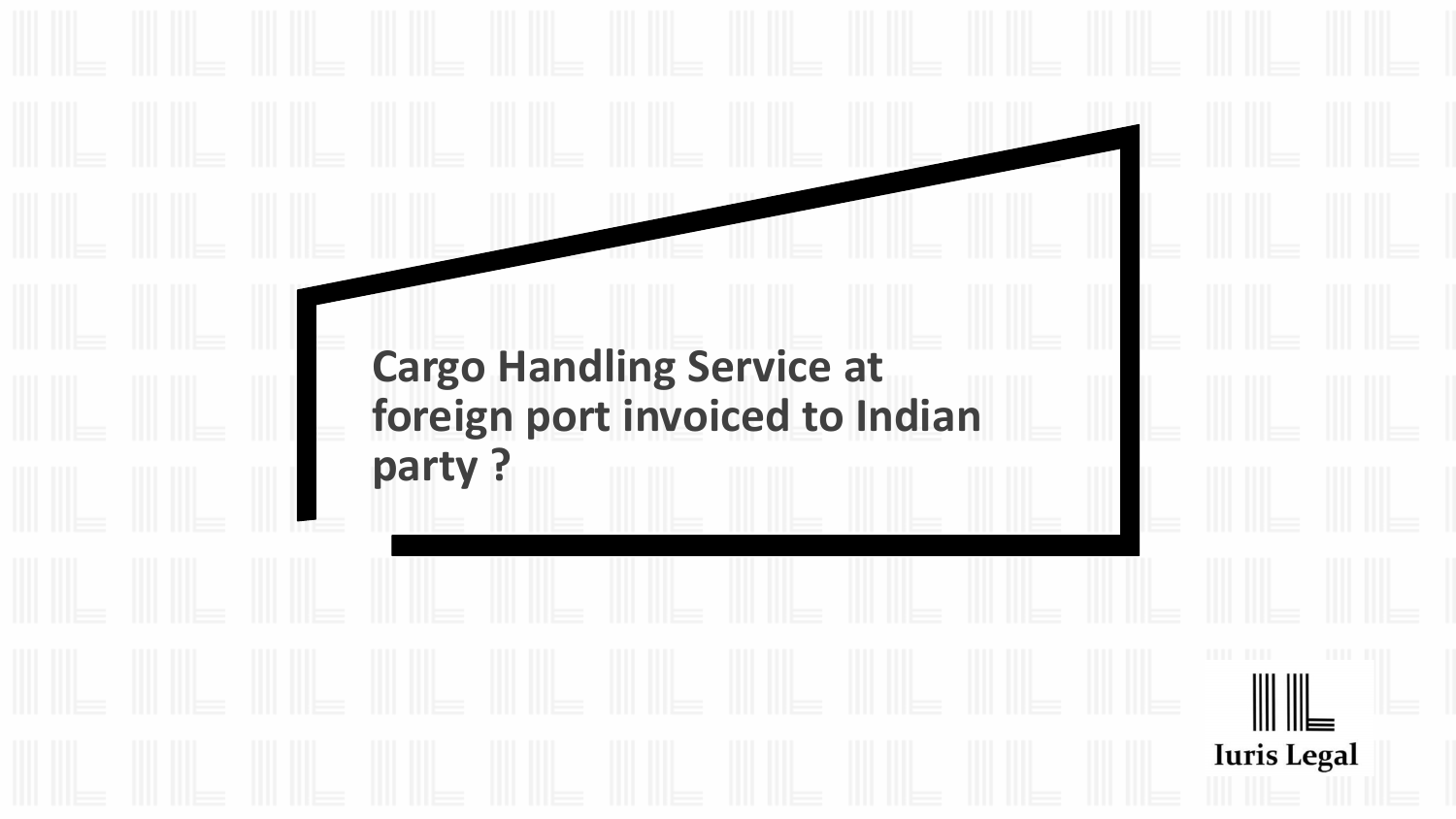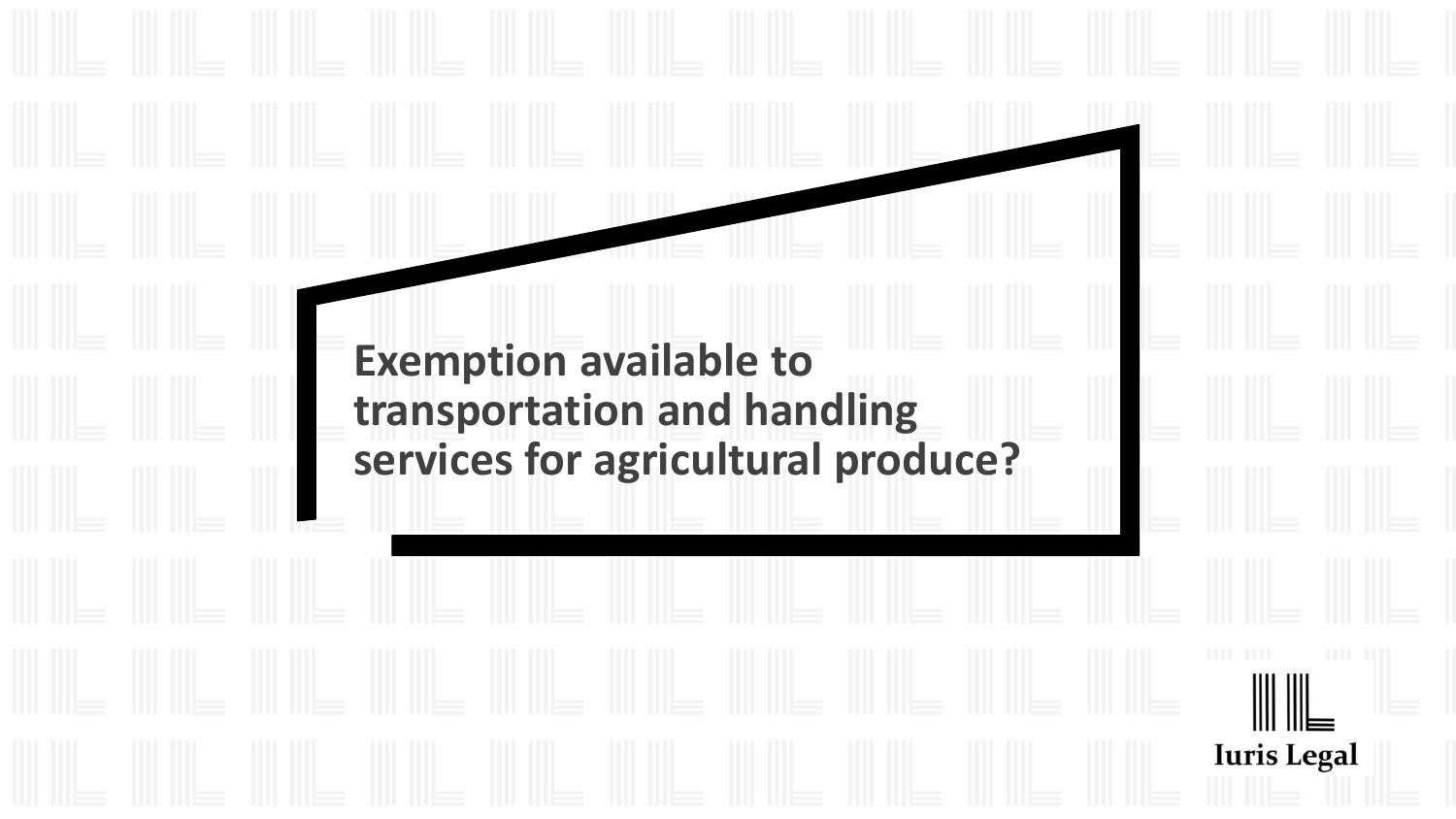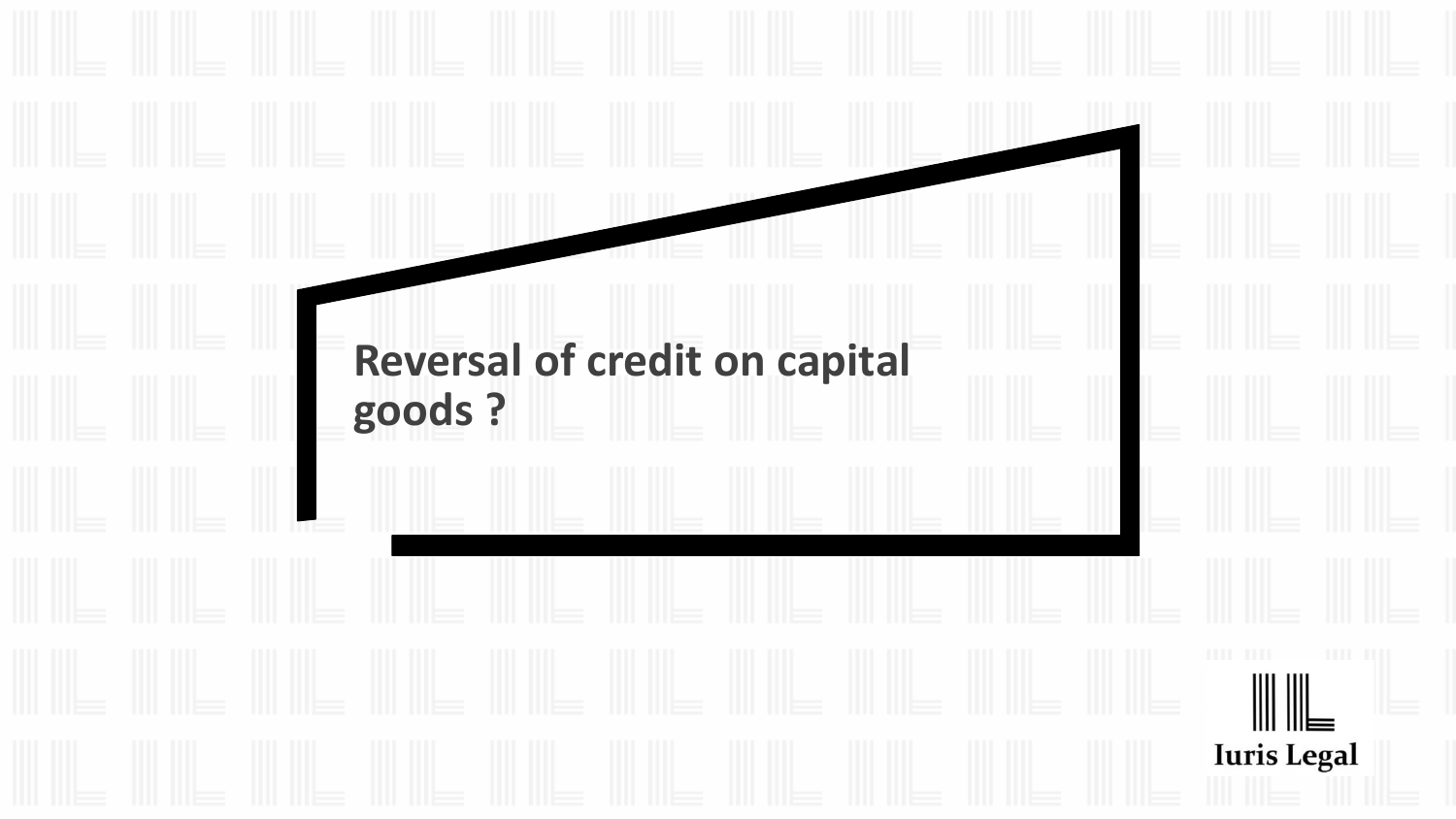# **Service Export from India Scheme (SEIS)** 64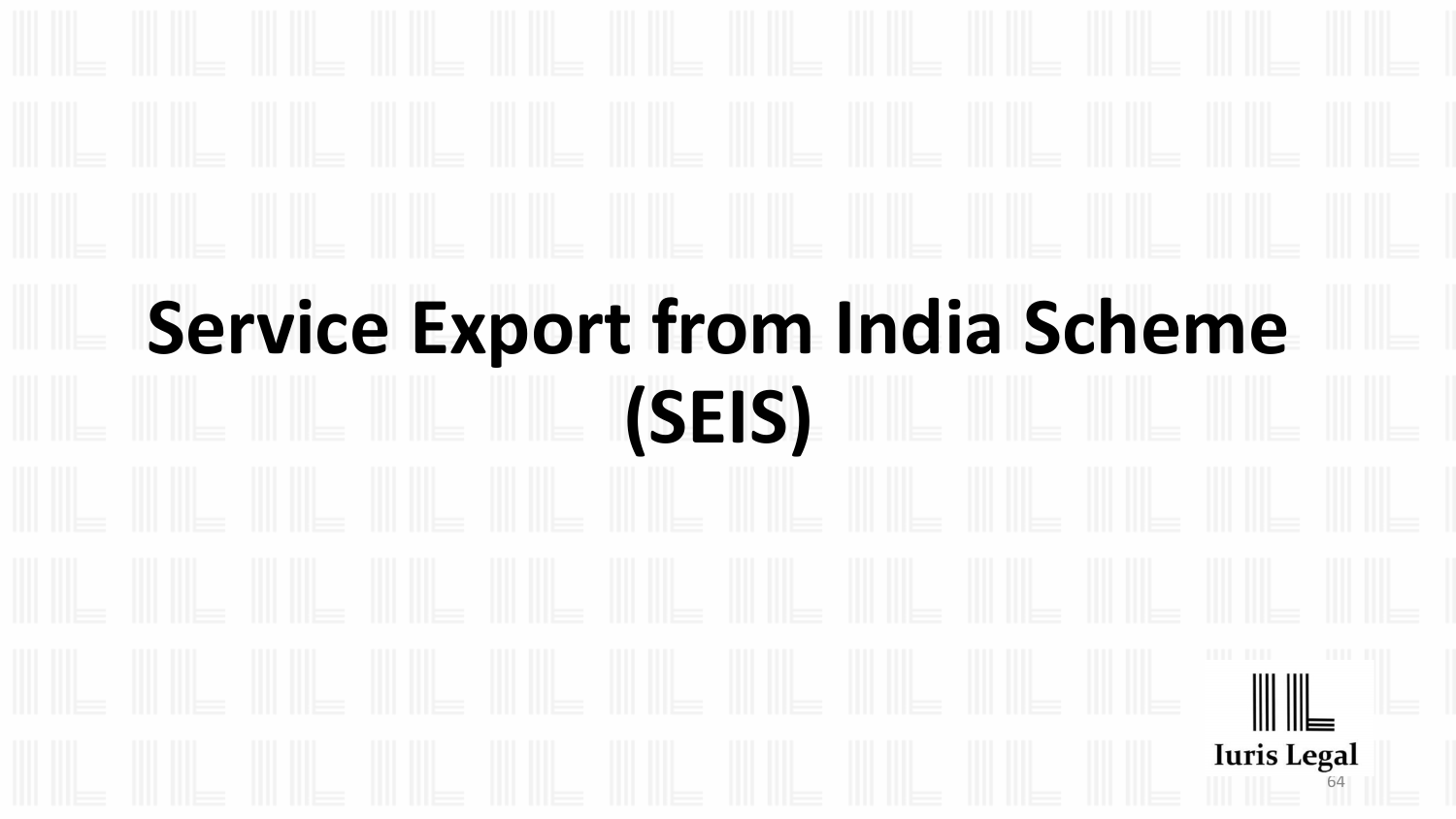### **SEIS – Service Exports from India Scheme**

- **Objective:** 
	- Encourage and maximize export of Notified Services from India.
- **Reason** 
	- To provide rewards to exporters to offset infrastructural inefficiencies and associated cost.
- **Eligibility** 
	- Service providers of Notified Services located in India. Notified services and reward rates are as given in Appendix 3D & Appendix 3E
	- **Benefit** 
		- Duty scrips at notified rates on net foreign exchange earned (as per Appendix 3D & 3E).

**Iuris Legal** 

These scrips are freely transferable.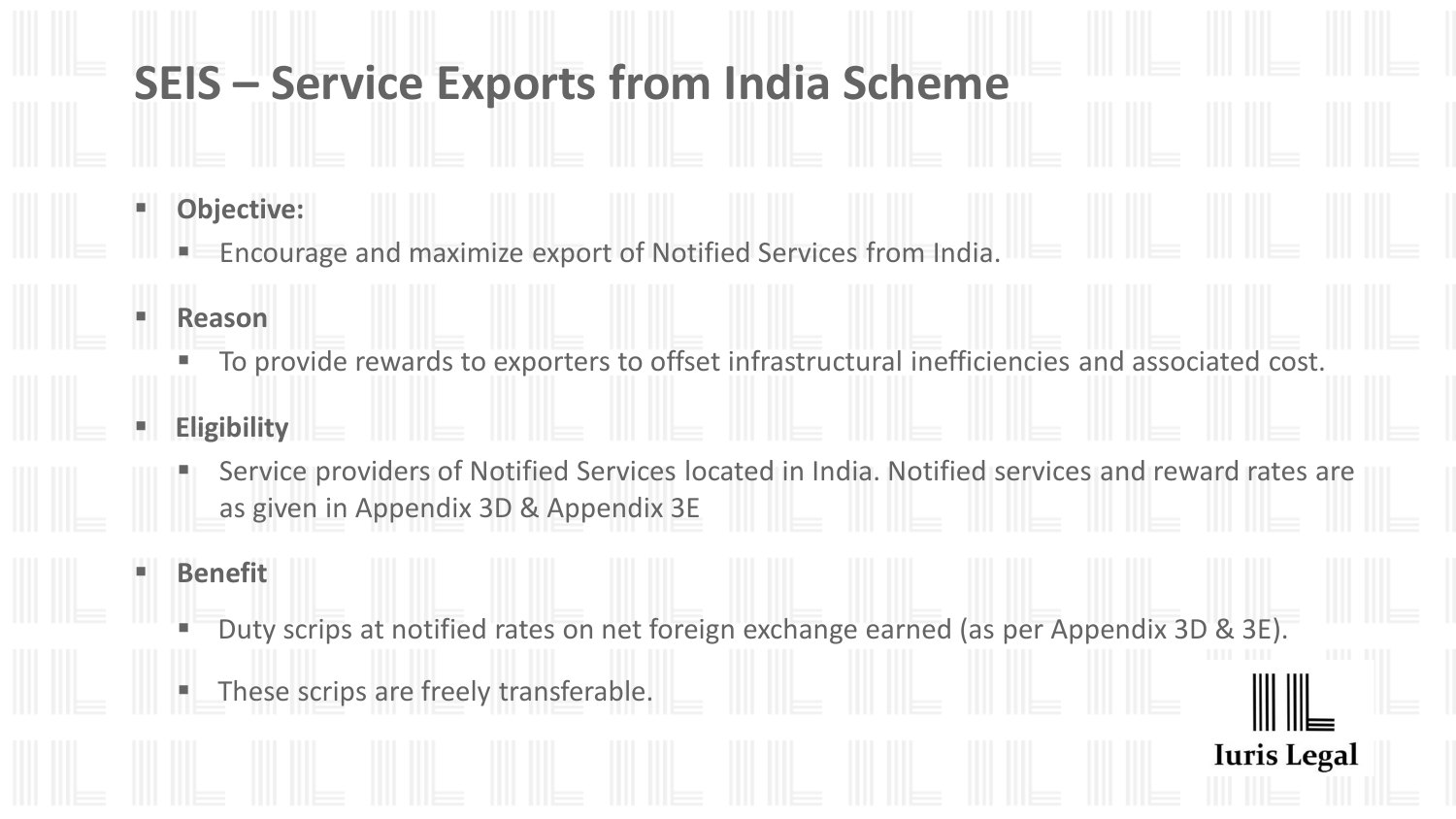### **SEIS – Service Exports from India Scheme**

### **Type of services allowed**

- Supply of service from India to any other country (Cross Border Trade)
- Supply of service from India to service consumers of any other country in India (Consumption abroad)

### **Eligibility Criteria**

Minimum net free foreign exchange earnings should be as below-For Individual, Sole Proprietorship: US \$10,000 in the year for rendering of services. For Others: US \$15,000 in the year for rendering of services.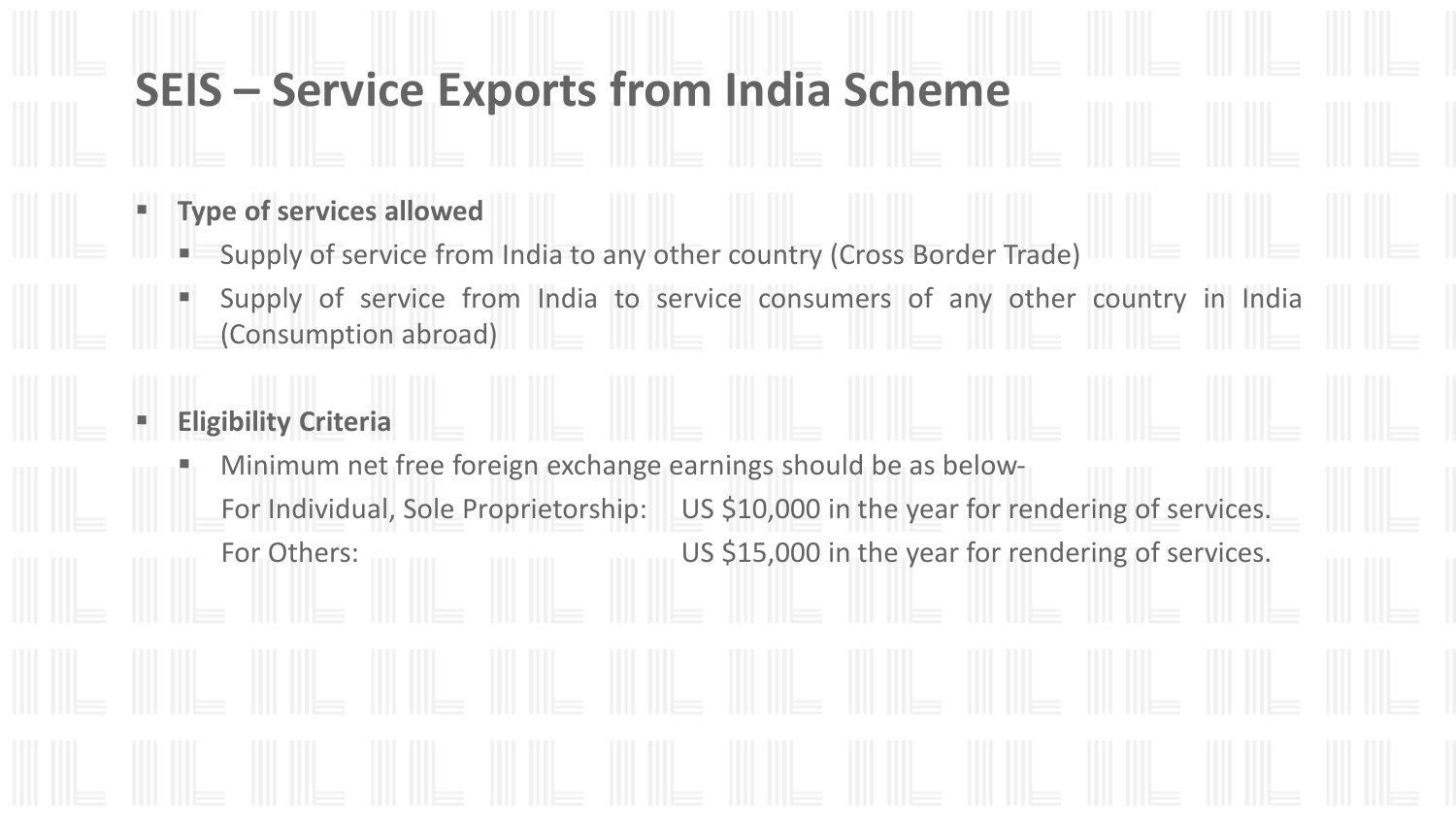### **SEIS – Service Exports from India Scheme**

- **Reward Calculation** 
	- Reward shall be a percentage of Net Foreign Earned.
	- Net Foreign Exchange = Gross Earnings of Foreign Exchange minus Total expenses/ payment/ remittances of foreign exchange by the IEC holder, relating to service sector in FY.
		- Payment in Indian Rupees for service charges earned on specified services, shall be treated as deemed receipt in foreign exchange. The list of such services is as per Appendix-3E.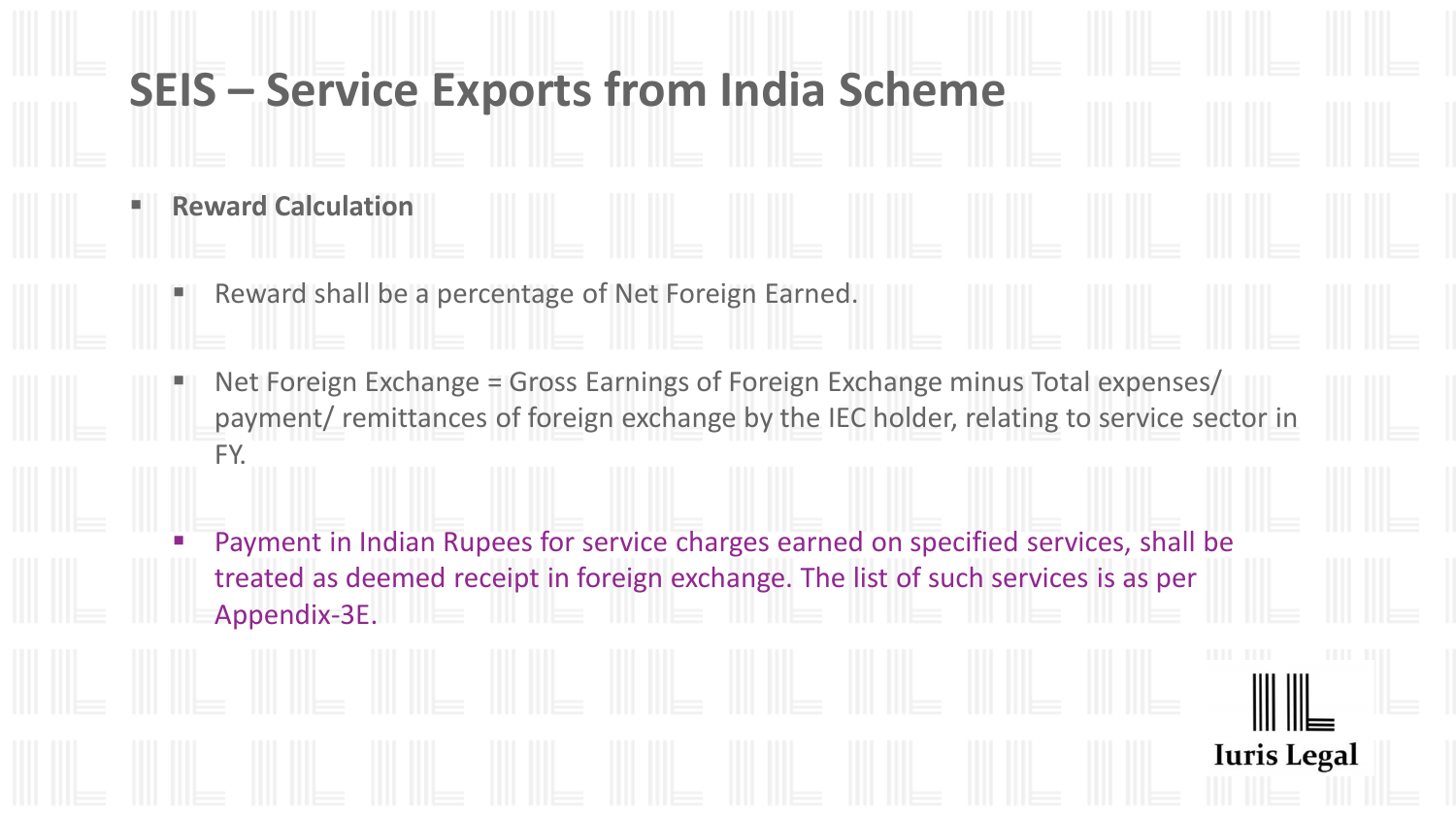# **Late Cut**

Application for SEIS to be filed online for a Financial Year within 12 months from the end of FY.

Wherever any application for any fiscal/financial benefits under FTP, complete in all respects is received after expiry of last date for submission of such application, the application may be considered after imposing a late cut in the following manner.

|                | Application received after the expiry of last date but within six months from the<br>last date                                       | 2%  |
|----------------|--------------------------------------------------------------------------------------------------------------------------------------|-----|
|                | Application received after six months from the prescribed date of submission<br>but not later than one year from the prescribed date | 5%  |
| $\overline{3}$ | Application received after 12 months from the prescribed date of submission<br>but not later than 2 years from the prescribed date   | 10% |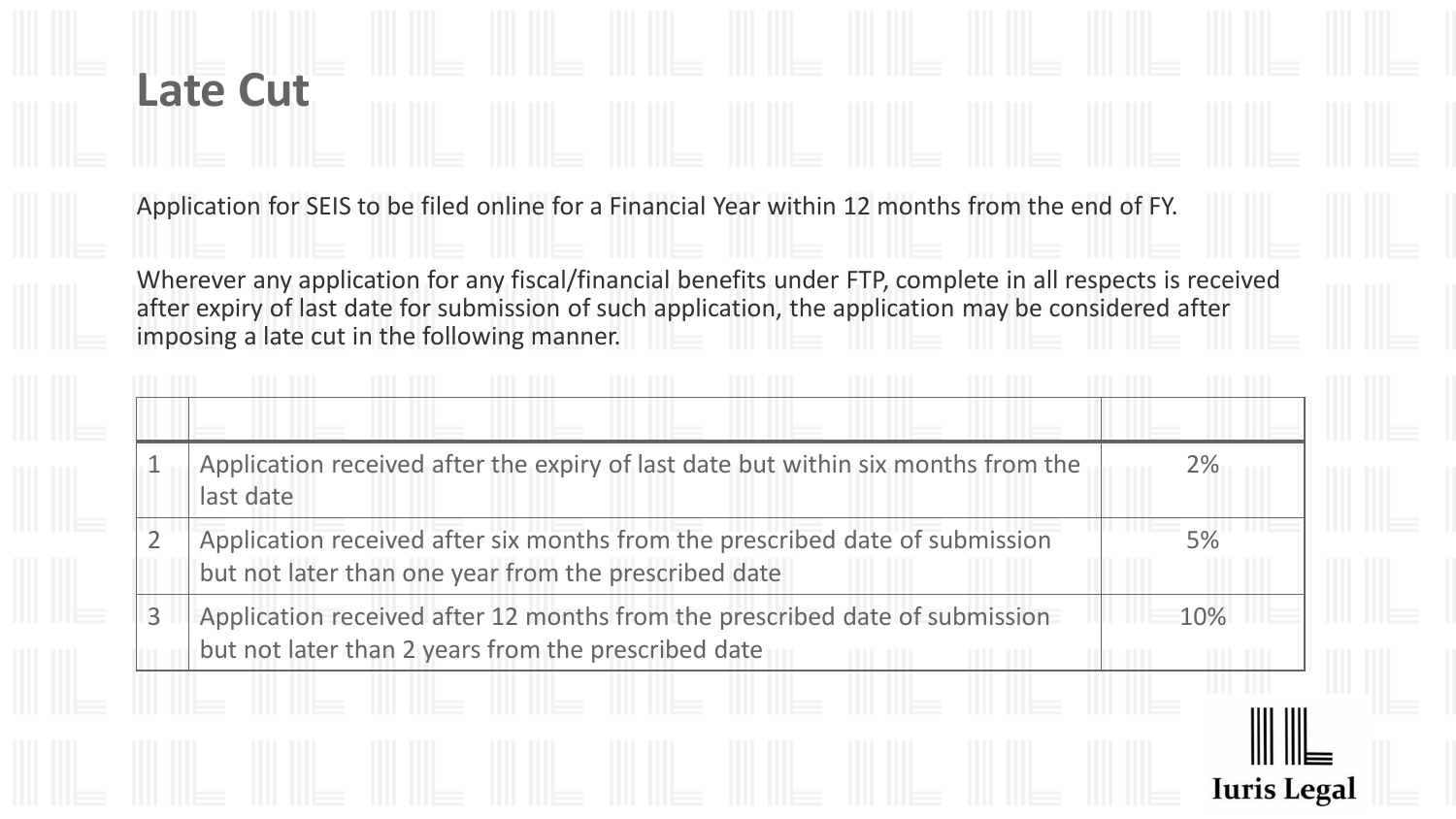| <b>S. No.</b> | <b>Sectors</b>                                      | <b>CPV Prov. Code</b>   | <b>Rate from</b><br>01.04.2015 to<br>30.10.2017 | <b>Rate from</b><br>01.11.2017 to<br>31.03.2019 |
|---------------|-----------------------------------------------------|-------------------------|-------------------------------------------------|-------------------------------------------------|
| 1.            | <b>Business Services</b>                            |                         |                                                 |                                                 |
| C.            | <b>Rental/Leasing services</b><br>without operators |                         |                                                 |                                                 |
| a.            | Relating to ships                                   | 83103                   | 5                                               | 7                                               |
| b.            | Relating to aircraft                                | 83104                   | 5                                               | 7                                               |
| C.            | Relating to other transport<br>equipment            | 83101<br>83102<br>83109 | 5                                               | 7                                               |
| d.            | Relating to other machinery<br>and equipment        | 83106-83109             | 5                                               | 7                                               |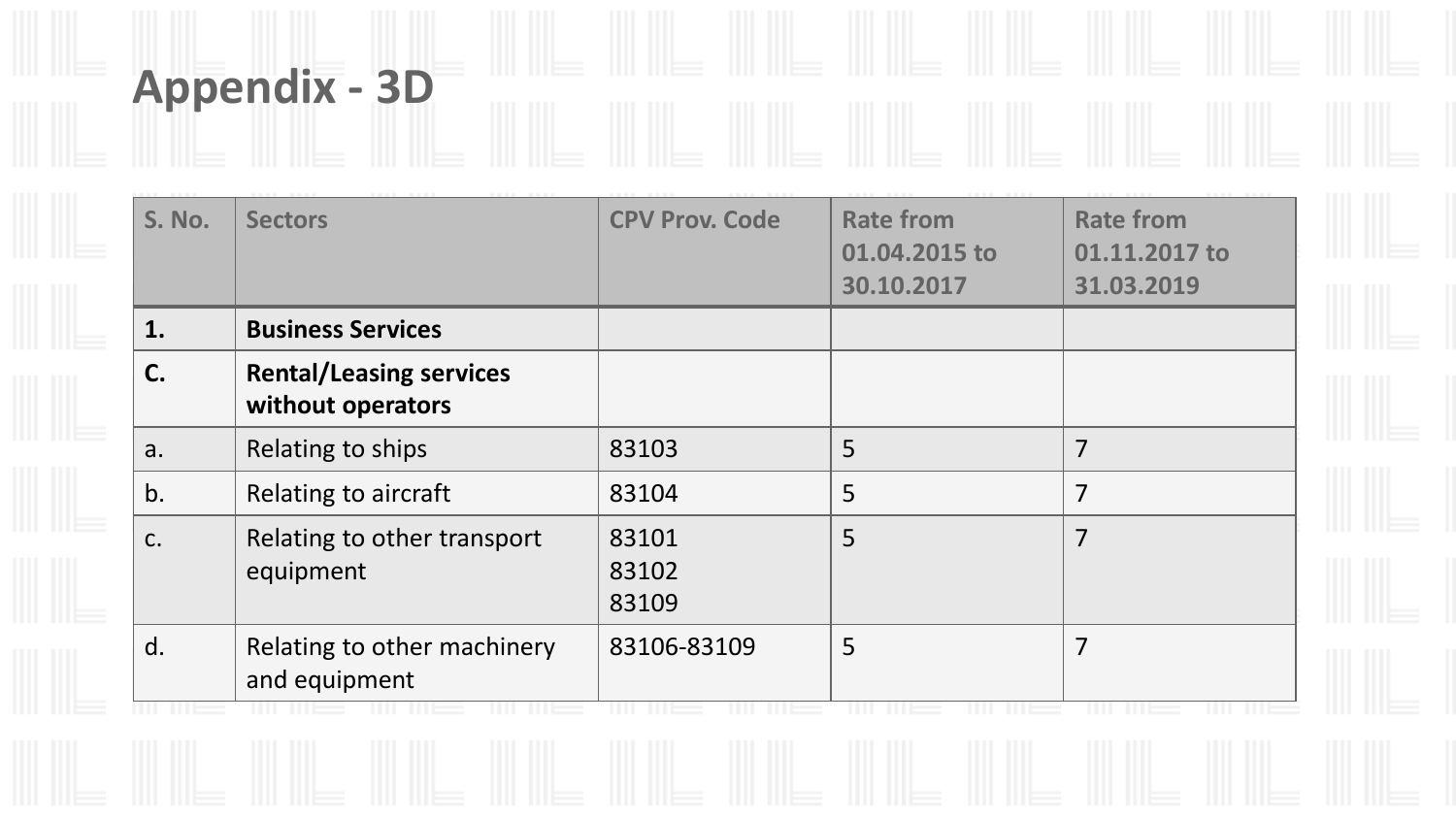| <b>S. No.</b> | <b>Sectors</b>                                | <b>CPV Prov. Code</b> | <b>Rate from</b><br>01.04.2015 to<br>30.10.2017 | <b>Rate from</b><br>01.11.2017 to<br>31.03.2019 |
|---------------|-----------------------------------------------|-----------------------|-------------------------------------------------|-------------------------------------------------|
| 9.            | <b>Transport Services</b>                     |                       |                                                 |                                                 |
| А.            | <b>Maritime Transport Services</b>            |                       |                                                 |                                                 |
| b.            | Freight transportation                        | 7212                  | 5                                               | $\overline{7}$                                  |
| $C_{\bullet}$ | Rental of vessels with crew                   | 7213                  | 5                                               | $\overline{7}$                                  |
| d.            | Maintenance and repair of<br>vessels          | 8868                  | 5                                               | $\overline{7}$                                  |
| e.            | Pushing and towing services                   | 7214                  | 5                                               | $\overline{7}$                                  |
| f.            | Supporting services for<br>maritime transport | 745                   | 5                                               | $\overline{7}$                                  |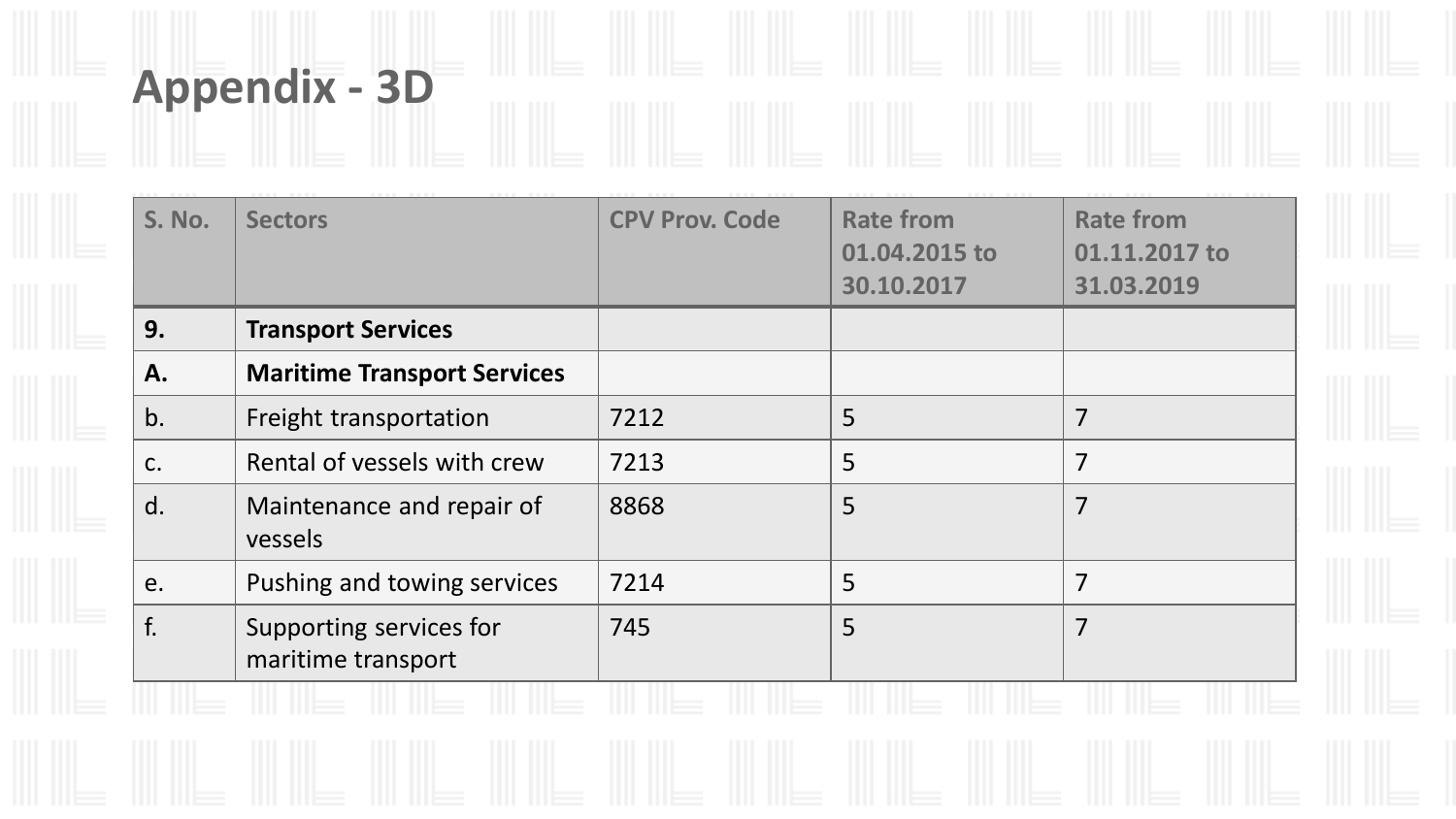| S. No. | <b>Sectors</b>                                        | <b>CPV Prov. Code</b> | <b>Rate from</b><br>01.04.2015 to<br>30.10.2017 | <b>Rate from</b><br>01.11.2017 to<br>31.03.2019 |
|--------|-------------------------------------------------------|-----------------------|-------------------------------------------------|-------------------------------------------------|
| 9.     | <b>Transport Services</b>                             |                       |                                                 |                                                 |
| C.     | <b>Road Transport Services</b>                        |                       |                                                 |                                                 |
| b.     | Freight transportation                                | 7123                  | 5                                               | $\overline{7}$                                  |
| C.     | Rental of commercial vehicles<br>with operator        | 7124                  | 5                                               | $\overline{7}$                                  |
| d.     | Maintenance and repair of<br>road transport equipment | 6112<br>8867          | 5                                               | $\overline{7}$                                  |
| e.     | Supporting services for road<br>transport services    | 744                   | 5                                               | $\overline{7}$                                  |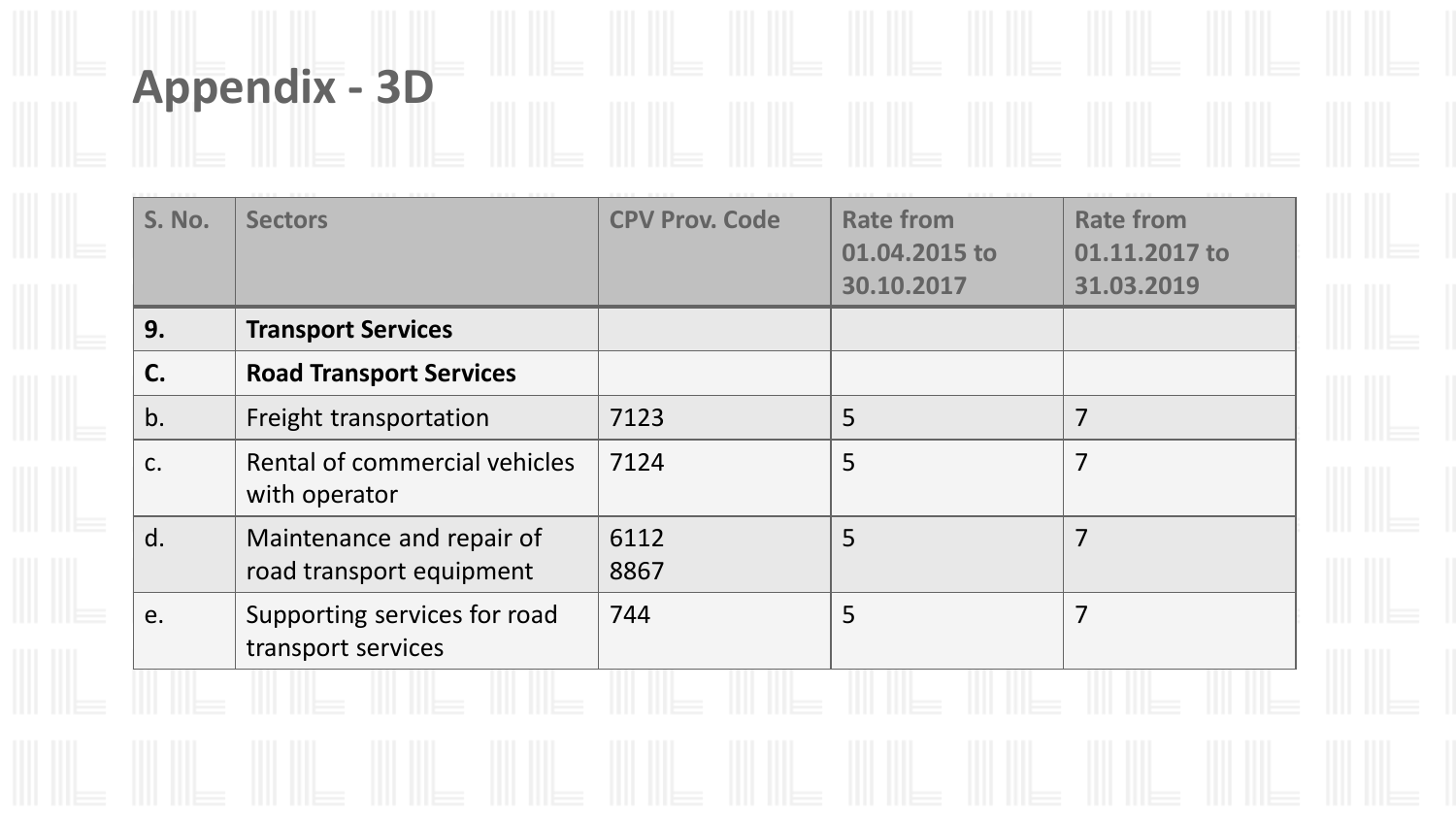| <b>S. No.</b> | <b>Sectors</b>                                  | <b>CPV Prov. Code</b> | <b>Rate from</b><br>01.04.2015 to<br>30.10.2017 | <b>Rate from</b><br>01.11.2017 to<br>31.03.2019 |
|---------------|-------------------------------------------------|-----------------------|-------------------------------------------------|-------------------------------------------------|
| 9.            | <b>Transport Services</b>                       |                       |                                                 |                                                 |
| D.            | Services auxiliary to all modes<br>of transport |                       |                                                 |                                                 |
| a.            | Cargo handling service                          | 741                   | 5                                               | $\overline{7}$                                  |
| b.            | Storage and warehouse<br>services               | 742                   | 5                                               | $\overline{7}$                                  |
| C.            | Freight transport agency<br>services            | 748                   | 5                                               | 7                                               |

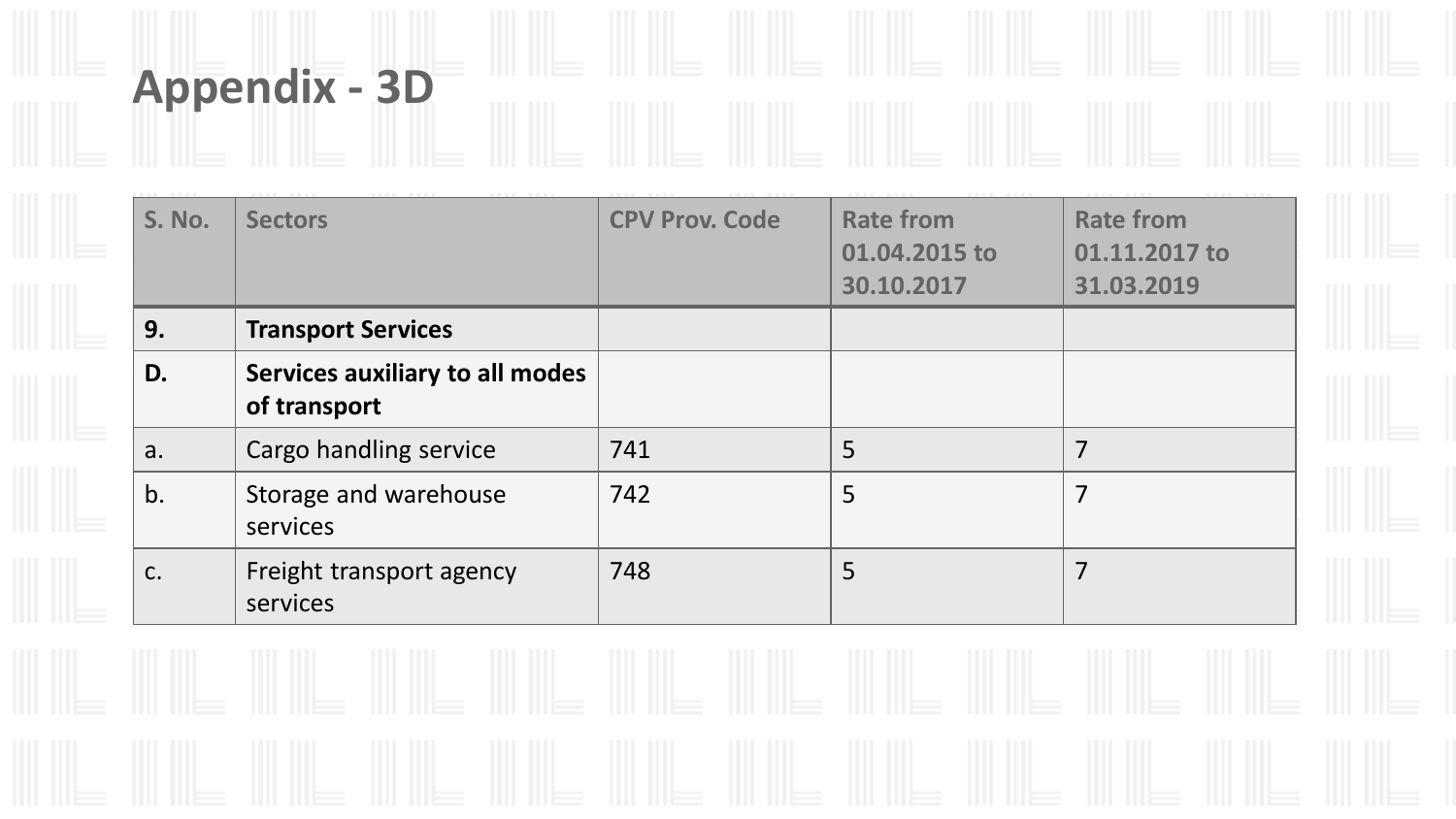## **Appendix – 3E**

Payments which have been received in foreign exchange or which would have been otherwise received in foreign exchange, but paid in INR, including through its agents in India out of the amount of remittance to the overseas principal, or out of remittances to be sent by the overseas buyer, for services rendered in customs notified area to a foreign liner as listed below would be considered as deemed to be received in foreign exchange and shall be eligible for issuing rewards under SEIS.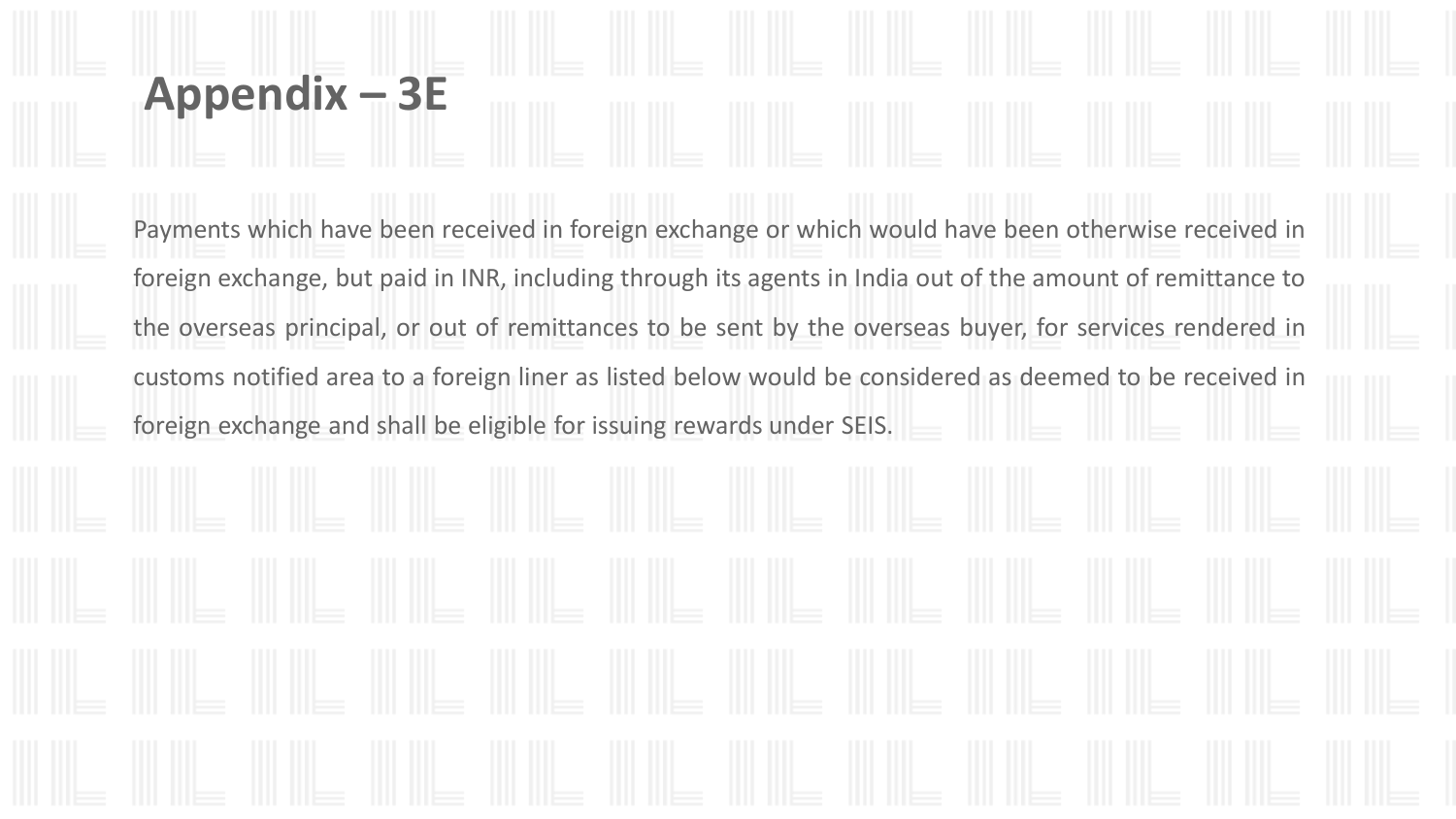## **Appendix – 3E**

| <b>S. No.</b> | <b>Sectors</b>                                | <b>CPV Prov. Code</b> | <b>Rate from</b><br>01.04.2015 to<br>30.10.2017 | <b>Rate from</b><br>01.11.2017 to<br>31.03.2019 |
|---------------|-----------------------------------------------|-----------------------|-------------------------------------------------|-------------------------------------------------|
|               | <b>Transport Services</b>                     |                       |                                                 |                                                 |
| (A)           | <b>Maritime Support Services</b>              |                       |                                                 |                                                 |
| $C$ .         | Rental of vessels with crew                   | 7213                  | 5                                               | 7                                               |
| d.            | Maintenance and repair of<br>vessels          | 8868                  | 5                                               | 7                                               |
| e.            | Pushing and towing services                   | 7214                  | 5                                               | 7                                               |
| f.            | Supporting services for<br>maritime transport | 745                   | 5                                               | 7                                               |